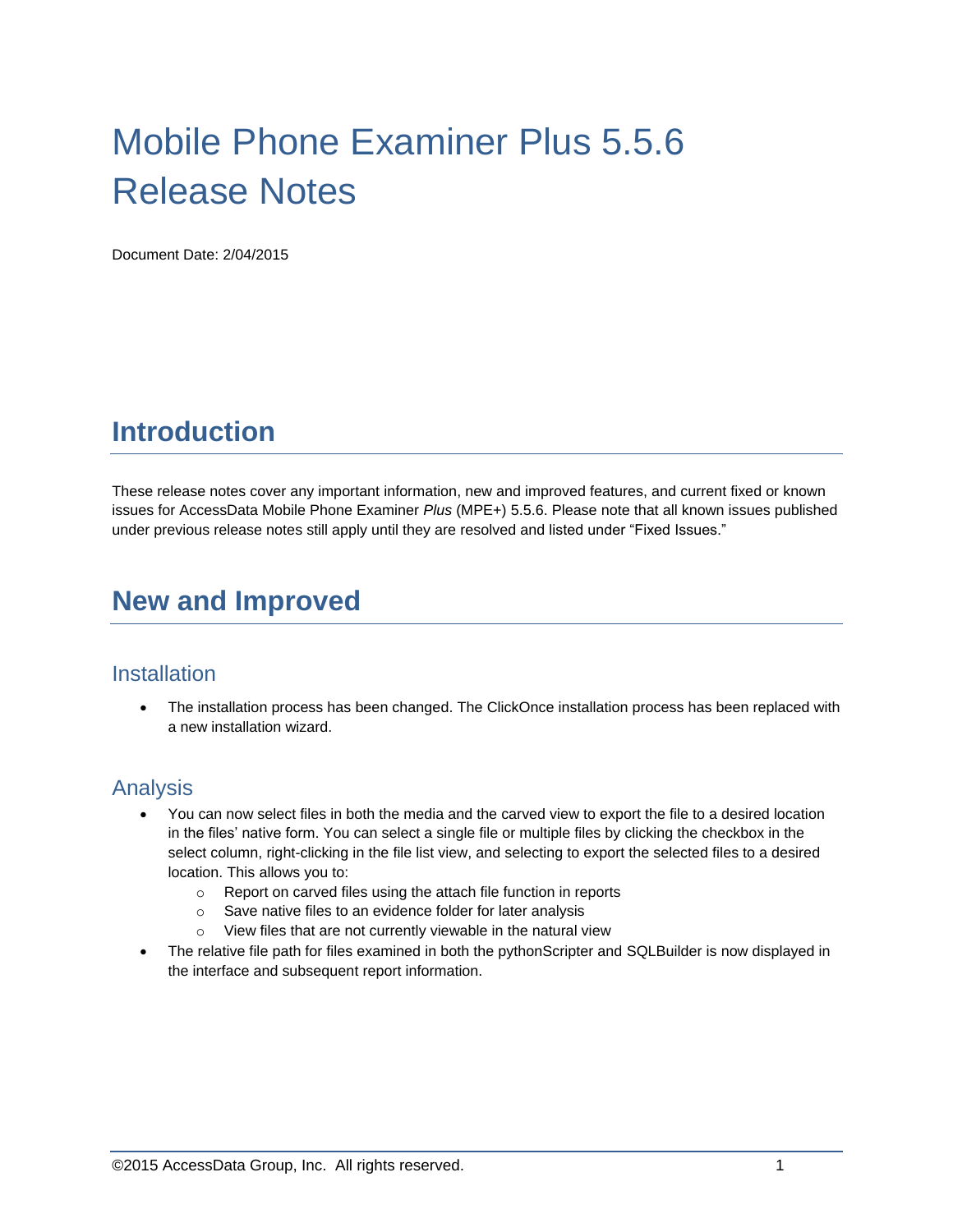## **Reporting**

You can now report the information from the conversation view.

While in the SMS view, you may select a message, right-click, and select a conversation view or select the conversation in the conversation pane. While the conversation bubbles are visible, you can rightclick on the yellow oval at the top of the message and select **Add to report.** 

 You can elect to remove the report by following the same procedure: selecting the conversation that has been added to the report in the SMS view, right-clicking on the yellow oval, and selecting **Remove from report**.

NOTE: If the option, Remove from report, is not available, the report has not been added. Also, in order to view the report in Print Preview, another capability (such as SMS, Contacts, Call Logs) must be selected.

## DEMO Mode

 MPE+ now is available to run in a 20 day DEMO mode. This DEMO mode allows the operation of MPE+ without a license for 20 days. MPE+ operates with no restrictions during the demonstration period. At the completion of the demonstration period, the software ceases to work. A license must be obtained to continue the operation.

**Important:** The DEMO mode is not supported on computers running Microsoft Windows XP.

**Note:** The computer that has the DEMO version of MPE+ installed must have continuous access to the internet.

# **Fixed Issues**

#### **Installation**

The Driver Management tab now locates the drivers saved on the machine. (25831) (17462)

## Extracting\Collecting

- Fixed the issue where the first digit or country code was missing from both the phone number of a SMS message in the data grid and the phone number within the categorized conversation filter. USA and Canadian phone number with 11 digits prefaced with a 1 (For example: 18005551212) will have the first number (1) removed. This allows the conversation view to match numbers. All other countries' numbers do not have the first numeral removed. (23049) (24652)
- You can now extract audio files via dLogical from HTC One M8 devices. (23175)
- Fixed the issue where selecting Find in Filesystem for an image extracted via dLogical caused the application to crash. (24653)
- The Contact View now displays the last time contacted correctly after contact extraction. (26209)
- Videos extracted with Android dLogical now display correctly. (26182)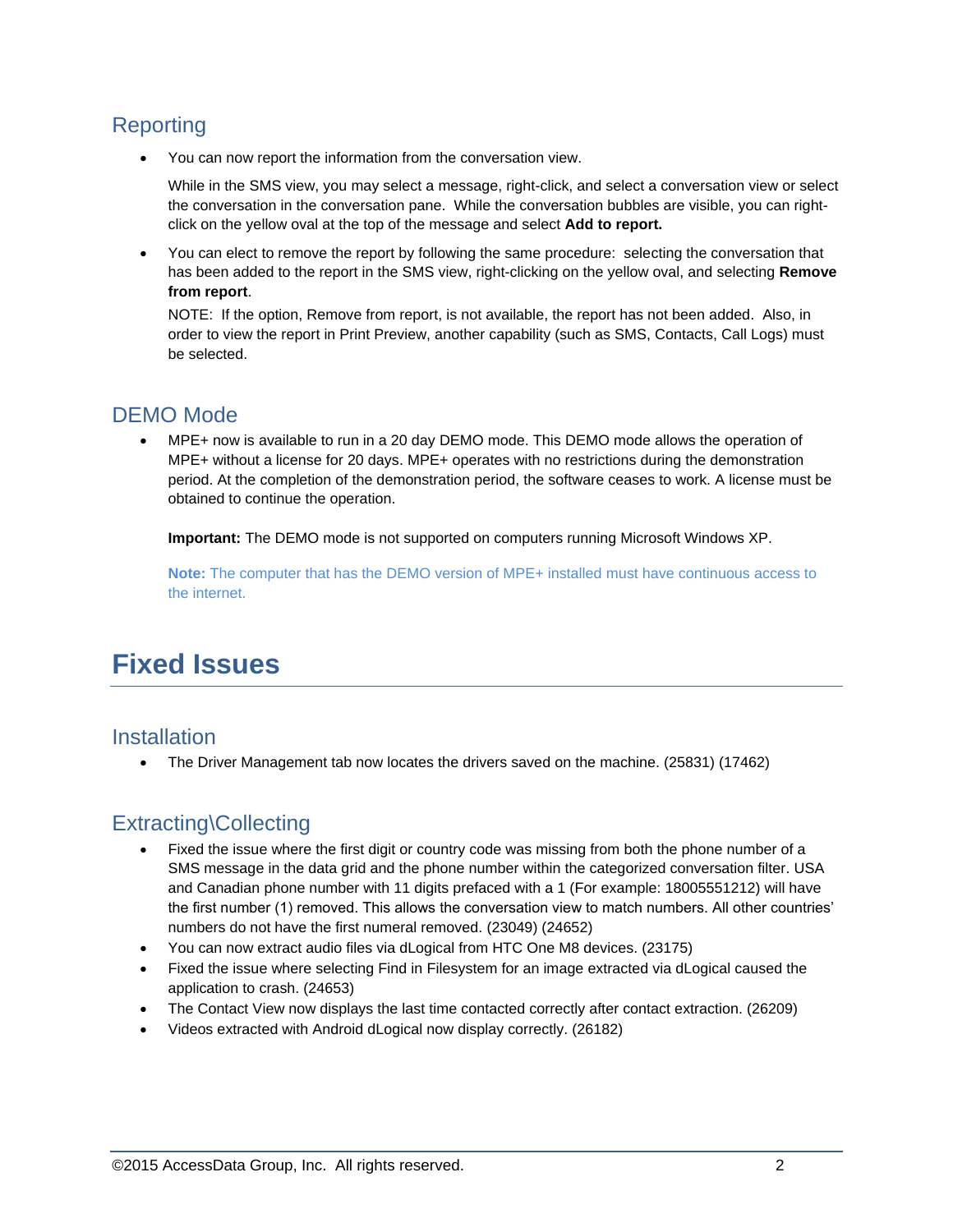### Import/Export

- Imported Folders are now treated as read only, even after SQLBuilder is executed on the database. (23924)
- When extracting application data, MPE+ now displays the correct completed percentage of *Parsing 'Application Data*.' (23123) (24668)

#### nField

• Fixed a conflict with nField that caused MPE+ running on a desktop to crash upon startup . MPE+ and nFIELD can now be ran on the same computer. (23219)

# **Important Information**

### **Registration**

Make sure to register your copy of MPE+. Registering MPE+ allows you to keep up with all of the MPE+ release notes and product updates. Registration also allows you to receive important MPE+ product announcements. To register, open the *Settings* menu, click **Registration**, and complete the registration dialog.

### **Installation**

When installing MPE+, a prompt to install device software from the company *EldoS Corporation* appears. In order to complete the MPE+ install, you must select the option to *Always trust software from EldoS Corporation* and then click **Install**.

### **Extraction**

When extracting from iOS devices, connect the device directly to the machine running MPE+. Do not connect through a USB hub. User must also select to **Trust Computer** on the iOS device when it is plugged into the computer's USB port.

There is additional support for physical support of Android devices using the Android Other (Physical) option.

# **Known Issues**

- The Export Item(s) option does not work properly with media files from a legacy CDMA media source. (23382)
- When MPE+ and Network Licensing Server are installed on the same computer, due to a ports conflict, a physical Android extraction fails with the error: "There is more than one Android Phone plugged in." (14178)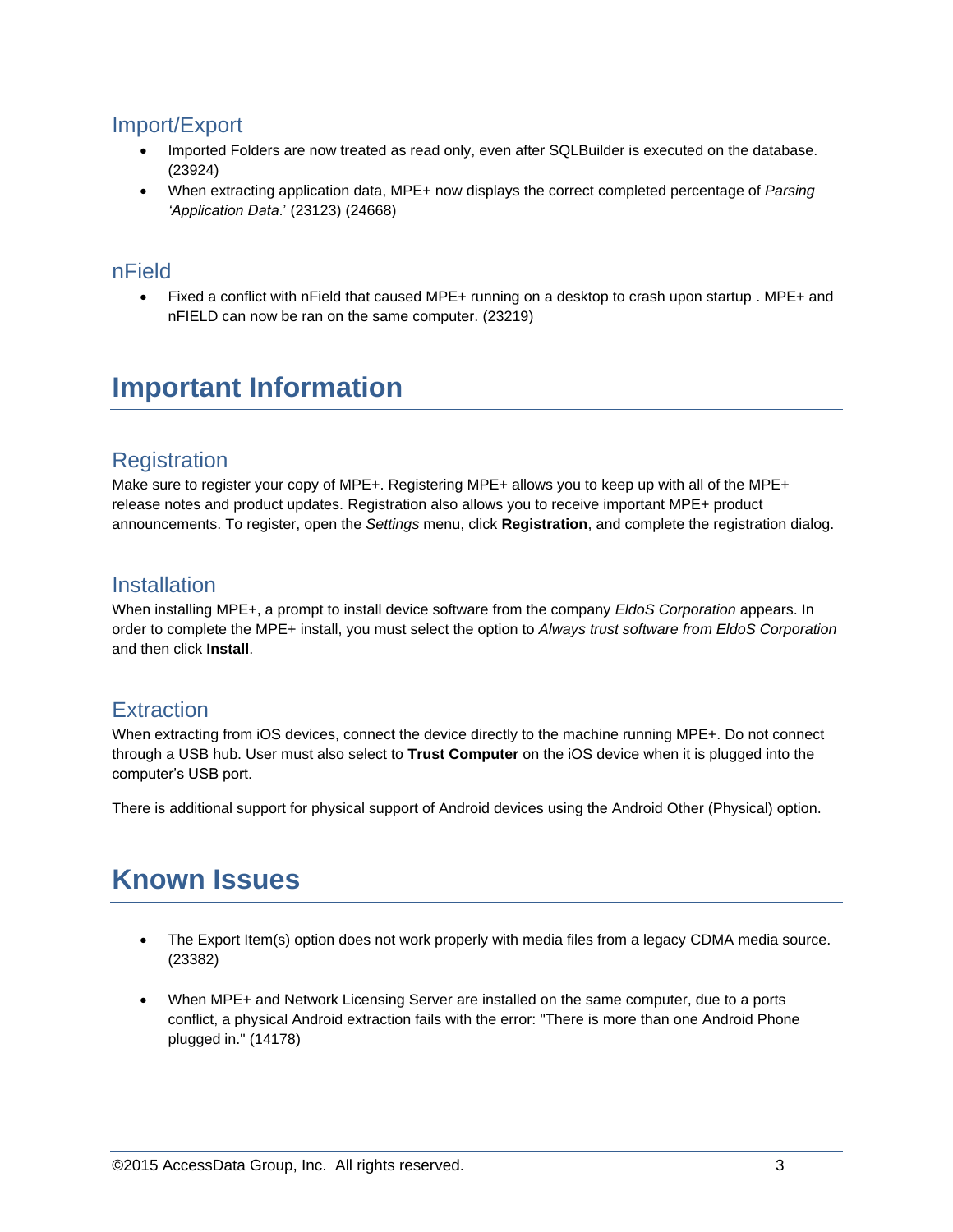- When using a lower resolution display, such as 1280 x 800, and creating a report, the "Investigator Information" and "Close" button on the bottom of the Print Report dialog are not displayed. (3123)
- SMS Sender/Recipient Numbers are incorrectly displayed as *Service Center Number* in the Natural Preview pane. (10987)

# **Comments?**

AccessData values feedback from customers. Please contact us at [support@accessdata.com](mailto:support@accessdata.com) or send documentation issues to documentation@accessdata.com.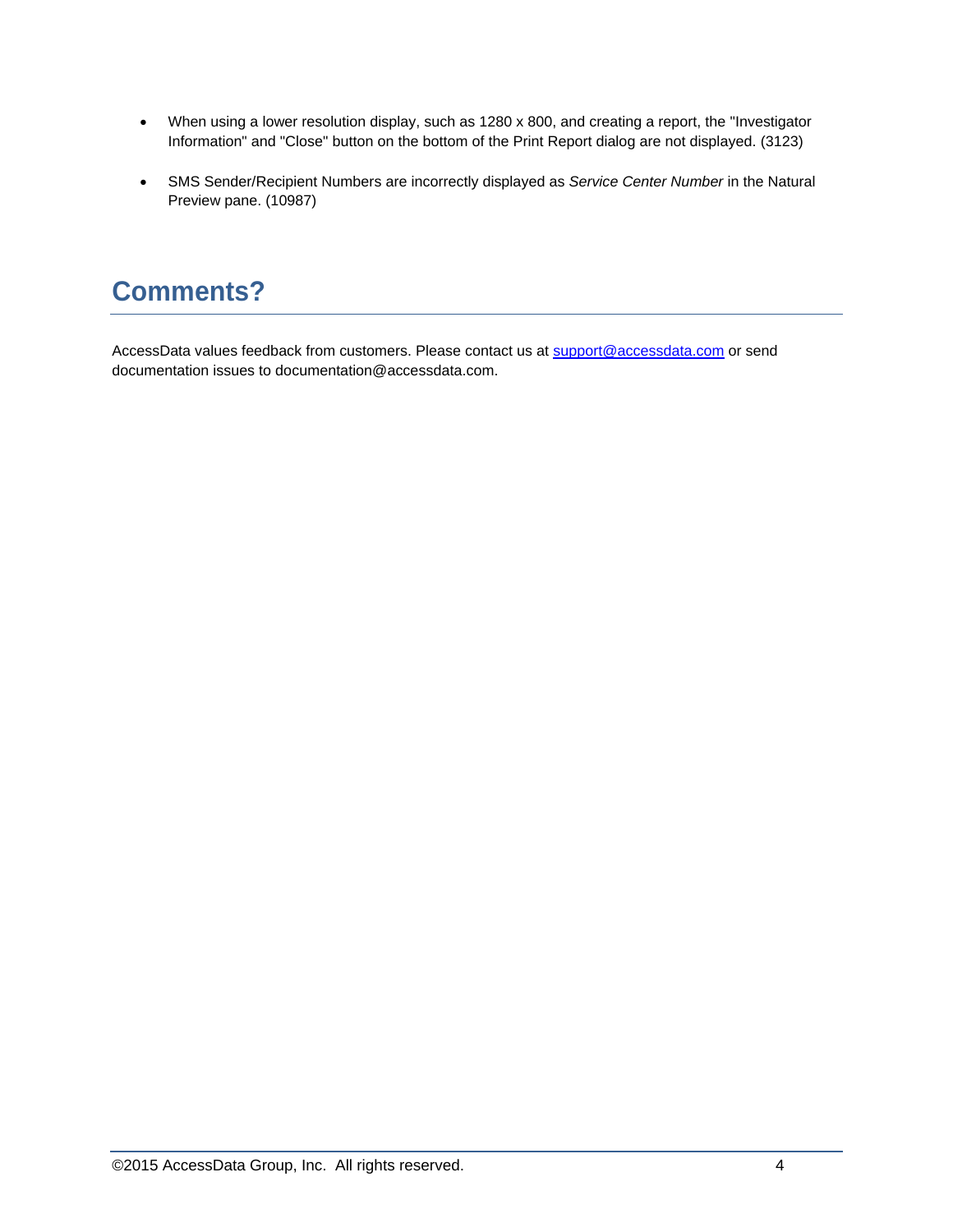# Mobile Phone Examiner Plus 5.5.5 Release Notes

Document Date: 10/30/2014

# **Introduction**

These release notes cover any important information, new and improved features, and current fixed or known issues for AccessData Mobile Phone Examiner *Plus* (MPE+) 5.5.5. Please note that all known issues published under previous release notes still apply until they are resolved and listed under "Fixed Issues."

# **Important Information**

### **Registration**

Make sure to register your copy of MPE+. Registering MPE+ allows you to keep up with all of the MPE+ release notes and product updates. Registration also allows you to receive important MPE+ product announcements. To register, open the *Settings* menu, click **Registration**, and complete the registration dialog.

#### **Installation**

When installing MPE+, a prompt to install device software from the company *EldoS Corporation* appears. In order to complete the MPE+ install, you must select the option to *Always trust software from EldoS Corporation* and then click **Install**.

#### **Extraction**

When extracting from iOS devices, connect the device directly to the machine running MPE+. Do not connect through a USB hub. User must also select to **Trust Computer** on the iOS device when it is plugged into the computer's USB port.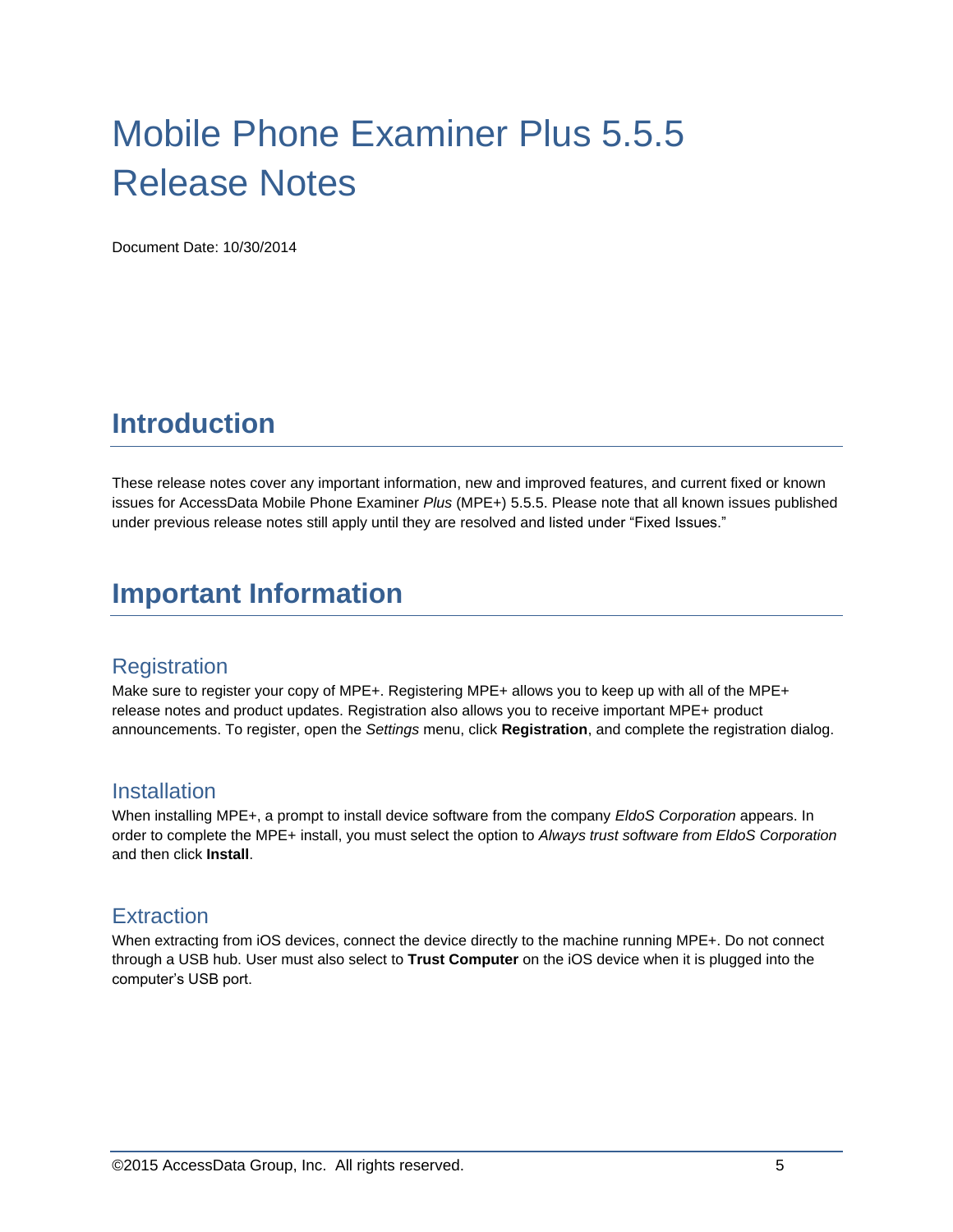# **New and Improved**

## Extracting\Collecting

#### **iLogical**

You can now conduct logical extractions of iOS 8 devices. These extractions can be conducted using the Apple and iLogical selection under Device Selection.

# **Fixed Issues**

### **General**

Fixed the issue where selecting the Home View repeatedly causes the application to crash. (8046)

### Extracting\Collecting

You are now notified if a storage device runs out of space during the saving an Android Physical extraction. (16593)

### Import/Export

The export to AD1 failure message now lists the cause of the failure, allowing you to pinpoint the issue and correct it. For example, the failure message may notify you that there is not enough space on the disk for the exported AD1. (17239)

# **Comments?**

AccessData values feedback from customers. Please contact us at [support@accessdata.com](mailto:support@accessdata.com) or send documentation issues to documentation@accessdata.com.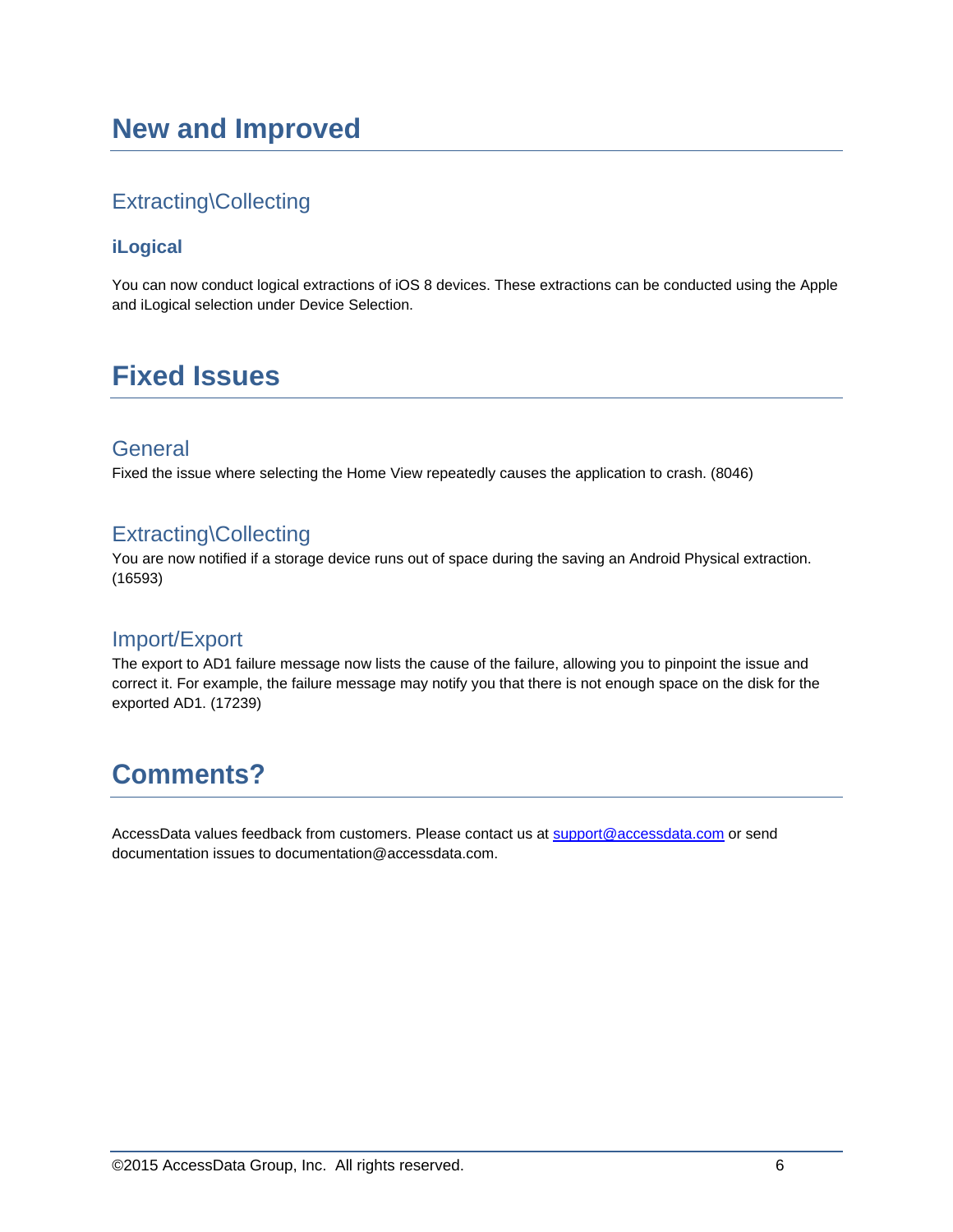# Mobile Phone Examiner Plus 5.5.4 Release Notes

Document Date: 10/8/2014

# **Introduction**

These release notes cover any important information, new and improved features, and current fixed or known issues for AccessData Mobile Phone Examiner *Plus* (MPE+) 5.5.4. Please note that all known issues published under previous release notes still apply until they are resolved and listed under "Fixed Issues."

# **Important Information**

### **Registration**

Make sure to register your copy of MPE+. Registering MPE+ allows you to keep up with all of the MPE+ release notes and product updates. Registration also allows you to receive important MPE+ product announcements. To register, open the *Settings* menu, click **Registration**, and complete the registration dialog.

#### **Installation**

When installing MPE+, a prompt to install device software from the company *EldoS Corporation* appears. In order to complete the MPE+ install, you must select the option to *Always trust software from EldoS Corporation* and then click **Install**.

# **New and Improved**

 MPE+ has been improved and now physically extracts data from newer Android devices up to version 4.4.4. You must have the ability to turn on USB Debugging to utilize this feature.

When selecting Select Device and then Android | Other (Physical), MPE+ now will automatically obtain a shell root and shows the partitions available for extraction. This improvement solved an issue where newer Android devices were preventing MPE+ in displaying the device partitions. With this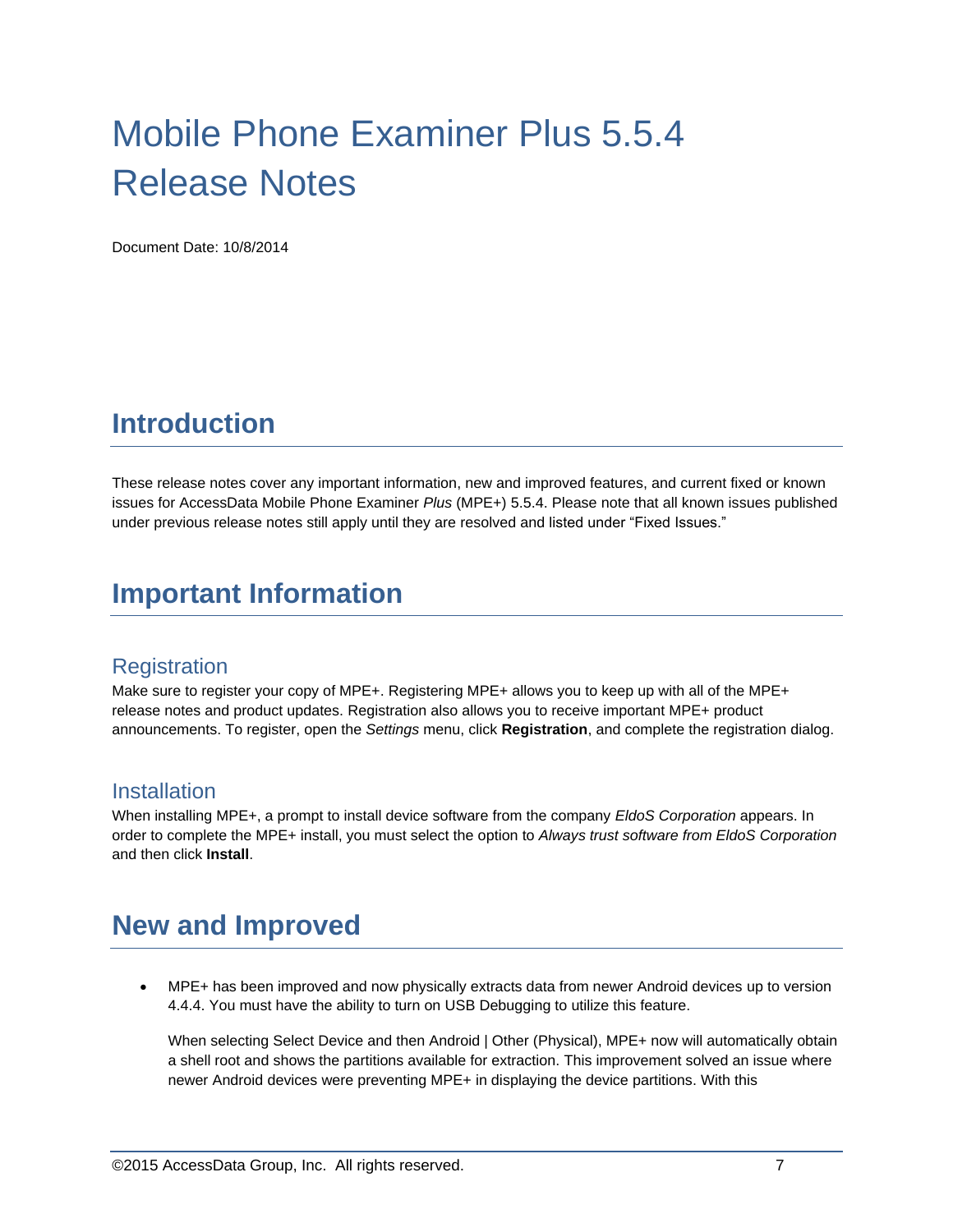improvement, MPE+ supports the automatic shell rooting of various Android devices running 2.x to 4.4.4.

**Note**: The device will be automatically temporarily rooted, but upon restart of the device, the root will be removed. Limitations do exist on a per device level and not all devices can be rooted. If the device should restart during the process, the rooting process was unsuccessful. Please contact AccessData Support to document the device and operating system information to be added to future releases.

 If you have an open copy of MPE+ obscured by another open Window, trying to launch a second copy of MPE+ causes the first open copy of MPE+ to come to the forefront of your desktop. This keeps you from accidentally launching multiple copies of MPE+.

# **Fixed Issues**

### **General**

MPE+ no longer intermittently stops responding upon startup. (8993) (17230)

## Extracting/Collecting

- Added text to the message box that appears during device extraction with USB debugging on. This text states an additional step that you must take when extracting from Android 4.2 devices and above. (17148)(17271)
- Fixed an issue that caused MPE+ to crash during an Android Physical extraction. (18793)
- Fixed an issue where subsequent physical extractions would overwrite user data partitions saved to the same location earlier. (16626)
- Previously, some Android extractions with **Android>Other Physical** did not list the partitions. Now the partitions from extractions display correctly. (3064)
- MPE+ no longer intermittently hangs at Extracting Device Data upon completion of extraction from some Android devices. (18663)

#### **dLogical**

- When using dLogical to extract only Audio, Image, and Video media, you can now export the extraction to an AD1. (15579) (6543)
- During dLogical extraction either for simplified Chinese or Korean language, the connecting status and extracting capabilities now displays correctly. (15998)

#### **iLogical**

For iPhone 5, you can now extract Apple Backup Service with iLogical without crashing. (18229)

### Parsing

#### **App AutoParser**

Added Tooltip for the **Ignore file system path** option on App AutoParser dialog. (14498)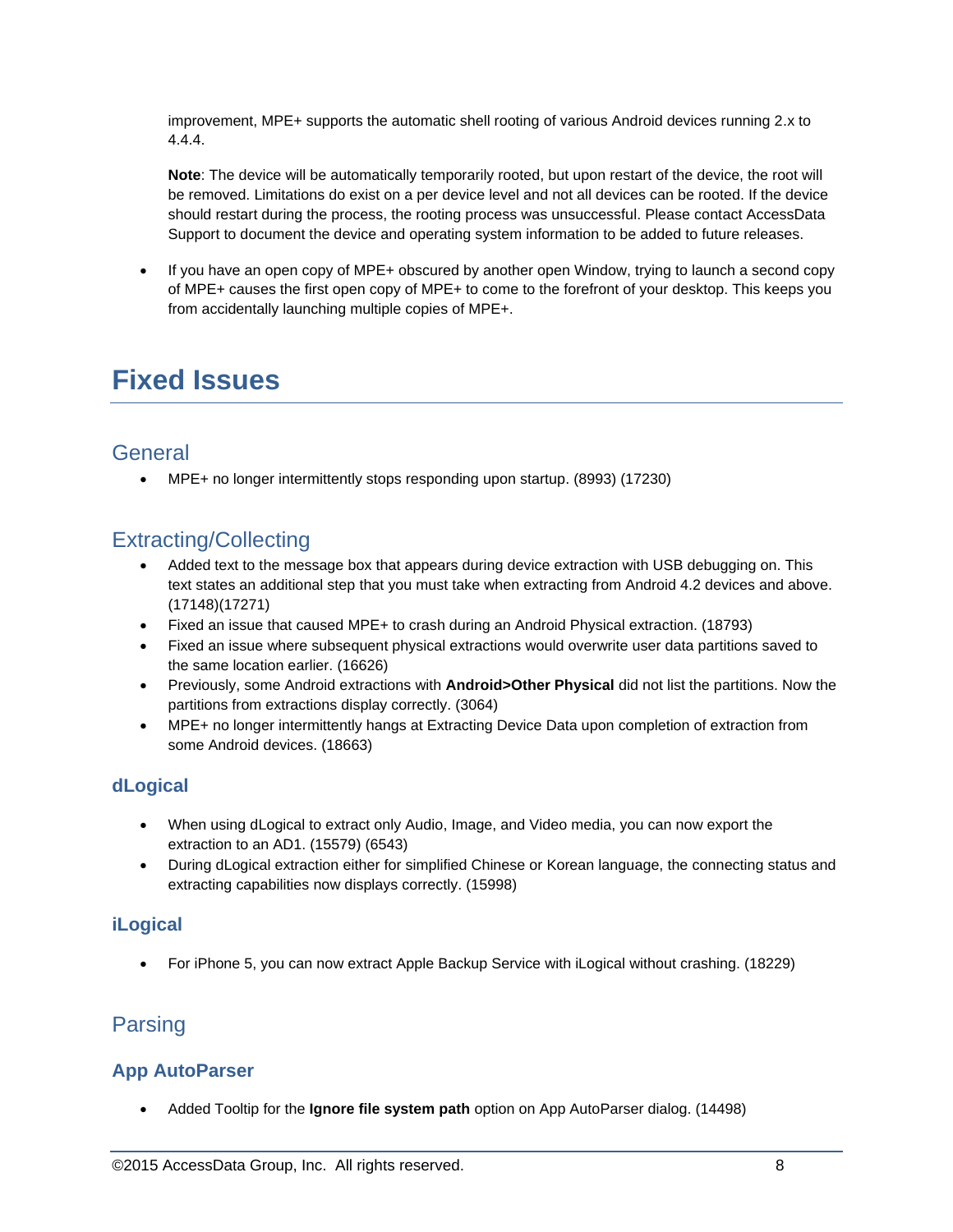### pythonScripter

• Changed the Purge Output Path deletion warning to correctly describe the consequences of the purge. (13328)

### Import/Export

 Fixed the issue where AD1 files from some Android devices would cause MPE+ to crash if reminder rules did not exist in the calendar of the device. (15673)

# **Known Issues**

### Extracting\Collecting

 You are not notified if a storage device runs out of space during saving an Android Physical extraction. The application fails to advance if there is not enough space. (16593)

# **Comments?**

AccessData values feedback from customers. Please contact us at [support@accessdata.com](mailto:support@accessdata.com) or send documentation issues to documentation@accessdata.com.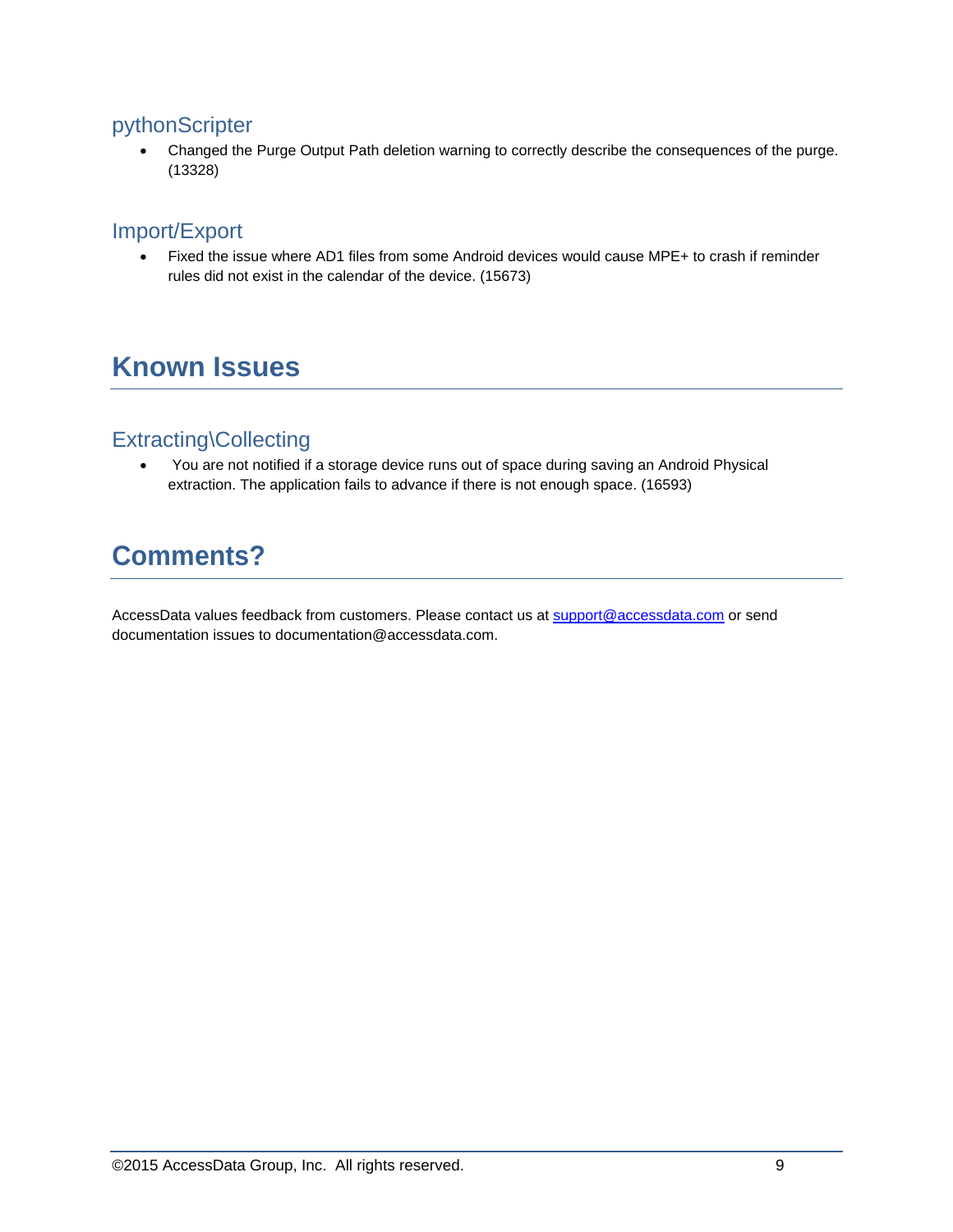# Mobile Phone Examiner Plus 5.5.3 Release Notes

Document Date: 6/23/2014

# **Introduction**

These release notes cover any important information, new and improved features, and current fixed or known issues for AccessData Mobile Phone Examiner *Plus* (MPE+) 5.5.3. Please note that all known issues published under previous release notes still apply until they are resolved and listed under "Fixed Issues."

# **Important Information**

### **Registration**

Don't forget to register your copy of MPE+! Registering MPE+ allows you to keep up with all of the MPE+ release notes and product updates. Registration also allows you to receive important MPE+ product announcements. To register, open the *Settings* menu, click **Registration**, and complete the registration dialog.

#### **Installation**

When installing MPE+, a prompt to install device software from the company *EldoS Corporation* appears. In order to complete the MPE+ install, you must select the option to *Always trust software from EldoS Corporation* and then click **Install**.

# **New and Improved**

#### Window 8/8.1 Support

You can now run MPE+ on Windows 8 and 8.1 32/64 bit machines.

#### pythonScripter

You can now choose to keep the same *Output Path* every time you use MPE+ or have MPE+ reset the *Output Path* when you close MPE+.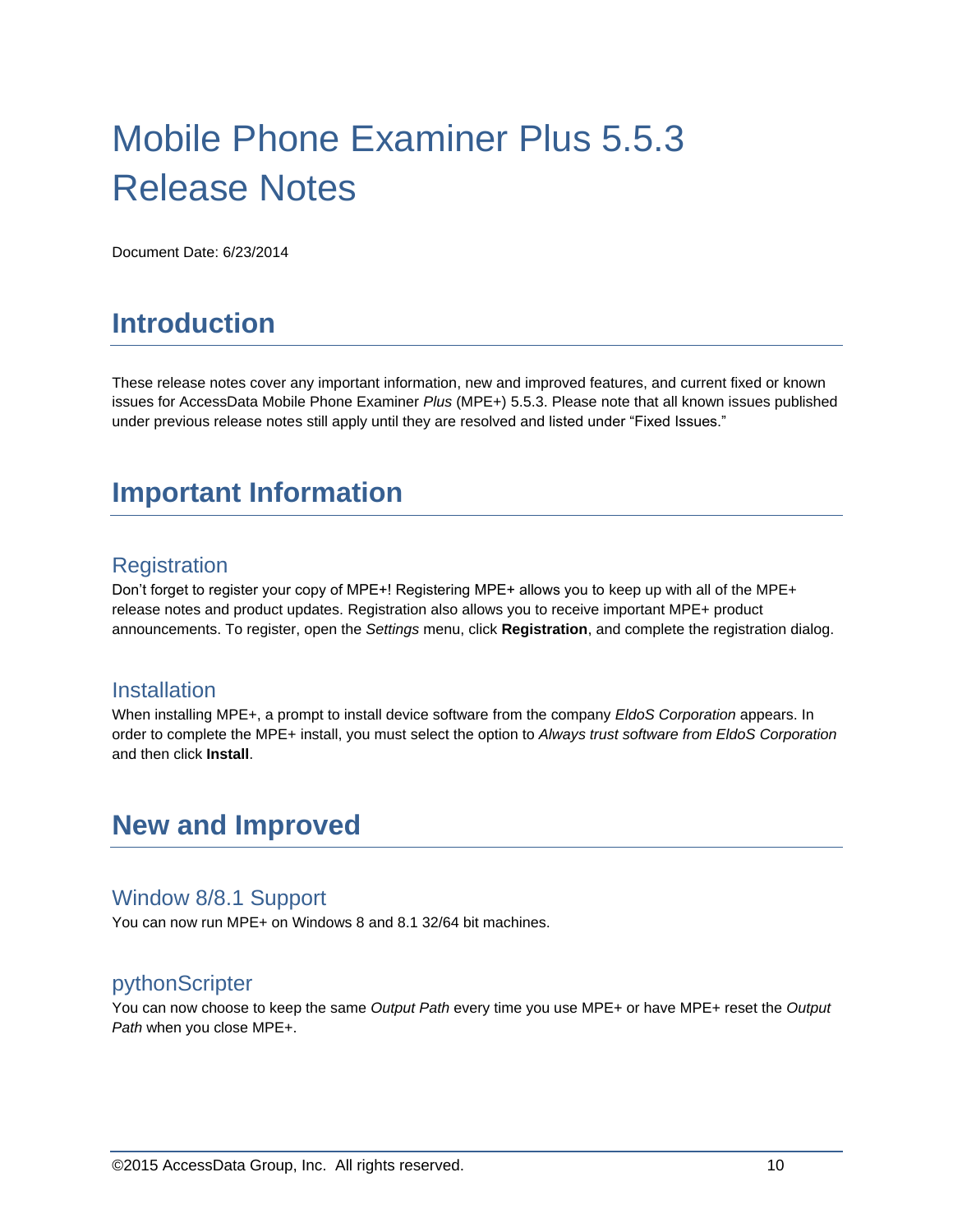### Chinese Translation

The Chinese translation of MPE+ is complete.

# **Fixed Issues**

#### **General**

Investigator Info pane now displays, saves, and retrieves UTF, including Chinese characters. (11835)

#### Language

 After changing the language to any language besides English, MPE no longer displays an error when connecting to a device using iLogical. (7439)

### Extracting/Collecting

 When extracting from a SIM, the *Natural* Preview pane now displays the correct *Delivery* status and *Read* status. (10726)

#### **dLogical**

 dLogical now correctly extracts SMS and MMS data from devices that previously were not extracting that information. (6248)

#### **iLogical**

- Corrected inadvertent errors and problems completing an extraction after an error occurred when extracting using iLogical. (11265)
- Extracting media using iLogical on some devices no longer generates an *Access violation writing location* error and causes MPE+ to stop responding. (9191)

#### View

Pressing **Ctrl+F** while in the *Natural View* tab no longer causes MPE+ to stop responding. (11855)

### SQL Builder

 The *Results* tab that appears before you publish in SQL Builder now displays the database name and date. (11481)

#### pythonScripter

The *Results View* now defaults to and displays the latest published results tab. (10690)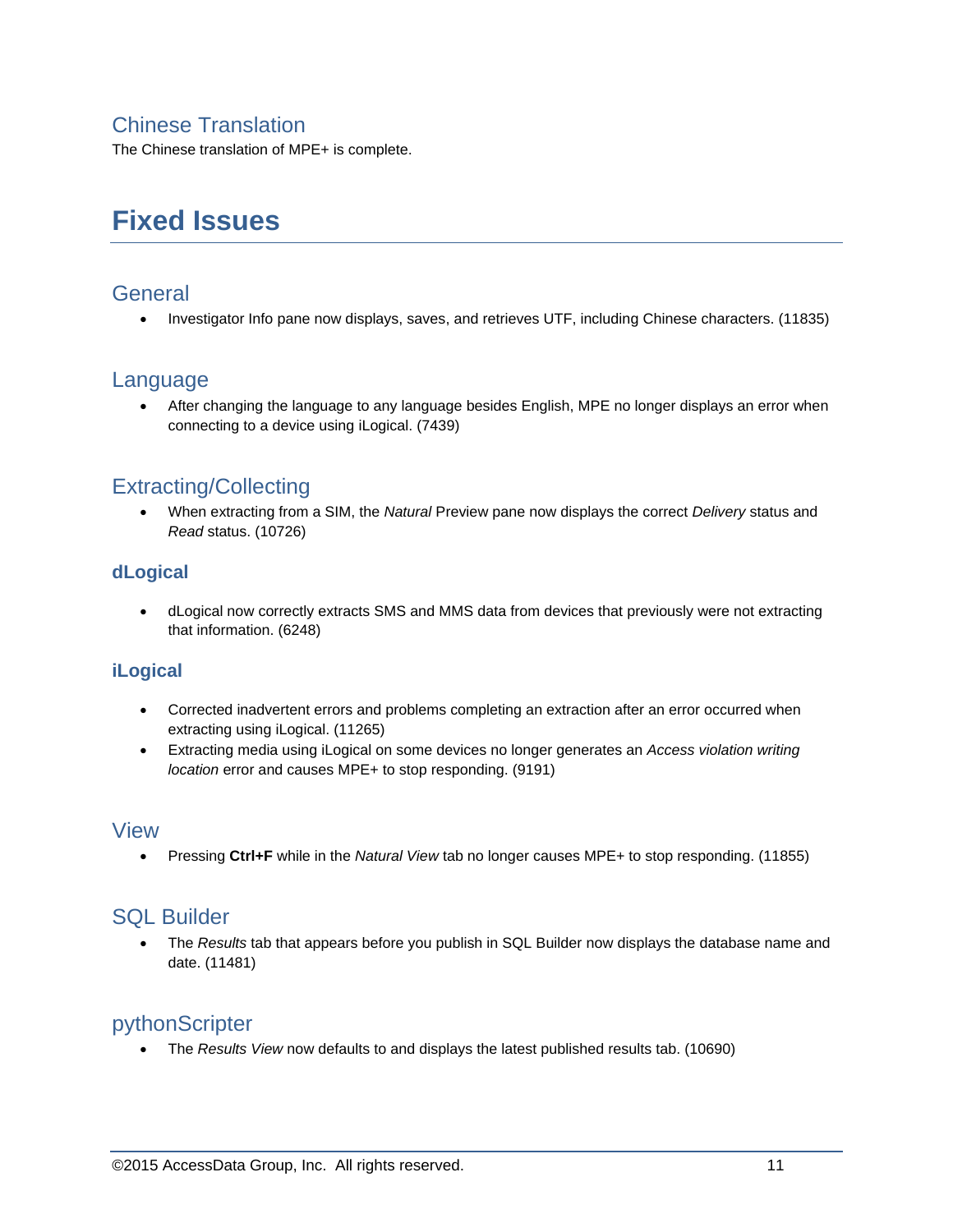# **Known Issues**

#### General

#### **Chinese Version**

The *Installing Mobile Device Drivers* status is not translated to Chinese. (12498)

#### Viewer

- SMS Sender/Recipient Numbers are incorrectly displayed as *Service Center Number* in the Natural Preview pane. (10987)
- Selecting the down arrow of the *Telerik Docking Context* menu causes MPE to stop responding. (11391)

### Extracting\Collecting

 Attempting to extract data a second time from a legacy Motorola device does not work. **Workaround:** Disconnect and then reconnect the device. (11641)

### Parsing

 When parsing a database that contains both a Bookmarks table and a History table, the Bookmark data is collected from the History table data. (11598)

## App AutoParser

 With all queries and **Ignore file system** selected, queries that are not run display an incorrect status. (11486)

### dSOLO

dSOLO is unable to extract media files from Android devices. (11749)

# **Comments?**

AccessData values feedback from customers. Please contact us at [support@accessdata.com](mailto:support@accessdata.com) or send documentation issues to documentation@accessdata.com.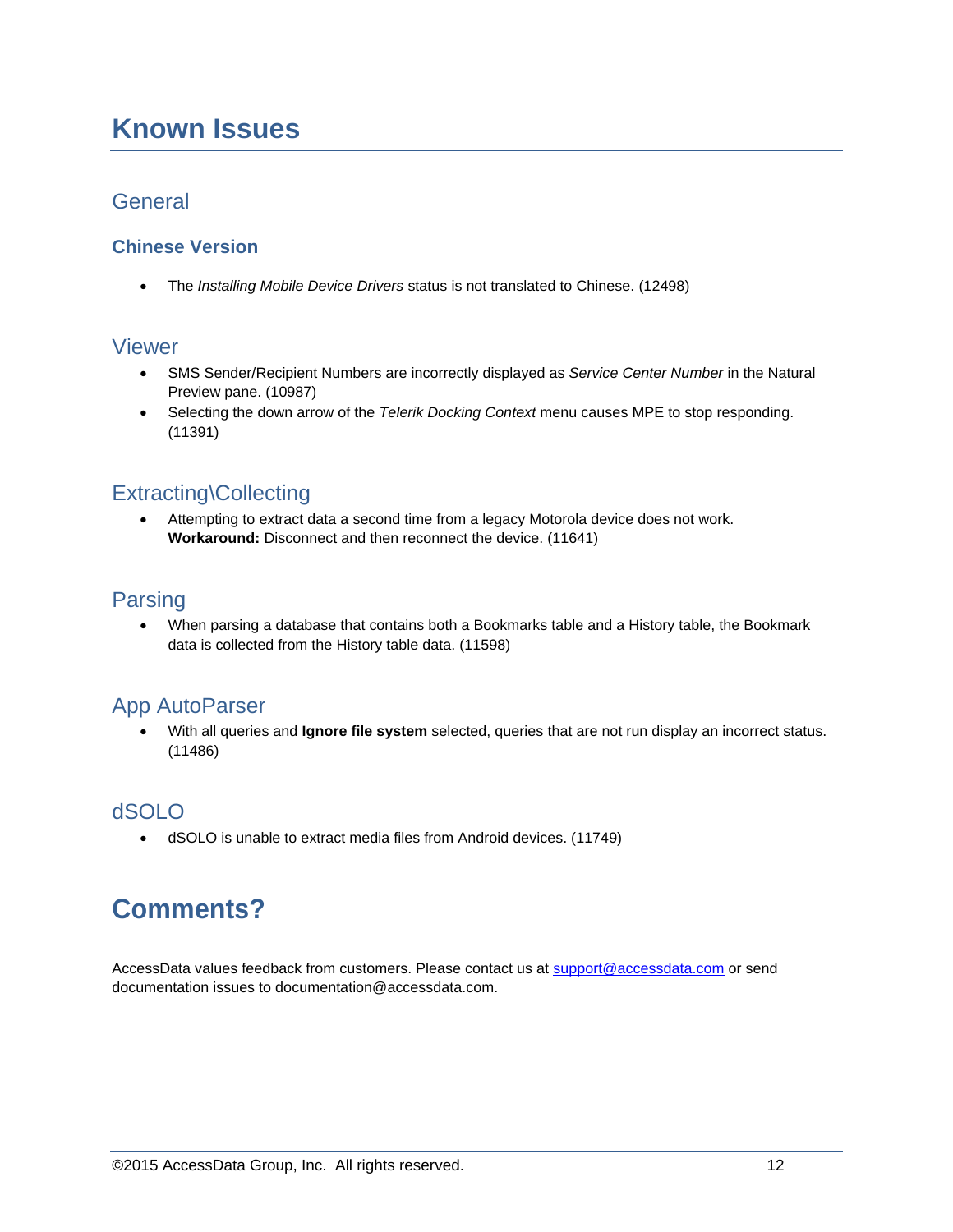# Mobile Phone Examiner Plus 5.5.2 Release Notes

Document Date: 5/7/2014

# **Introduction**

These release notes cover any important information, new and improved features, and current fixed or known issues for AccessData Mobile Phone Examiner *Plus* (MPE+) 5.5. Please note that all known issues published under previous release notes still apply until they are resolved and listed under "Fixed Issues."

# **Important Information**

Don't forget to register your copy of MPE+! Registering MPE+ allows you to keep up with all of the MPE+ release notes and product updates. Registration also allows you to receive important MPE+ product announcements. To register, open the *Settings* menu, click **Registration**, and complete the registration dialog.

# **New and Improved**

### iOS 7 Physical Support

MPE+ now supports physical extraction of devices running iOS 7. Physical support of iOS devices includes devices up to and including the iPhone 4 and iPad1.

## Auto Parse Applications (App AutoParser)

The new App AutoParser allows you to choose from the queries contained in the \AccessData\Sqlite Scripts\ folder to easily parse databases in the current image. The App AutoParser button resides on the **Tools** menu and opens the App AutoParser dialog. This dialog lists the available queries from which to choose.

Using App AutoParser allows you to extract any applications in the device filesystem or imported folder with a created query. This feature saves time helps someone that might not know where an application is located but has a supported query.

Any query built with the MPE+ SQL Builder auto-populates in the App AutoParser dialog. You can select all, select only iOS, select only Android, or even select unidentified OS applications. Once the scripts run, MPE+ notifies you if the file is located and if data is collected.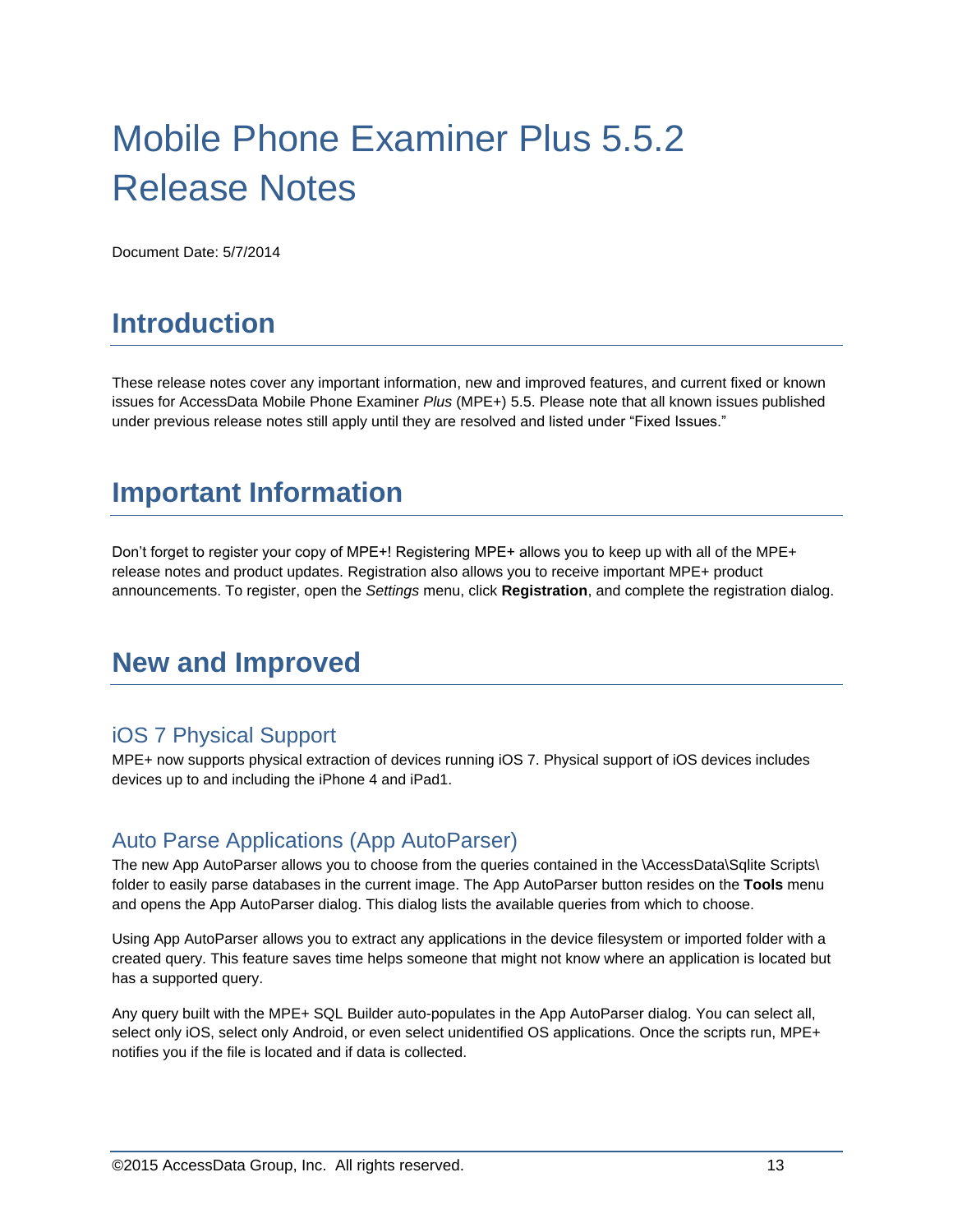AccessData provides scripts on our user forum for you to use for many of today's applications. Simply download the scripts and place them into the \AccessData\Sqlite Scripts\ folder. Once downloaded to that folder, they are immediately available in the App AutoParser.

### Extraction Workflow

MPE+ now automates the process of extraction and presentation of user data. The application displays items to extract after importing img iOS files, dmg iOS files, and any Android physical image containing the userdata and/or the dbdata partition. Extraction happens without having to import the image after extraction. You also no longer need to select iOS/Android Parser from the toolbar or right-click on the correct location.

# **Fixed Issues**

### **General**

- You can now use the mouse wheel to scroll in the File System folder tree. (2961)
- The vertical slider on the filesystem and files view now works correctly on low resolution machines. (6702)
- With multiple images loaded in the Gallery View, MPE+ no longer stops responding when accessing a different folder in the tree view or clicking and dragging the Horizontal separator. (7717, 7718)

#### Import

- Importing legacy AD1 files now functions correctly. (6710)
- Publishing Python Scripter results no longer disables the ability to export folders to AD1. (6758)

# Extracting/Collecting

#### **Chinese Version**

 In a dLogical extraction, removed the unnecessary extra capability "Device Information" from the Chinese version of MPE+. (6616)

#### **Blackberry**

MPE+ no longer stops responding when extracting from a Blackberry 9900 and/or 8520. (8335)

#### **dLogical**

- dLogical now correctly extracts the filename and the actual file from devices that previously were not extracting that information. (6247)
- dLogical now correctly extracts SMS and MMS data from devices that previously were not extracting that information. (6248)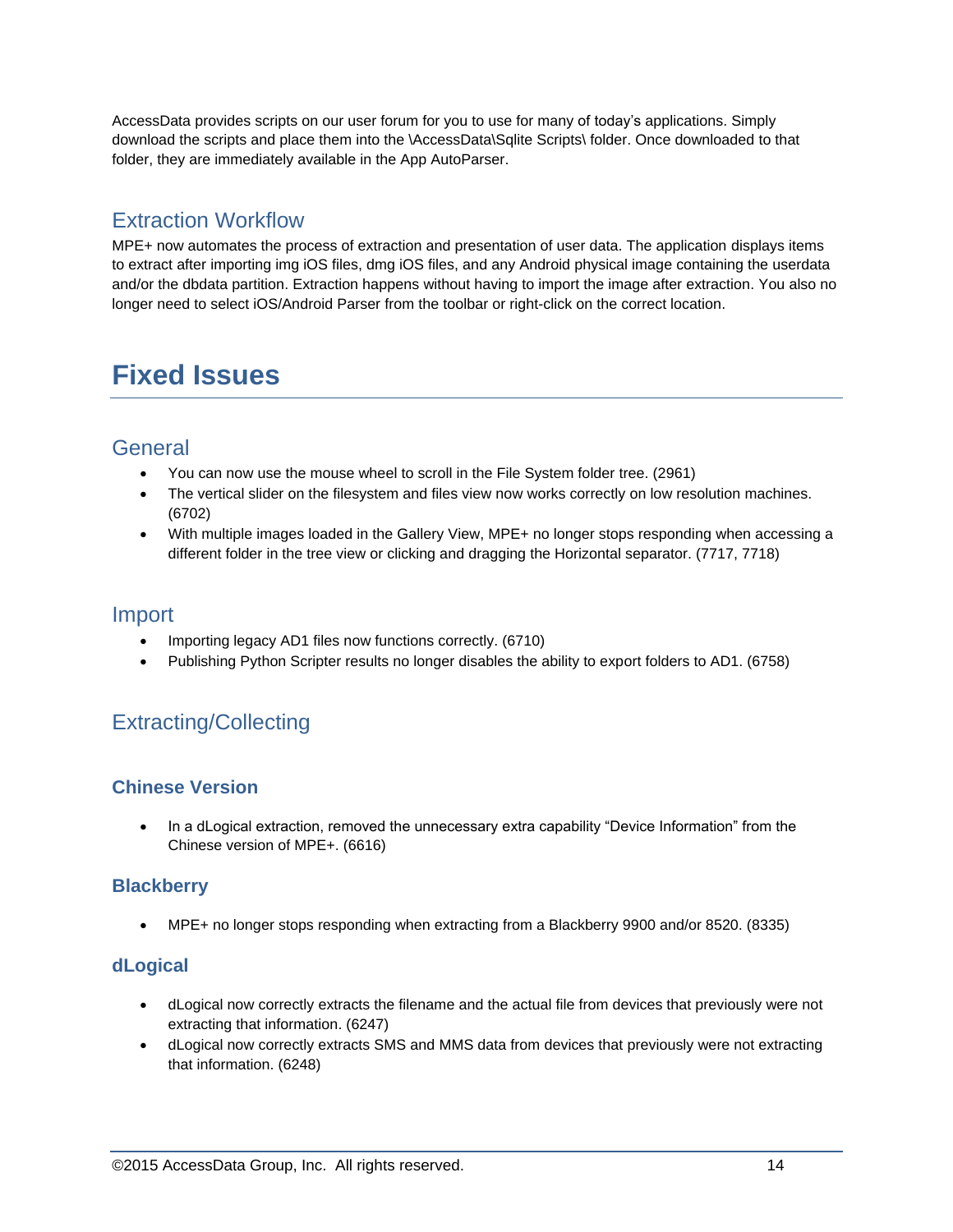#### SQL Builder

SQL Builder View results are now read-only. You can no longer edit the results grid. (9654)

# **Known Issues**

#### **General**

- You cannot mount an image in Windows 8.1. (7041)
- MPE+ can experience memory issues when working with large data sets. (3807)
- You cannot view WebP images in MPE+. **Workaround:** Install the Google WebP codec for Windows. The codec is located here: [https://developers.google.com/speed/webp/docs/webp\\_codec](https://developers.google.com/speed/webp/docs/webp_codec) (7613)
- MPE+ intermittently stops responding when starting. **Workaround:** Restart MPE+. (8993)
- You cannot use the arrow keys on the keyboard to scroll through tabs in *Data Views*. (9032)

### **Installation**

- Motorola legacy drivers are not installing correctly. (7993)
- LG legacy drivers install correctly but do not function correctly. (5784)

#### Import

MPE+ does not import images when the filesystem is not recognized. (8302)

### **Triage**

- In Custom File Search, file sizes and dates are sorted as strings. (6670)
- Imported Triage cases are appended to previous imports, and you cannot clear the open cases. (6636)
- When exporting a file from File System, a blank File System tab is created. (6677)
- Filtering by File Type does not collect data when combined with a filter to collect data in a directory. (9812)

### dLogical

- dLogical is not extracting Audio Media files from some devices. (6654)
- The "No. of Times Contacted" column sorts as a string. (7495)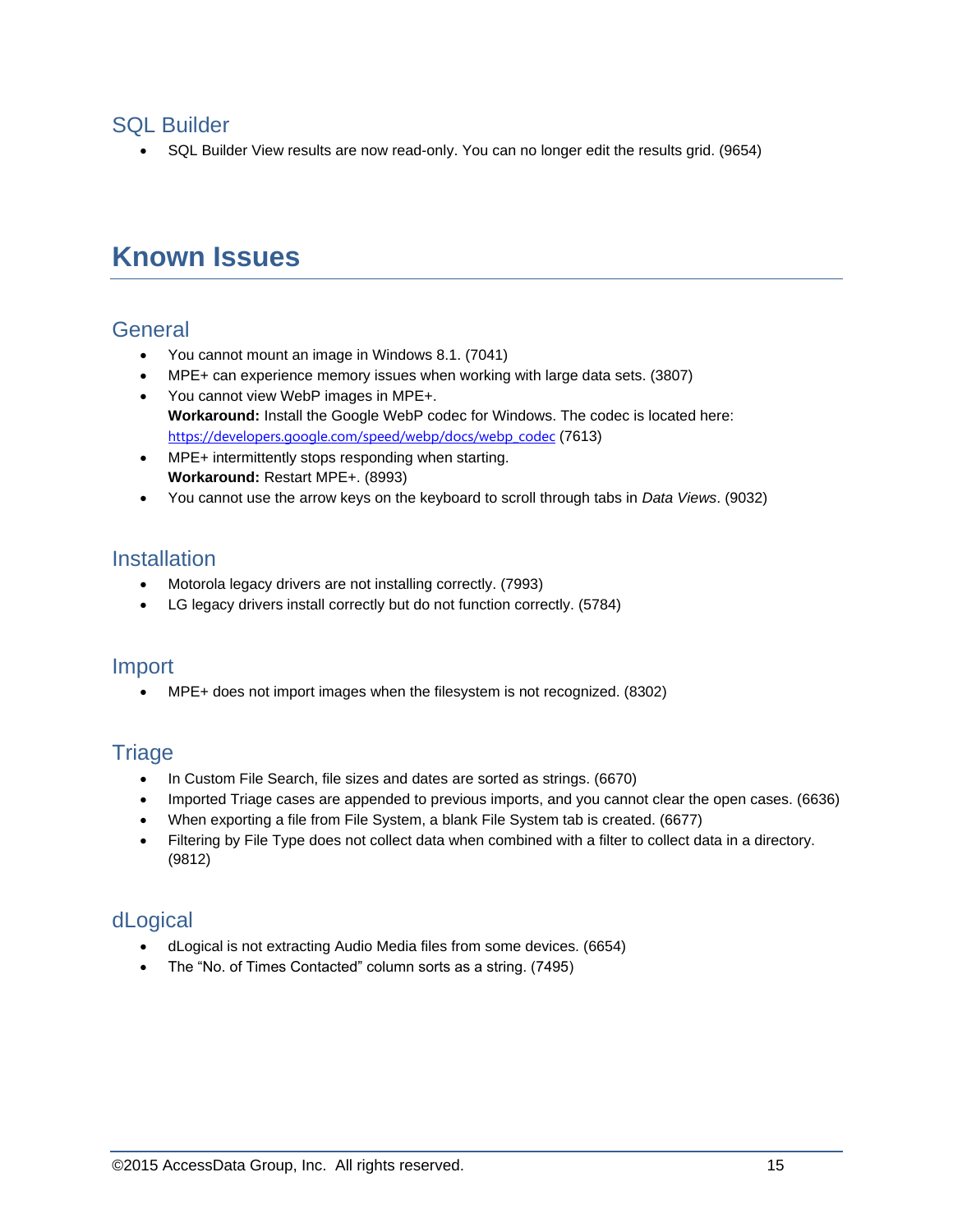### Parsing

#### **Apple iOS**

When an error displays during an iOS parse, the error interrupts the parse. (8156)

### **Apple Physical**

 When connecting to a non-supported device, the error "Device is not in DFU mode" displays. The error should refer to the non-supported device. (9020)

#### **Android Physical**

Using Android Physical, some contact data may be missing after parsing. (9686)

#### **Velocitor**

Parsing an MPE+ Velocitor Image does not import the File System for that image. (9362)

### App AutoParser

The **Cancel** button is not cancelling the queries. (10007)

#### **Reports**

- Including selected data and checking Free Space does not create a Free Space CSV report. (6885)
- The browser history in an XML report is incorrectly labeled as "BrowserUrl Items". (6703)

# **Comments?**

AccessData values feedback from customers. Please contact us at [support@accessdata.com](mailto:support@accessdata.com) or send documentation issues to documentation@accessdata.com.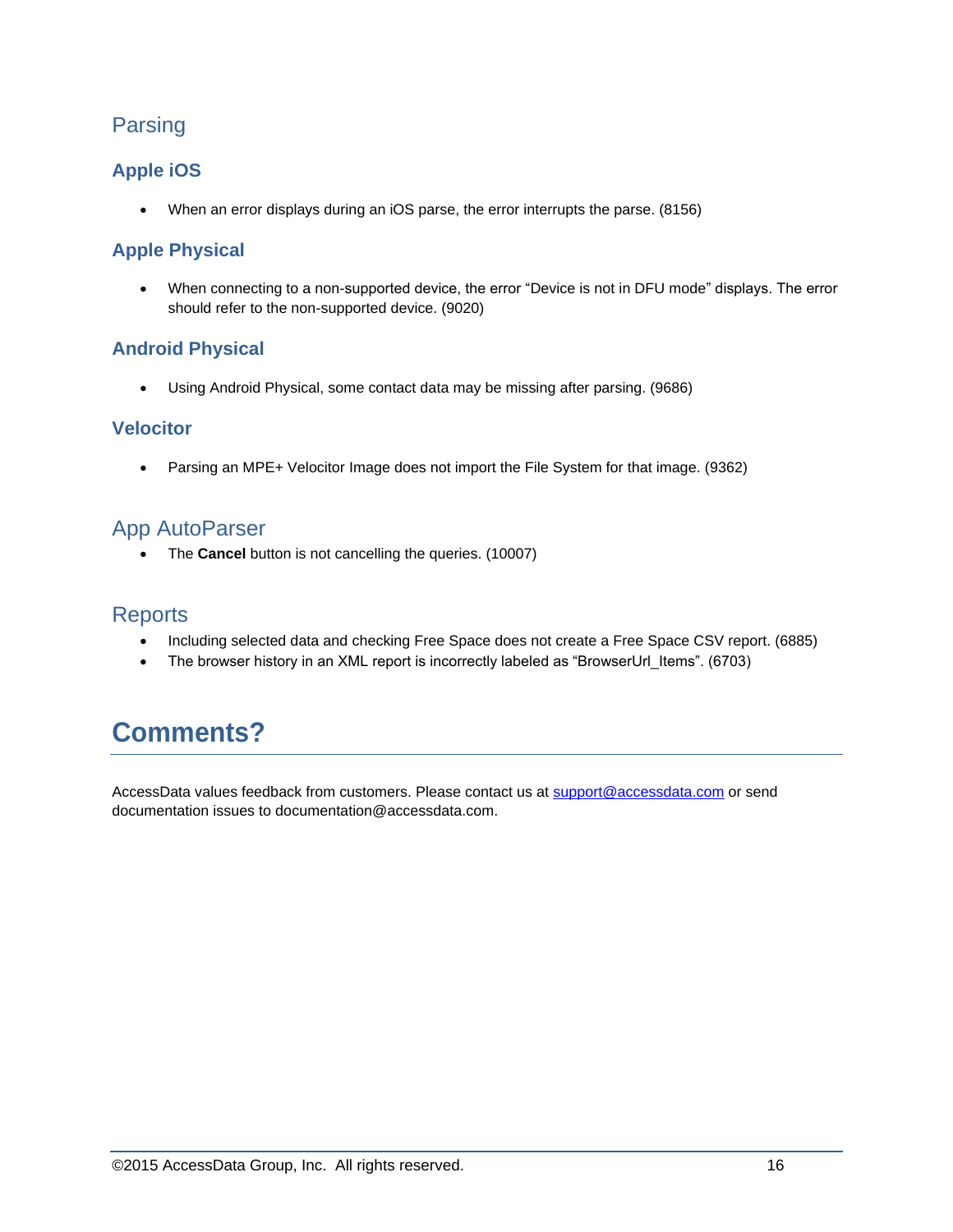# Mobile Phone Examiner Plus 5.5.1 Release Notes

Document Date: 3/18/2014

# **Introduction**

These release notes cover any important information, new and improved features, and current fixed or known issues for AccessData Mobile Phone Examiner *Plus* (MPE+) 5.5. Please note that all known issues published under previous release notes still apply until they are resolved and listed under "Fixed Issues."

# **Important Information**

 Don't forget to register your copy of MPE+! Registering MPE+ allows you to keep up with all of the MPE+ release notes and product updates. Registration also allows you to receive important MPE+ product announcements. To register, open the *Settings* menu, click **Registration**, and complete the registration dialog.

# **New and Improved**

#### Import

Both iOS .IMG and iOS .DMG files have been added to the supported image list. You can now import both file types and MPE+ will automatically decode the filesystem. Use the built in MPE+ iOS parser to locate valuable user information.

# **Fixed Issues**

#### **Licensing**

MPE+ no longer causes the Network License Server to stop responding on startup. (3708)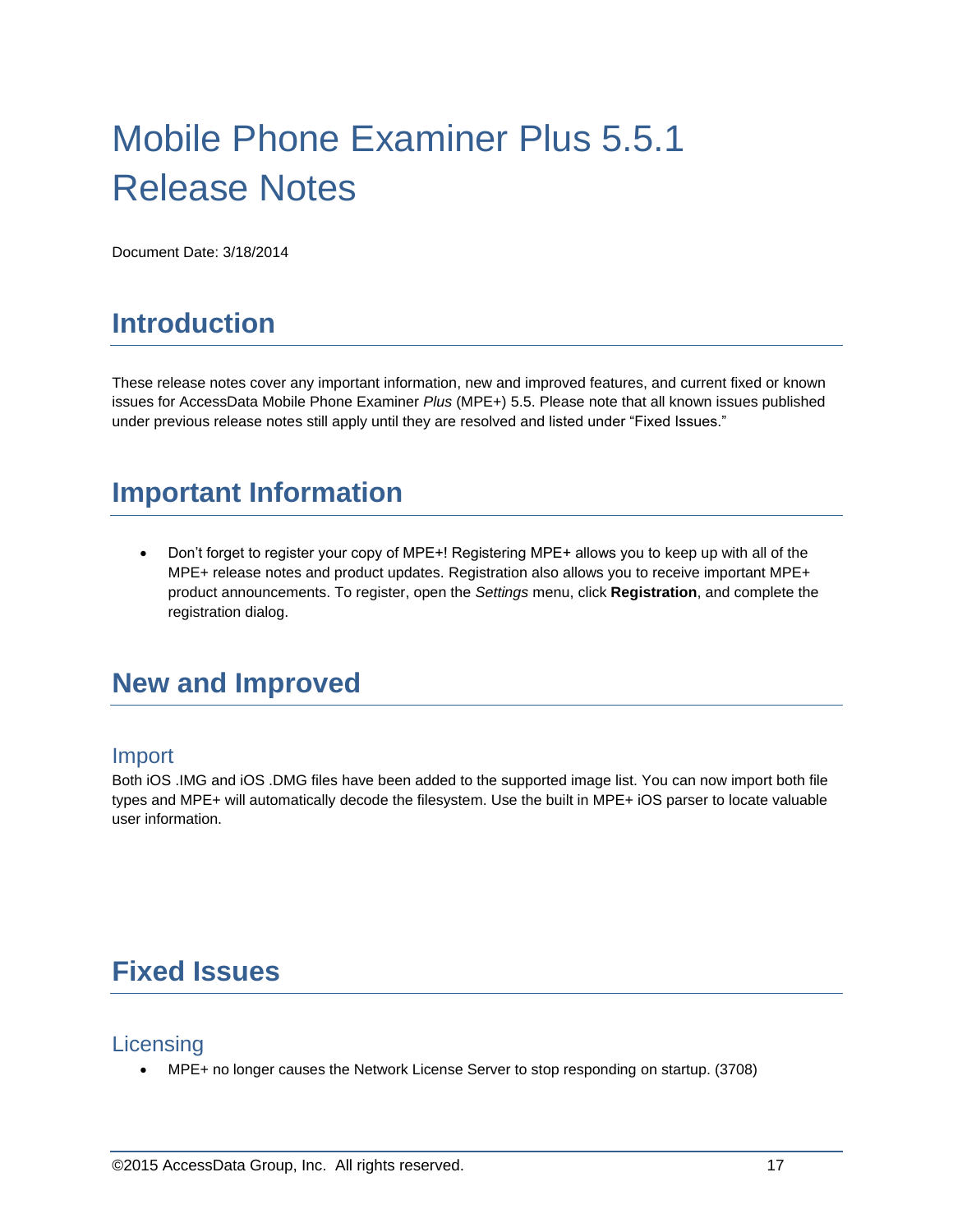## Extracting/Collecting

- MPE+ was not returning carved files for some device profiles. MPE+ now returns carved files to the Carved Files view as expected. (4608)
- MPE+ was obscuring filenames on select CDMA phone profiles. This behavior has been fixed and the file system filenames are visible. (3794)
- MPE+ iLogical was unable to complete an extraction of files with illegal NTFS characters. MPE+ now returns these files correctly. (4455)
- MPE+ iLogical was unable to complete extracting of the Apple Backup Service. MPE+ iLogical now extracts Apple Backup Service without error. (6531)

## **Reviewing**

Closing the Media View tab while playing any media now discontinues playing the media. (2965)

#### **dSOLO**

- Running dSOLO from an external SD card now creates the dSOLO report file to the external device. Previously, when an internal SD card was present, dSOLO would save the report to the internal device. (3013)
- dSOLO report files are now time-stamped with the time of the extraction. Previously, these report files were time-stamped with the time the APK was created and could cause files to be overwritten. (3019)

## **Reports**

- CSV report now displays all requested information after parsing data. Previously, parsed data produced CSV reports with only the column headers displayed. (3706)
- Reports published from SQL Builder properly separate HTML tables into multiple XML entries. Previously, these reports were publishing the HTML table into a single XML entry. (2979)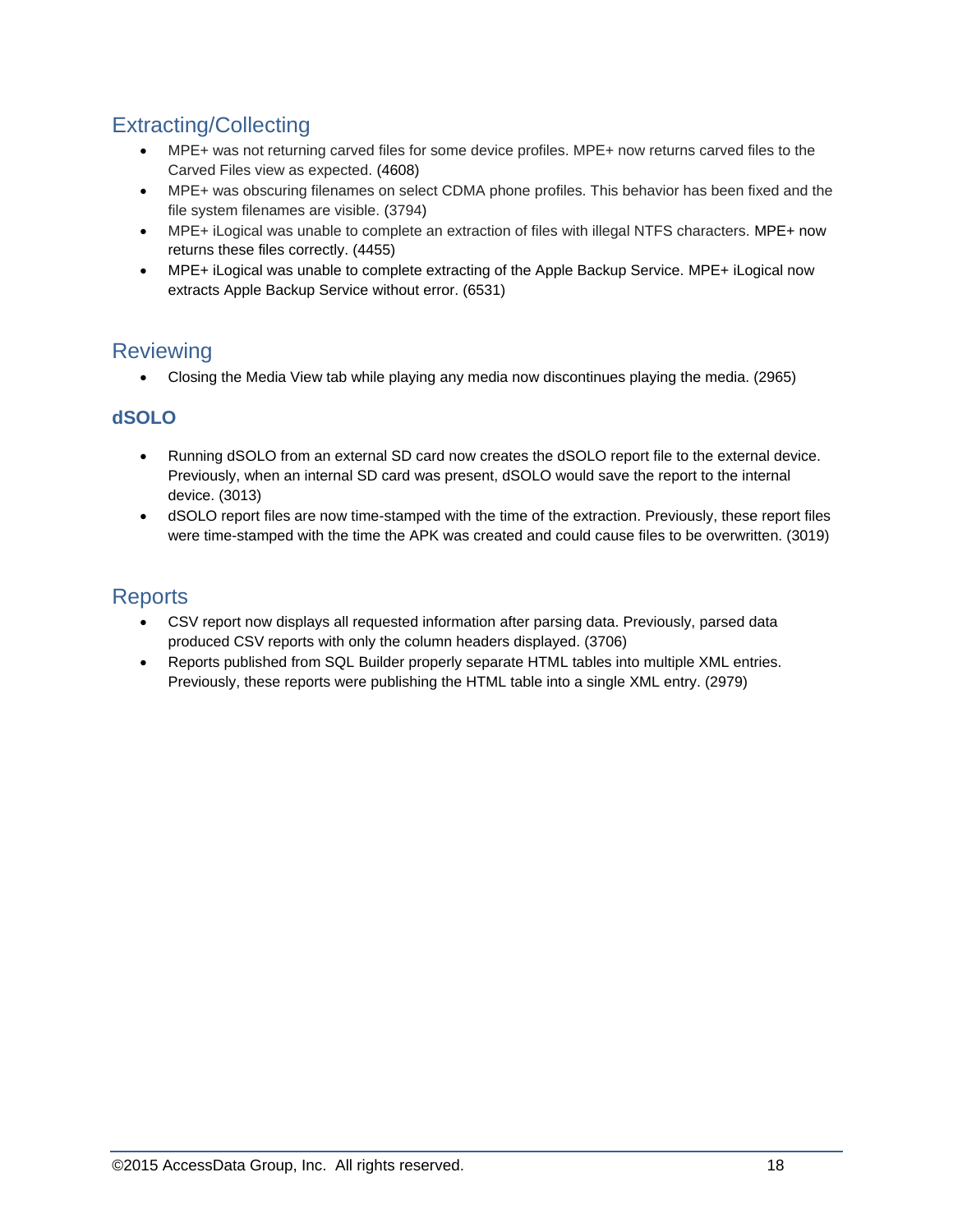# **Known Issues**

- Folders containing the ".nomedia" flag do not extract using dLogical. (3008, 3797)
- You cannot use the mouse wheel to scroll in the File System folder tree. (2961)
- MPE+ sporadically stops responding on startup while "Connecting to Extraction Agents." (3069)
- On some devices, dLogical extracts the filename but not the actual file. (6247)
- When using dLogical to extract only Audio, Image, and Video media, you cannot export the extraction. The Export to AD1 button is disabled on the Main tab. (6543)
- When MPE+ checks for sub components licenses (for Velocitor and Essentials) on a network license server, the license service on the server crashes. (6348)

# **Comments?**

AccessData values feedback from customers. Please contact us at [support@accessdata.com](mailto:support@accessdata.com) or send documentation issues to documentation@accessdata.com.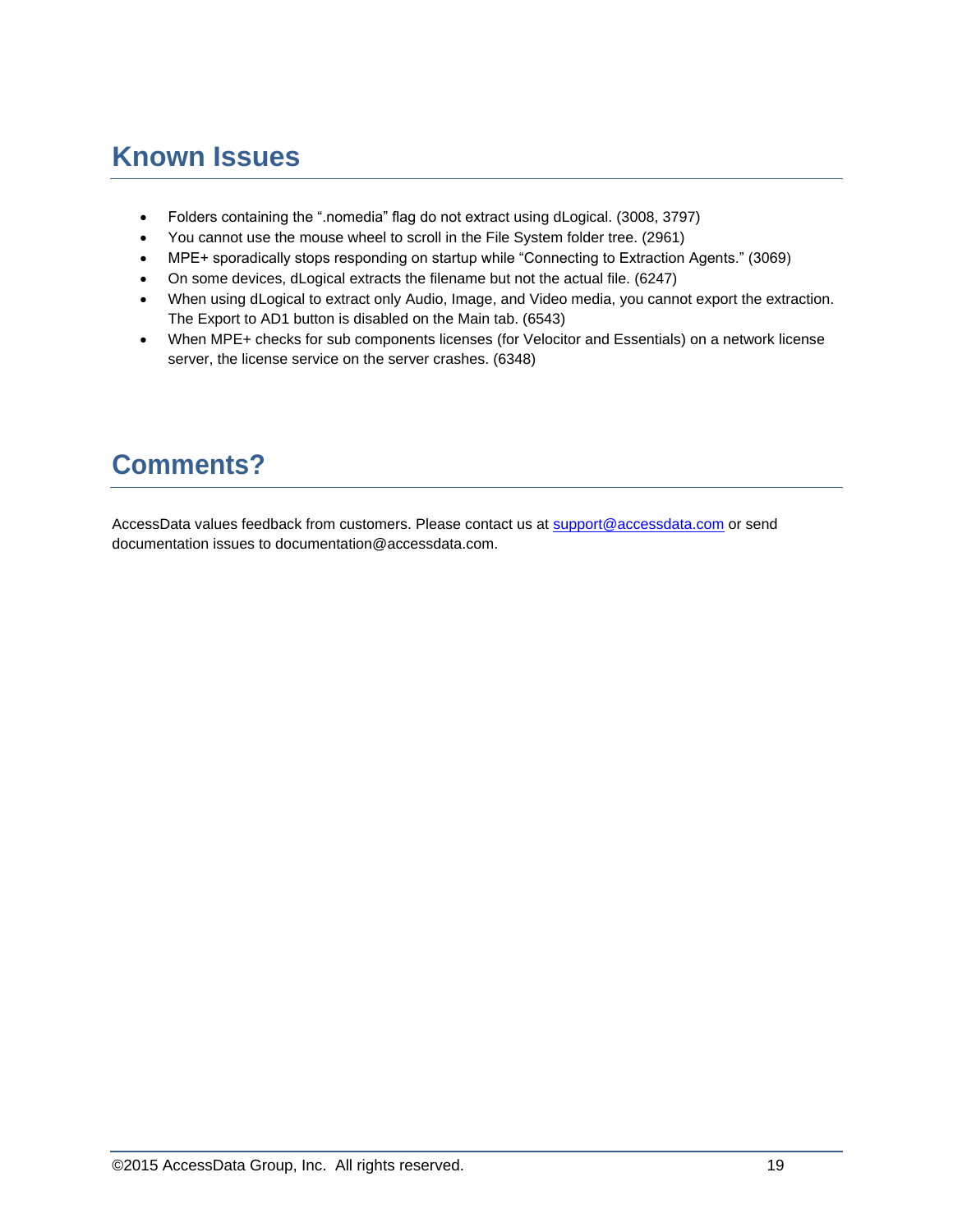# Mobile Phone Examiner Plus 5.5 Release Notes

Document Date: 1/24/2014

# **Introduction**

These release notes cover any important information, new and improved features, and current fixed or known issues for AccessData Mobile Phone Examiner *Plus* (MPE+) 5.5. Please note that all known issues published under previous release notes still apply until they are resolved and listed under "Fixed Issues."

# **Important Information**

 Don't forget to register your copy of MPE+! Registering MPE+ allows you to keep up with all of the MPE+ release notes and product updates. Registration also allows you to receive important MPE+ product announcements. To register, open the *Settings* menu, click **Registration**, and complete the registration dialog.

# **New and Improved**

### Reporting

#### **Attach files to reports**

You can now attach supporting files to your reports, including PDF, JPG, BMP, PNG, and GIF. This allows you to add the visualization screenshots, parsed images, and additional report items saved to PDF to the completed report. You can also add comments to each attached image to describe the file. The comments are published in the report with the attachment. (26384)

#### **XML Reporting**

You can now export your reports to a standardized XML format. (26386)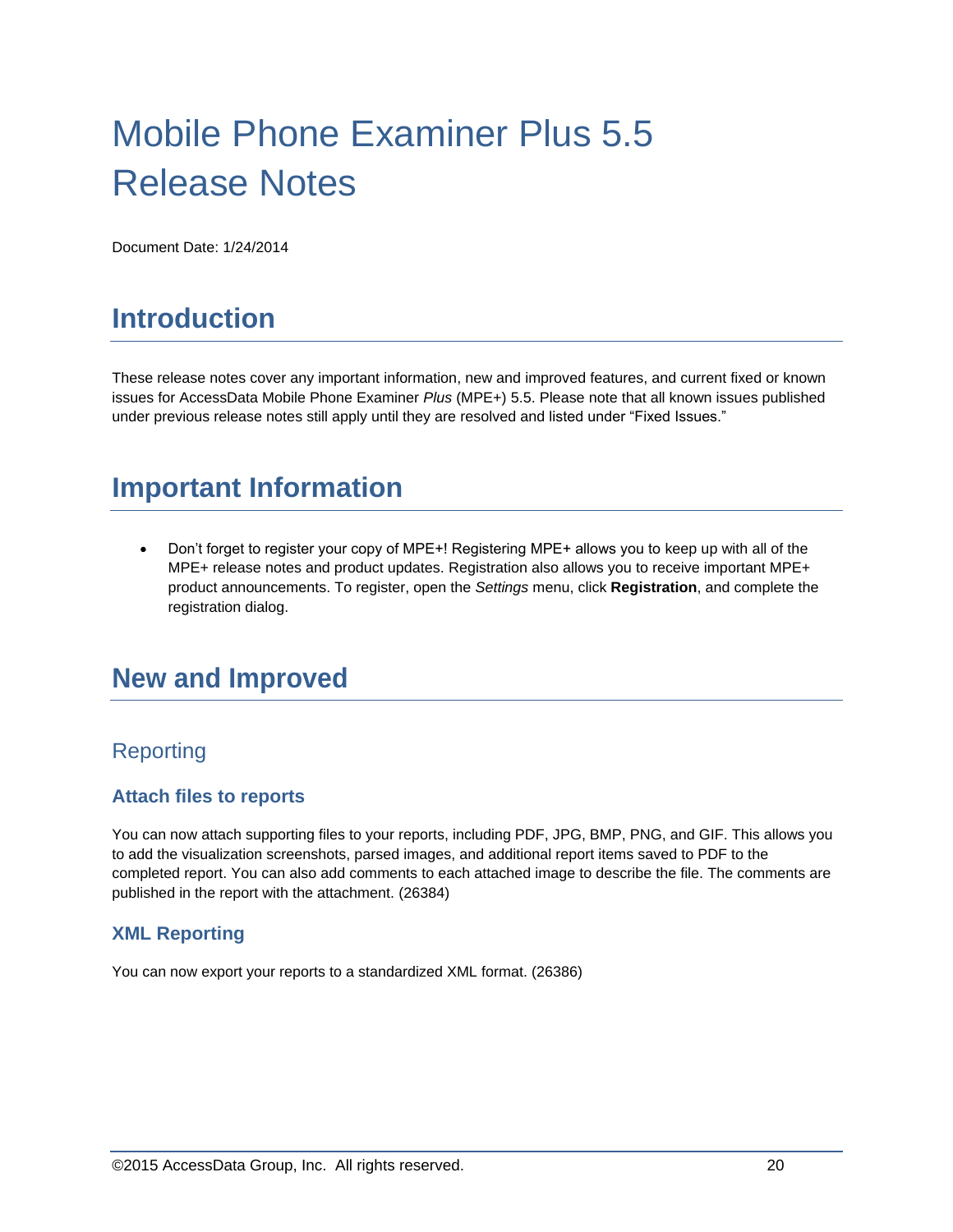# Android dLogical™ Component

MPE+ now has an enhanced Android dLogical component. This component extracts logical data from an Android device without inserting a forensic SD card. The dLogical collection uses the temporary folder on the Android device during the extraction.

With dLogical, you no longer need to replace the SD card with a forensic SD card for the collection. By keeping the original external SD card in the device, you can collect media data and application data as well as collect from Android devices that do not have external SD card slots. dLogical replaces all Android extraction methods and collects from all Android devices currently available.

From Android devices, you can now collect:

- Device Information
- Call Logs
- SMS
- MMS
- **Contacts**
- Calendars
- BookMarks
- Web History
- Known Wi-Fi hotspots
- Paired Bluetooth Devices
- User Installed applications
- System Installed applications
- Media Files
- Text Files

When the collection completes, you can view the data in MPE+.

#### ™

# Android dSOLO Feature

MPE+ now has the ability to format a MicroSD card with selected capabilities to extract from any Android device with an external SD Card slot. The new dSOLO feature allows you to create an extraction profile containing the data items to extract within MPE+ and then compile that profile to a MicroSD card. You can then insert the provisioned dSOLO card into an Android device independent of any connection to MPE+. The configured dSOLO application is then initiated on the Android device and the previously selected extraction capabilities are extracted from the device onto the SD Card in a format that can only be read in MPE+.

When extraction completes, you can read the SD Card containing the dSOLO data using the **Read dSOLO File** option from the MPE+ toolbar. Once the data is read, it is immediately available for preview, reporting, and analysis in MPE+.

Once an SD card is formatted with dSOLO, you can use the same SD card to extract from multiple devices using the same profile without reconfiguring the SD Card in MPE+.

Requirements:

- Android USB debugging must be enabled
- Computer's RSA fingerprint must be authorized (for Android 4.2 and greater)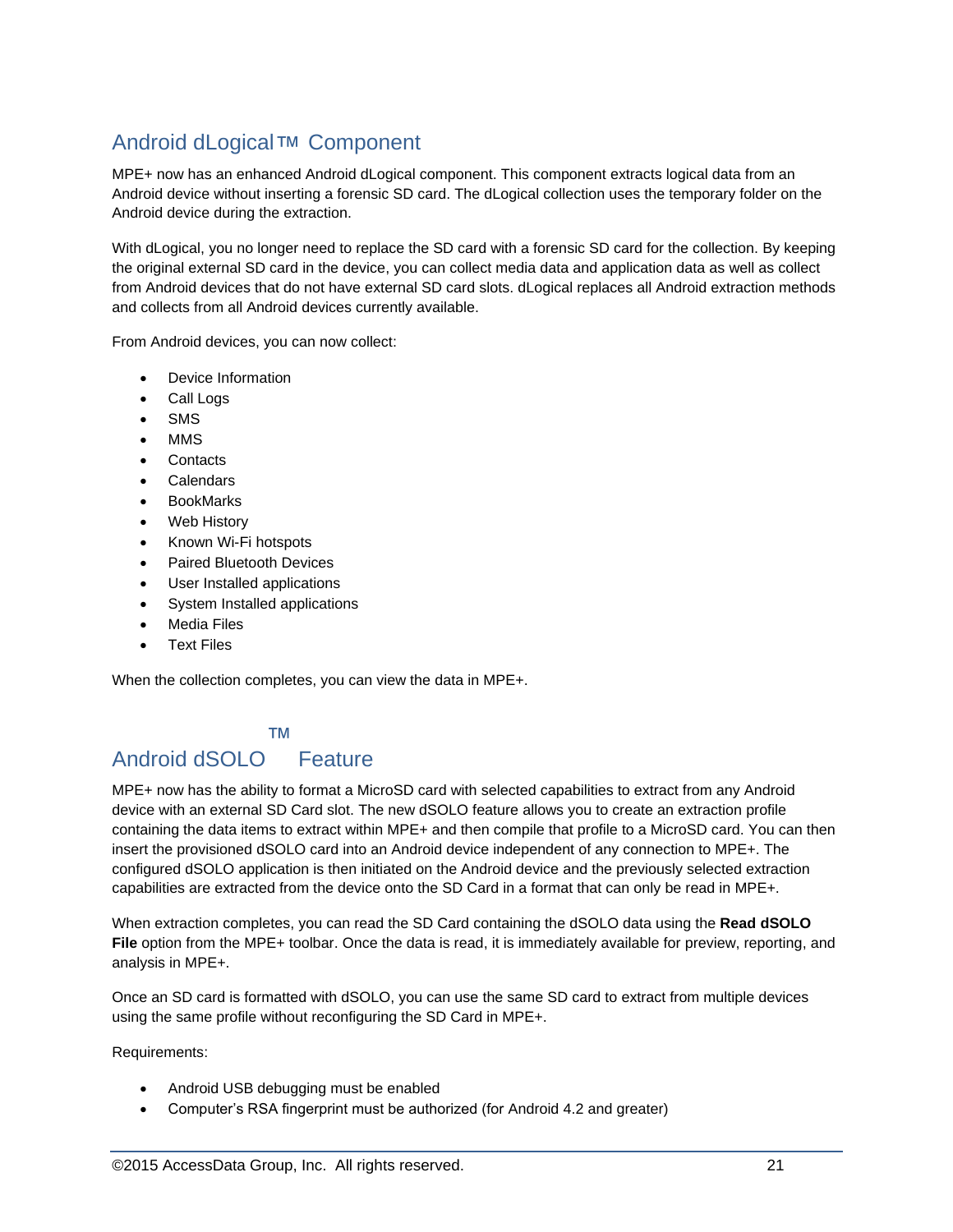#### ™

### pythonScripter

The pythonScripter allows you to use Python scripts on directories and files in MPE+ to increase searching, carving, and parsing abilities. You can select pre-loaded python files or browse to your own personal python scripts from the pythonScripter dialog. You can also create, modify, and edit scripts within our built in pythonScripter shell.

With pythonScripter, you can view the results instantly and then publish the results to MPE+. The published results can then be included in reports and saved to an AD1 file.

#### SQL Builder

SQL Builder allows you to extract user designed and configured data from any SQLite file in MPE+. You can now extract application data that was not attainable in a common format without using a third-party tool. Multiple table selection, foreign keys, and data type assignment are all supported within the MPE+ SQL Builder. Once your SQL script is built using the MPE+ SQL Builder interface, you can execute the query and then publish the extracted data to MPE+. The published data can be saved to an AD1 file and the data can be included into any MPE+ report.

You can also import SQL Builder scripts created by other users into your SQL repository for future use.

#### ™

#### AD Triage Integration with MPE+

MPE+ now displays data captured by AccessData Triage. AD Triage is a tool used for on-scene preview and to collect from computers that are live or have been shut down. In MPE+, you can:

- Import AD Triage collected data
- Create reports with the AD Triage data
- View AD Triage data in *Data Views*
- Use alerts and other MPE+ tools with AD Triage data
- Import phone backup files for Apple and Blackberry devices after the Phone Profile is utilized by AD **Triage**
- Locate lockdown plist files from desktops and laptops using AD Triage, and then utilize the collected data in MPE+.

**Note:** Using the lockdown plist files, you can unlock iOS devices that are PIN or Password protected.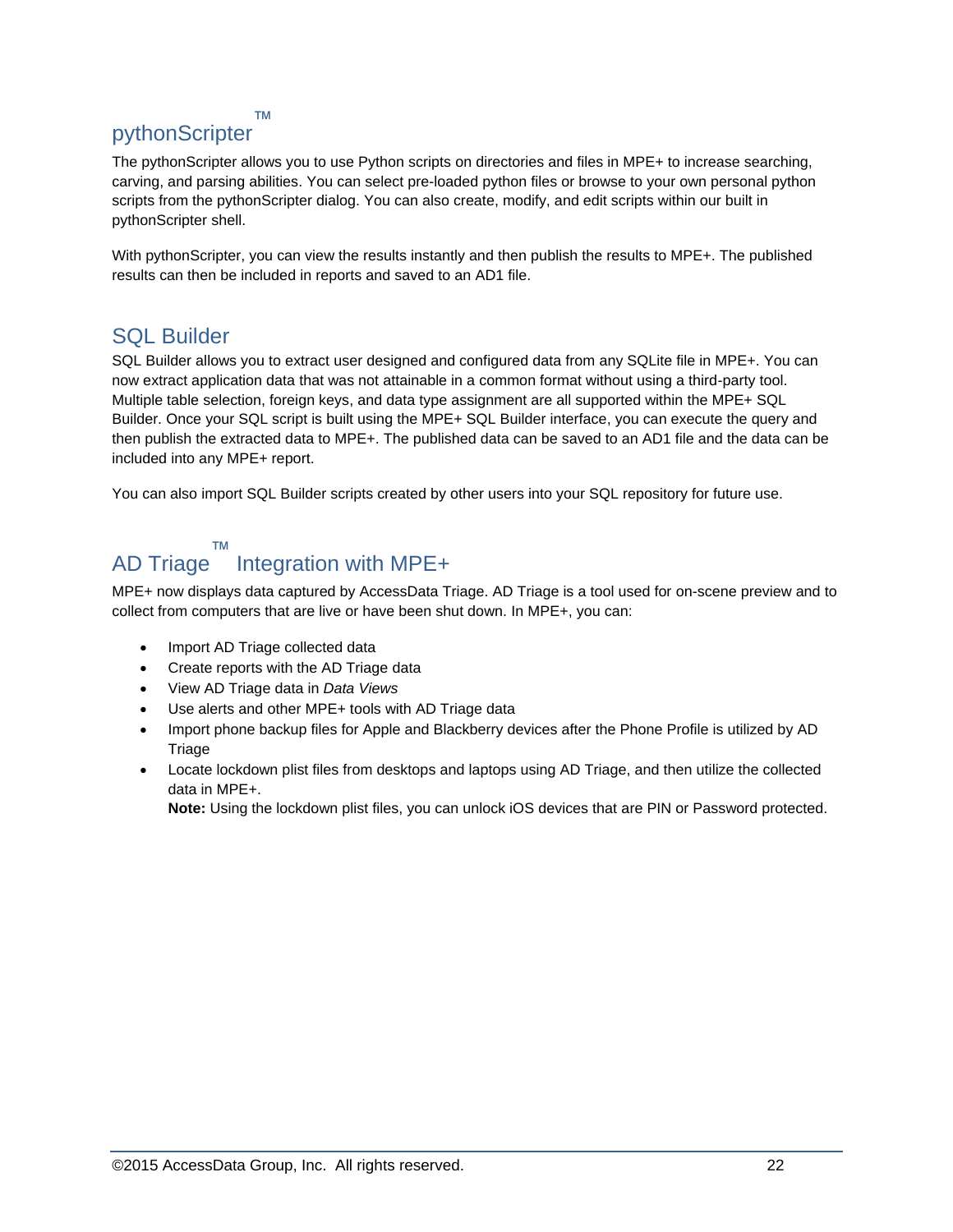# **Fixed Issues**

## Importing

#### **MPE+ Velocitor**

• Importing an MPE+ Velocitor image now correctly displays the import in the Most Recently Used list. (35755)

### Extracting/Collecting

- Parsing a BlackBerry 9630 no longer generates a runtime error with subsequent MPE+ crash. (21063)
- Extracting SMS data using the BlackBerry IPD parser no longer crashes the parser. (30388)
- When importing and parsing an iOS 7 Encrypted Backup, MPE+ now recognizes the correctly entered password on the password dialog. (32174)
- Cancelling an iLogical connection now correctly removes the device's information from the Device Information View. (31920)
- Connecting to a screen-locked device using iLogical no longer fails on the first attempt. (31862)

#### Viewer

Using the Find feature in the Hex Viewer now allows you to search for Hex Values. (35840)

#### **Reports**

MMS and Email Attachment information now appear correctly in the CSV reports. (31645)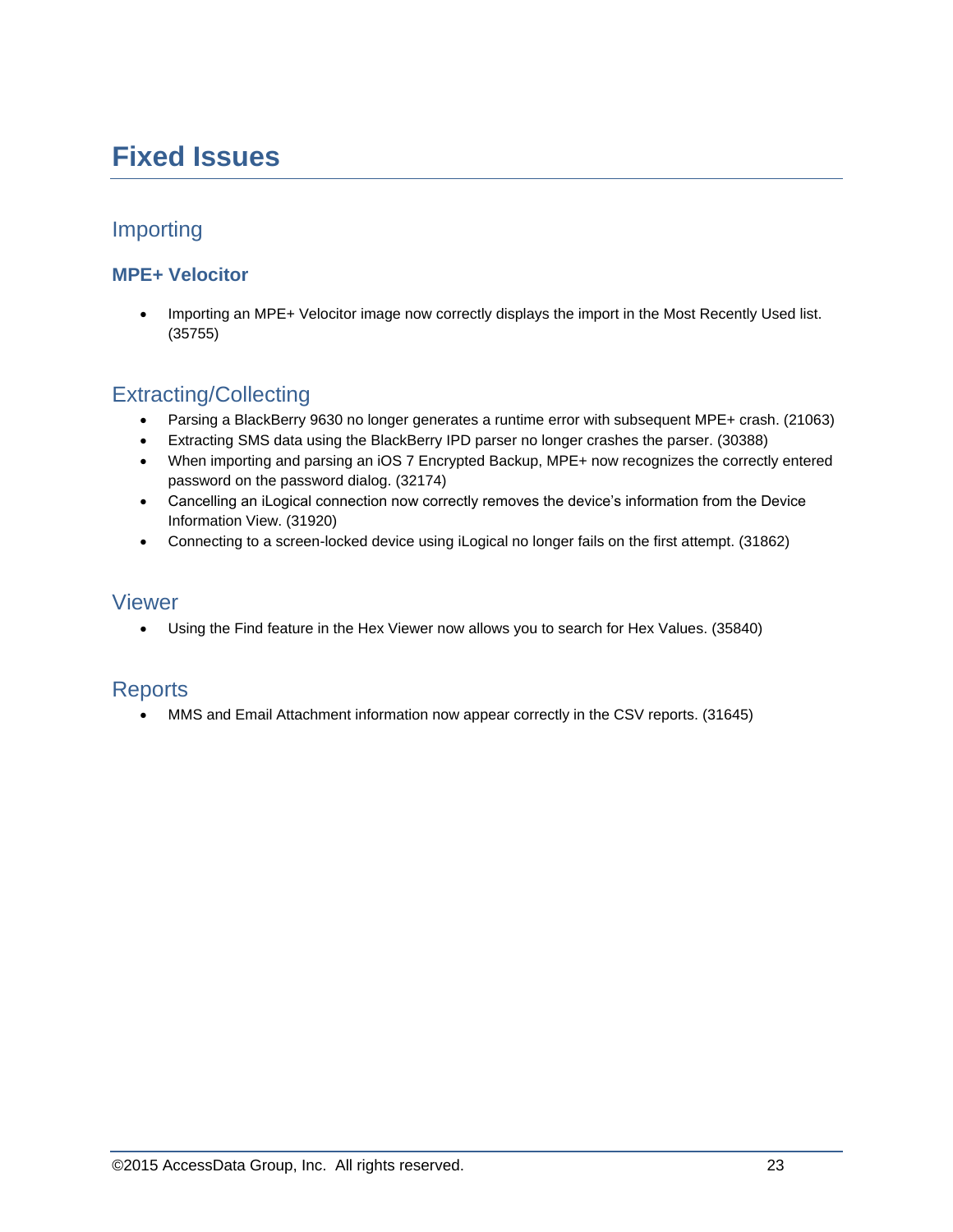# **Known Issues**

### MPE+/FTK Compatibility

 SMS Sent and Received timestamps from images created with MPE+, are not displayed in FTK. (33446)

### Administration

 When there are no iOS device files downloaded, MPE+ displays a warning that states that Apple Device Files are missing. **Workaround:** Download at least one iOS device file. (34508)

### Importing

 Entering an incorrect certificate password closes the password prompt dialog and does not generate an error. (33217)

### Extracting/Collecting

 Using the iDEN device drivers to connect to a device attempts to install additional device drivers and fails.

**Workaround:** Open *Device Manager*, right-click the iDEN device, and click **Update Driver Software**. Browse the computer for driver software and select the option to choose from a list of drivers. Select **Show All Devices** and click **Next**. Click **Have Disk** and browse to the iDenAD folder. Select *FlashPatriot\Flash\_P2K\_Patriot.inf*, click **OK**, and then click **Next**. When the driver installs, MPE+ continues with the initial extraction. (32311)

The File System information does not extract from legacy Susteen devices. (32381)

#### **Android**

Some Nexus Physical Extractions using Android Other Physical create empty (0 byte) files. (32642)

#### **dLogical**

Contact photos do not display when extracting using dLogical. (33569)

#### **iOS**

- You cannot append newly parsed data to existing Data Views. (34180)
- Mobile Device Management software that does not allow an iOS device to perform a backup fails when Apple Mobile Backup is selected. **Workaround:** You can obtain data using the **Extended User Databases** selection. (32204)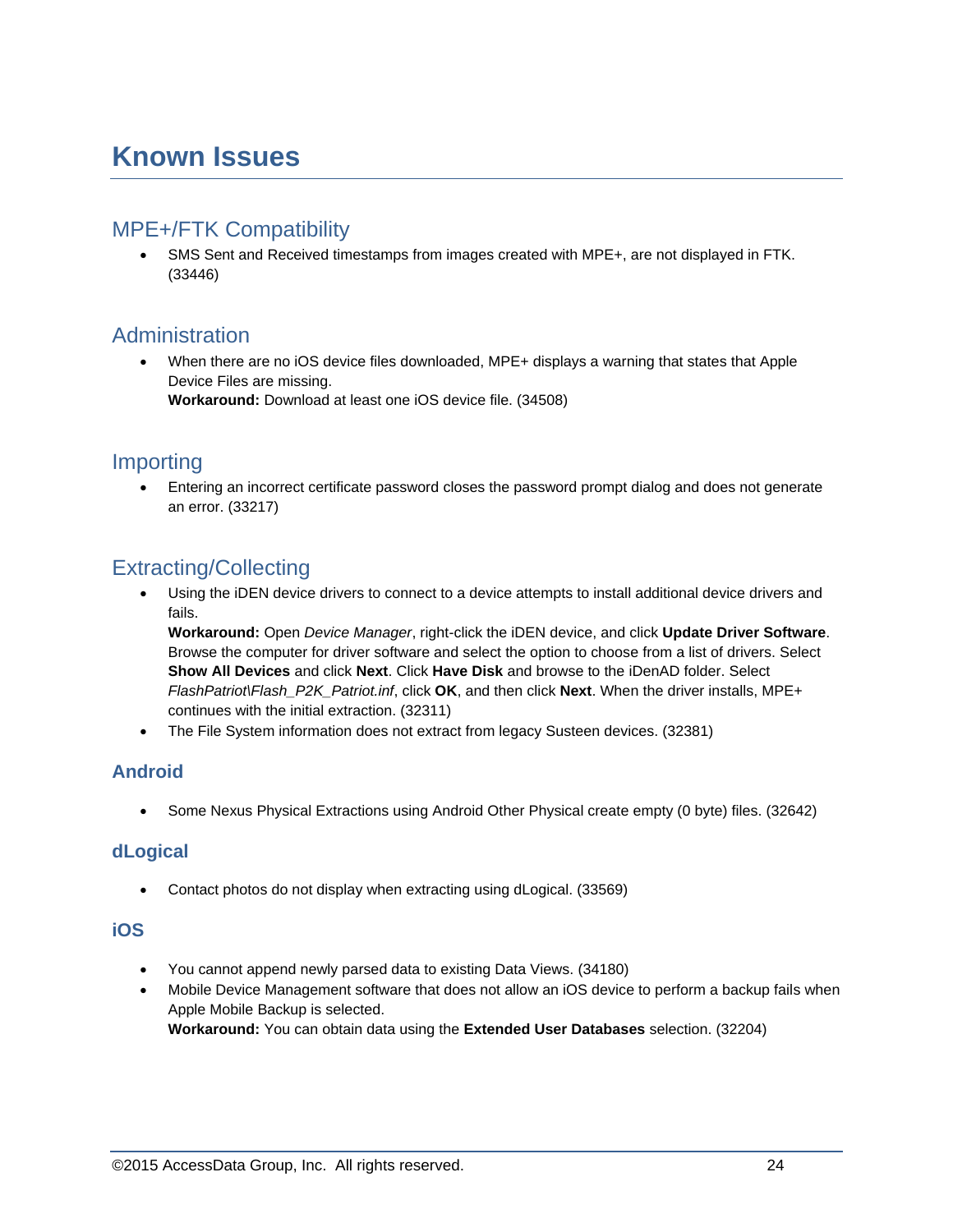#### **BlackBerry**

 Clicking **Cancel** when connecting to a Blackberry device (using the **Blackberry > Generic** Device Option) does not cancel the operation. (33741)

## Parsing

- At times, MPE+ displays double the actual carving data. (32900)
- MPE+ stops responding when attempting to *Parse for Deleted Data* a file without an extension. (33617)

### **Reviewing**

- Date/Time may display incorrectly due to MPE+'s date/time conversion process. (34034, 34114)
- With Android devices, the Number of Times Contacted information on the Call History tab is unreliable. (34432)

#### **pythonScripter**

- Clicking **Clear** does not purge the data from the console. (33444)
- The pythonScripter view is unable to display Unicode. (35701)

#### **SQL Builder**

- The SQL Builder does not recognize SQL databases imported over a network. **Workaround:** Copy the database import file to a local drive before importing. (33981)
- Importing a saved query does not validate that the database has the required tables and columns. (34766, 34794)

#### **Viewer**

- Some audio files extracted using dLogical do not open in the *Natural Viewer*. (33605)
- The *Natural Viewer* does not display HTML containing script tags when *Active Scripting* is enabled in Internet Explorer 10 or later. **Workaround:** Disable *Active Scripting* in Internet Explorer before opening MPE+. To disable Active

Scripting in Internet Explorer, click **Settings**, **Internet Options**, and click the *Security* tab. Click **Custom Level** and disable *Active Scripting*. (34319)

 Resizing the MPE+ window while displaying the Hex viewer dialog does not properly resize the Hex viewer pane. (32897)

#### **dSOLO**

The Conversation View's Date/Time stamp is missing from dSOLO collected SMS data. (34013)

#### **Reports**

- The *Print Report* Dialog does not format correctly on low resolution screens, obstructing the **Investigator Information** and **Close** buttons. (33509)
- The *Summary* field displays in a different font and size than the other report fields. (33879)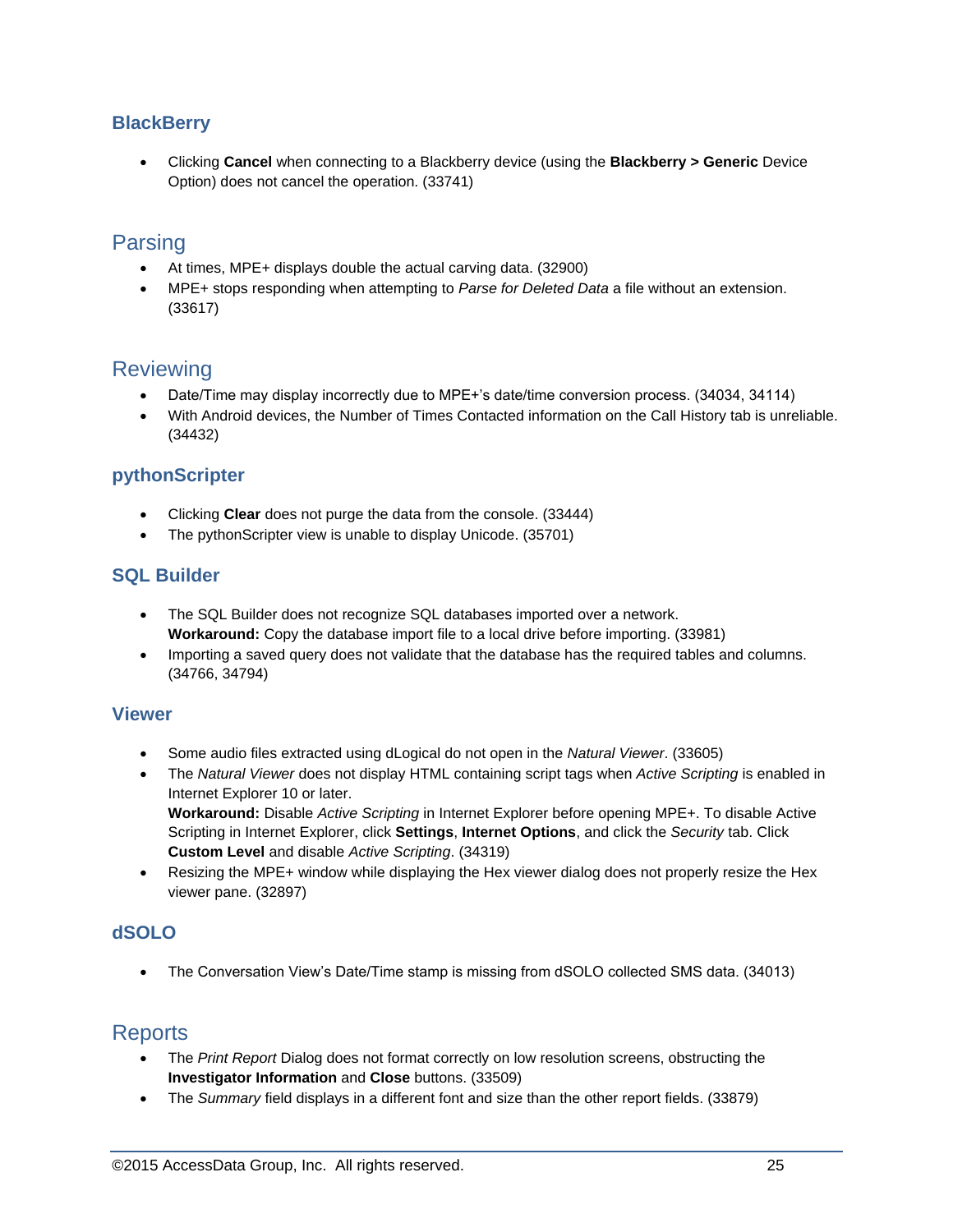- Changing a report's orientation to landscape does not change the data's orientation. (34759)
- Carved and Media Image file hashes are not included in PDF reports. (34767)
- Image file hashes are not included in XML reports. (34768)

### **Triage**

- The **Import from a Triage Device** option does not import the Item Count in:
	- o The *DNS Cache Data View* (34628)
	- o The Microsoft Management Console History (34631)
- The *IP Config Data View* displays even when there is no IP Configuration data to display. (34649)
- The **Import from a Triage Device** option does not import *Network Adapter* data even when there is *Network Adapter* data available. (34652)

# **Comments?**

AccessData values feedback from customers. Please contact us at [support@accessdata.com](mailto:support@accessdata.com) or send documentation issues to documentation@accessdata.com.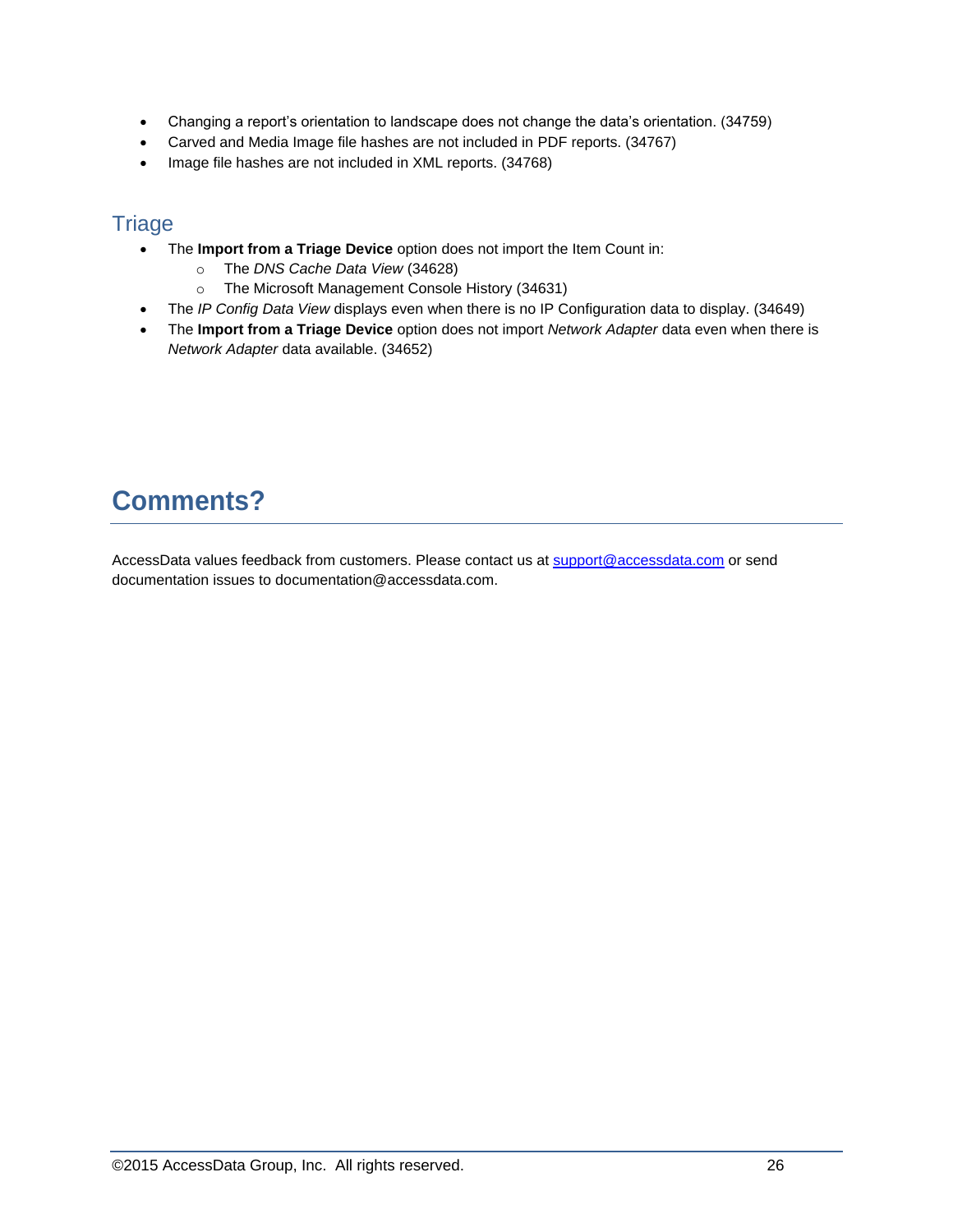# Mobile Phone Examiner Plus 5.4 Release Notes

Document Date: 09/19/2013

# **Introduction**

These release notes cover any important information, new and improved features, and current fixed or known issues for AccessData Mobile Phone Examiner *Plus* (MPE+) 5.4. Please note that all known issues published under previous release notes still apply until they are resolved and listed under "Fixed Issues."

# **Important Information**

- Don't forget to register your copy of MPE+! Registering MPE+ allows you to keep up with all of the MPE+ release notes and product updates. Registration also allows you to receive important MPE+ product announcements. To register, open the *Settings* menu, click **Registration**, and complete the registration dialog.
- In the Device Selection dialog, an iOS phone list no longer displays in the *Model* menu with Apple selected in the *Manufacturer* menu. The only model option for Apple devices is now called **iLogical Device**. MPE+ automatically extracts from supported Apple devices when you select the iLogical Device option. To view a list of supported Apple devices, visit the AccessData website: <http://www.accessdata.com/products/digital-forensics/mobile-phone-examiner>

# **New and Improved**

### iTunes Requirement

MPE+ no longer requires iTunes for logical extractions. This change eliminates previous conflicts when collecting from Apple devices using various iTunes versions. iTunes may reside on the same examination computer as MPE+ but is no longer needed for MPE+ collections.

### iLogical Device Option

The new iLogical device option allows MPE+ to collect from all Apple iOS devices beginning with version 1.0 up to the current iOS version. It can also collect from many extended sources of data beyond what most logical products deliver. In MPE+, the iLogical device is now the only option in the *Model* menu when selecting Apple in the Manufacturer menu. When you select this option, MPE+ automatically extracts information from supported Apple devices. For a list of supported Apple devices, visit the AccessData website: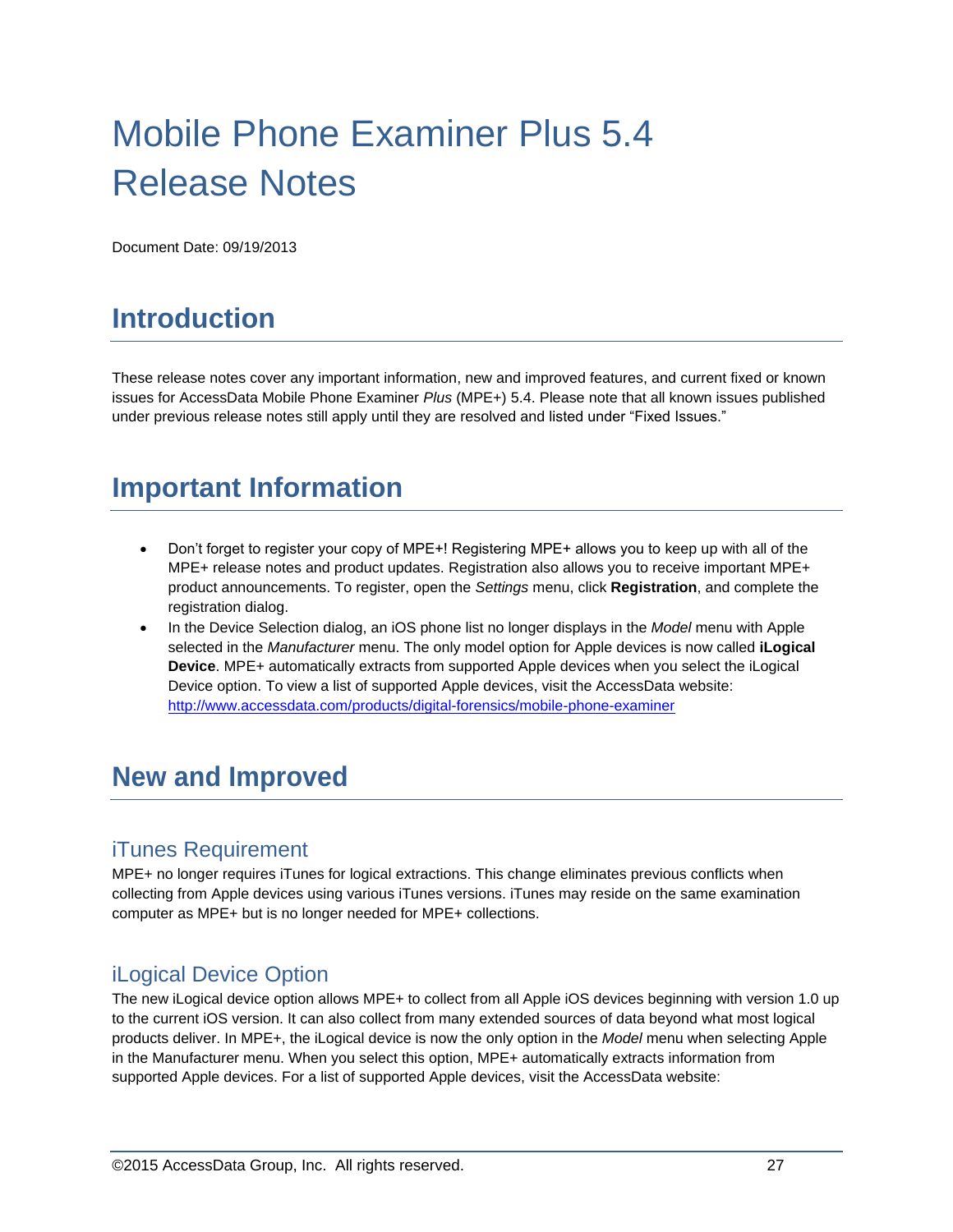#### <http://www.accessdata.com/products/digital-forensics/mobile-phone-examiner>

On locked devices, you can enter the password or provide an existing pairing record that may be located on a computer to which the device was synced. MPE+ will auto-detect what information is available. If the device is unlocked and the device has encryption enabled via iTunes, MPE+ can still extract selected data from the device if the passcode for iTunes is unknown.

This information may include:

#### **Apple Backup Service**

- This collects standard user data such as: browser history, contacts, call history, SMS, etc.
	- $\circ$  You can only collect this information if the device is unlocked and you know the iTunes password (if it has been set on the device).

#### **Application Network Usage and Diagnostics**

- This collects basic network and device information such as: a list of applications installed on the device, model, serial number, iCloud conflict information, etc.
	- $\circ$  You can collect this information even if the device is encrypted with an iTunes password and you do not know the password.

#### **Device Diagnostics**

- This collects low-level phone information such as: battery cycle, IORegistry path, etc.
	- $\circ$  You can collect this information even if the device is encrypted with an iTunes password and you do not know the password.

#### **Extended Third-Party Application Data**

- This collects all caches and databases related to each App Store application on the device, including user credentials, databases of friends, accounts, etc.
	- $\circ$  You can collect this information even if the device is encrypted with an iTunes password and you do not know the password.

#### **Extended User and System Databases**

- This collects detailed logs and databases residing on the phone such as: screenshots of suspended applications, activation and pairing records, address book, voicemail stored on the device, etc.
	- $\circ$  You can collect this information even if the device is encrypted with an iTunes password and you do not know the password.

#### **User Media Folder**

- This collects the user's entire media folder, including iTunes music, photo reel and album, personal recordings, etc.
	- $\circ$  You can collect this information even if the device is encrypted with an iTunes password and you do not know the password.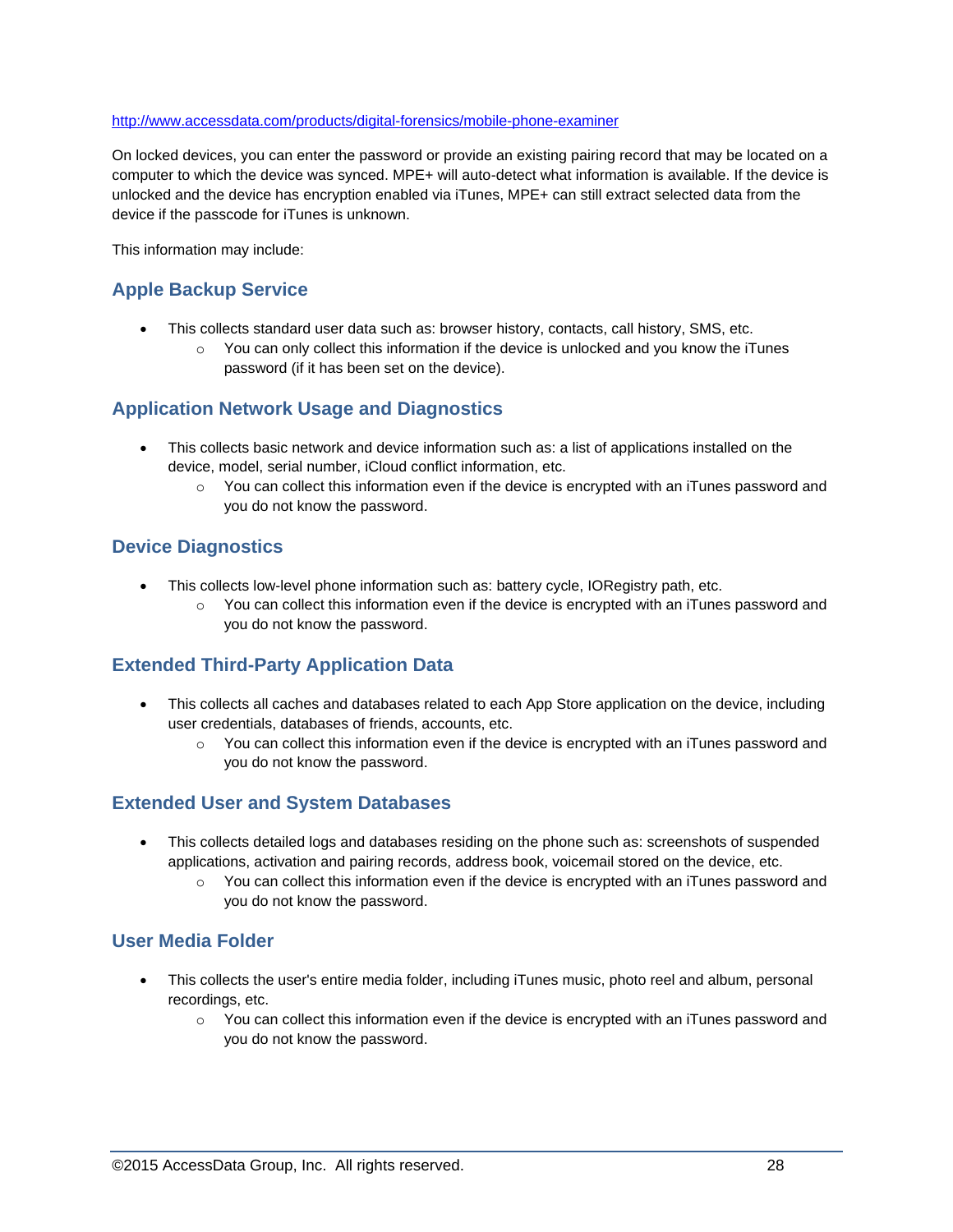#### **Entire File System**

- If a jailbreak tool is installed on the device, the entire file system for the device will populate in MPE.
- This includes all raw data, email, etc.

(**Note:** See the MPE+ User Guide for a full list of information collected using the iLogical device option.)

### Support for iOS 7

MPE+ now supports collections from devices using Apple iOS 7.

### Processing Speed

Processing speeds have improved significantly. In many cases, speeds are six times faster than early versions of MPE+.

### Mass Storage

The **Create Image** button is now called **Mass Storage** to better clarify the button's function. This button allows you to collect physical data from mass storage devices, including:

- SD cards
- Flash Drives
- Hard Drives
- And so forth

# **Fixed Issues**

#### **Installation**

After installation completes, the MPE+ *Home* window displays. (30697)

## Extracting/Collecting

Extracting Corrected Text now displays the correct Auto Text Occurrence count. (10499)

### Parsing

- MPE+ now displays MMS data correctly when one or more messages contain multiple recipients. (30099)
- Android parser no longer duplicates email data in the *Data View*. (31647)
- Fixed the issue where the *Data View* did not display after parsing an Address Book using the iOS parser. (30801)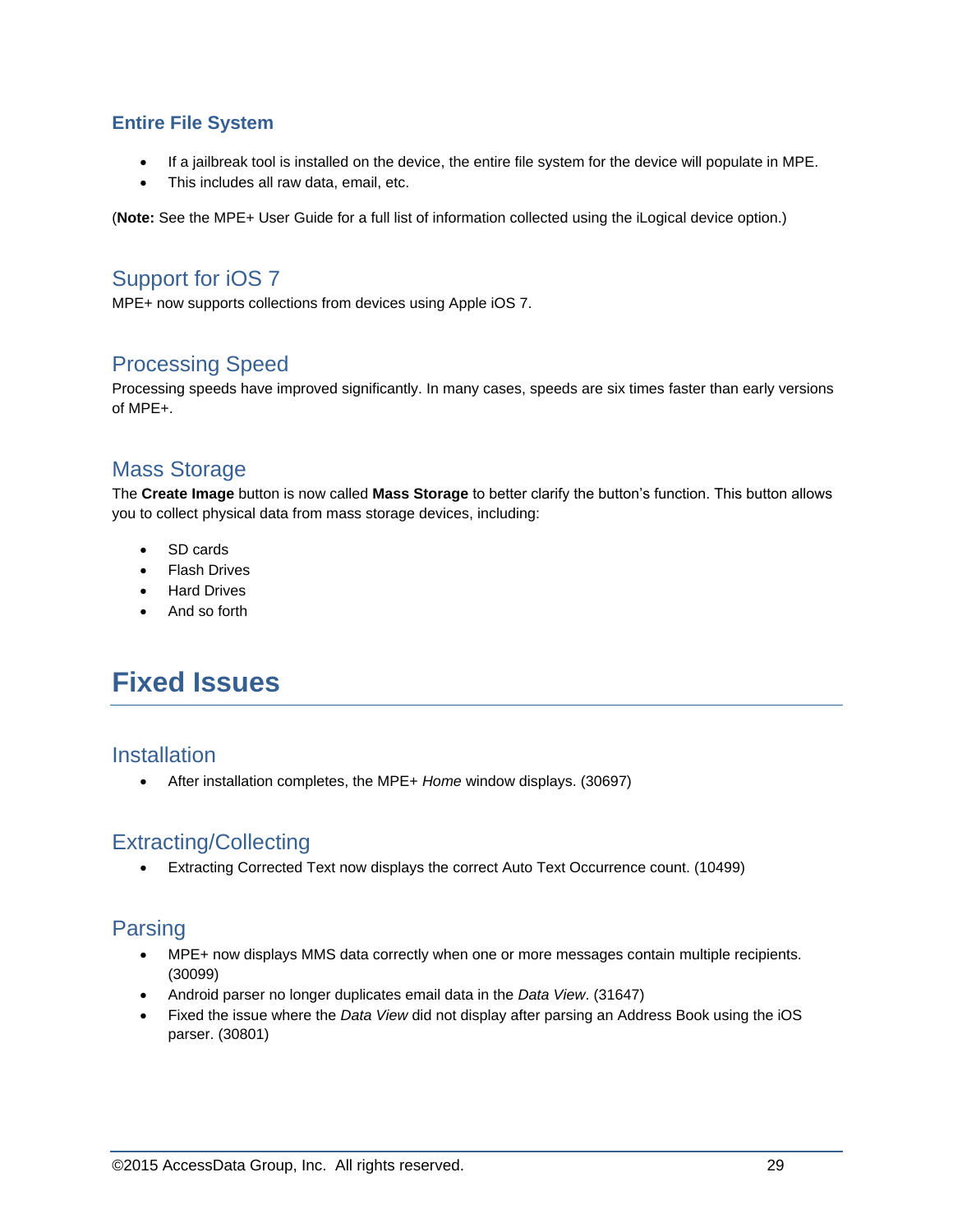### Importing

• Importing an image and clearing the cache now correctly clears the cache. (30579)

### **Reports**

- Corrected report headings to match the Data View window in MPE+, including:
	- o Changed "Phonebook" heading in report to "Contacts"
	- o Changed "Emails" heading in report to "Email"
	- o Changed "User Dictionary" in report to "Dictionary" (31144)

# **Known Issues**

- MPE+ does not support iOS 3 backup encryption. (31098)
- Using the automatic iOS parser for the Mobile\Applications directory fails. Workaround: Manually parse the Mobile\Applications directory. (31585)

# **Comments?**

AccessData values feedback from customers. Please contact us at [support@accessdata.com](mailto:support@accessdata.com) or send documentation issues to documentation@accessdata.com.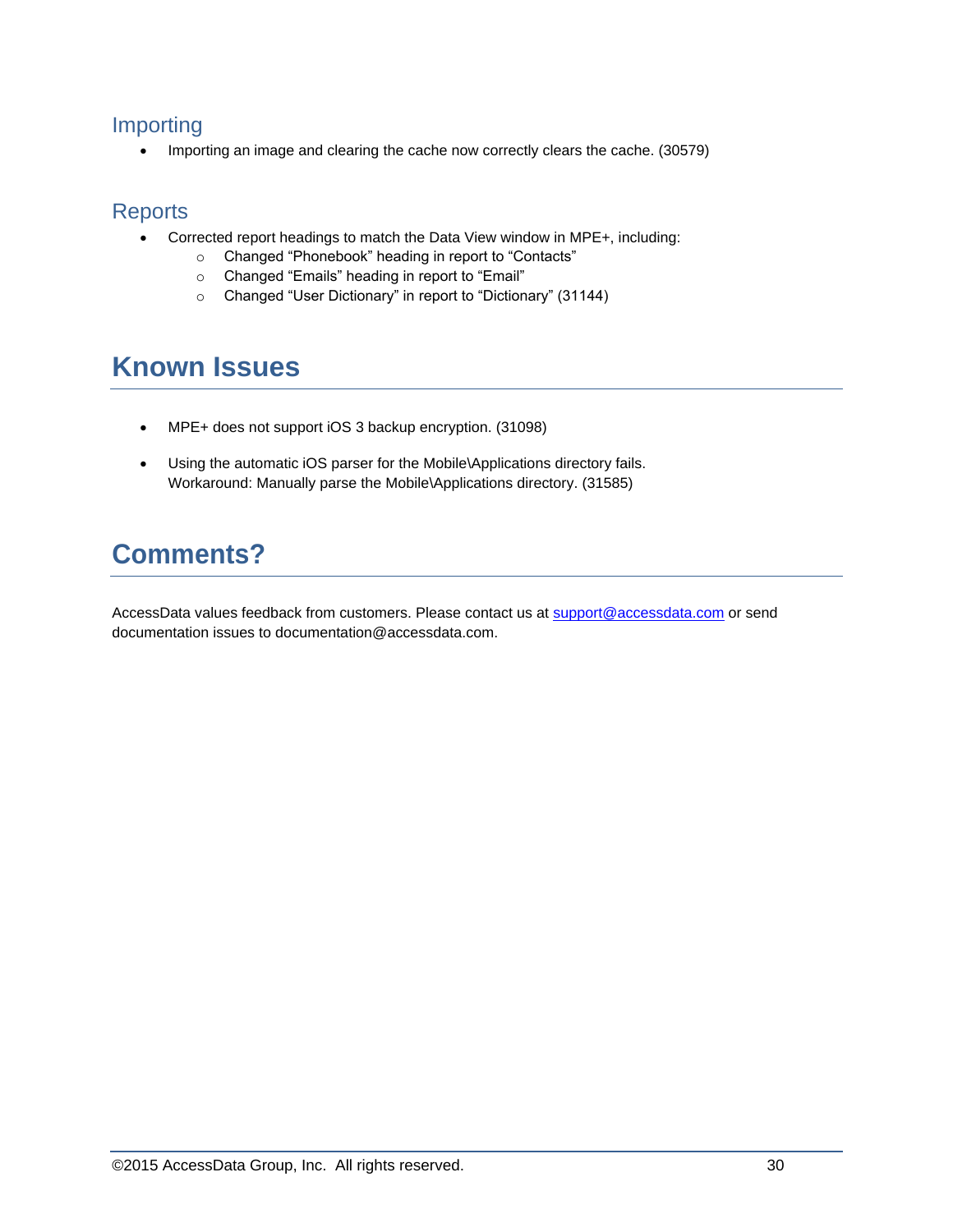# Mobile Phone Examiner Plus 5.3.4 Release Notes

Document Date: 8/20/2013

# **Introduction**

These Release Notes cover important information, New and Improved, and fixed/known issues for AccessData Mobile Phone Examiner *Plus* (MPE+) 5.3.4. Please be aware that all known issues published under previous release notes still apply until they are resolved and listed under "Fixed Issues."

# **Important Information**

Don't forget to register your copy of MPE+! Registering MPE+ allows you to keep up with all of the MPE+ release notes and product updates. Registration also allows you to receive important MPE+ product announcements. To register, open the *Settings* menu, click **Registration**, and complete the registration dialog.

# **New and Improved**

#### Data Views

 MPE+ now includes a new database column in the Phonebook and Calendar views. The database column displays which database source is associated with that particular phonebook or calendar.

# **Fixed Issues**

#### Installation

• Installing device drivers no longer cause the install to hang. (10364)

## Extracting/Collecting

- Fixed the issue where MPE+ was hanging during initialization while connecting to Extraction Agents. (28353)
- Fixed the issue where the Manufacturer field was not resetting after an extraction. (28649)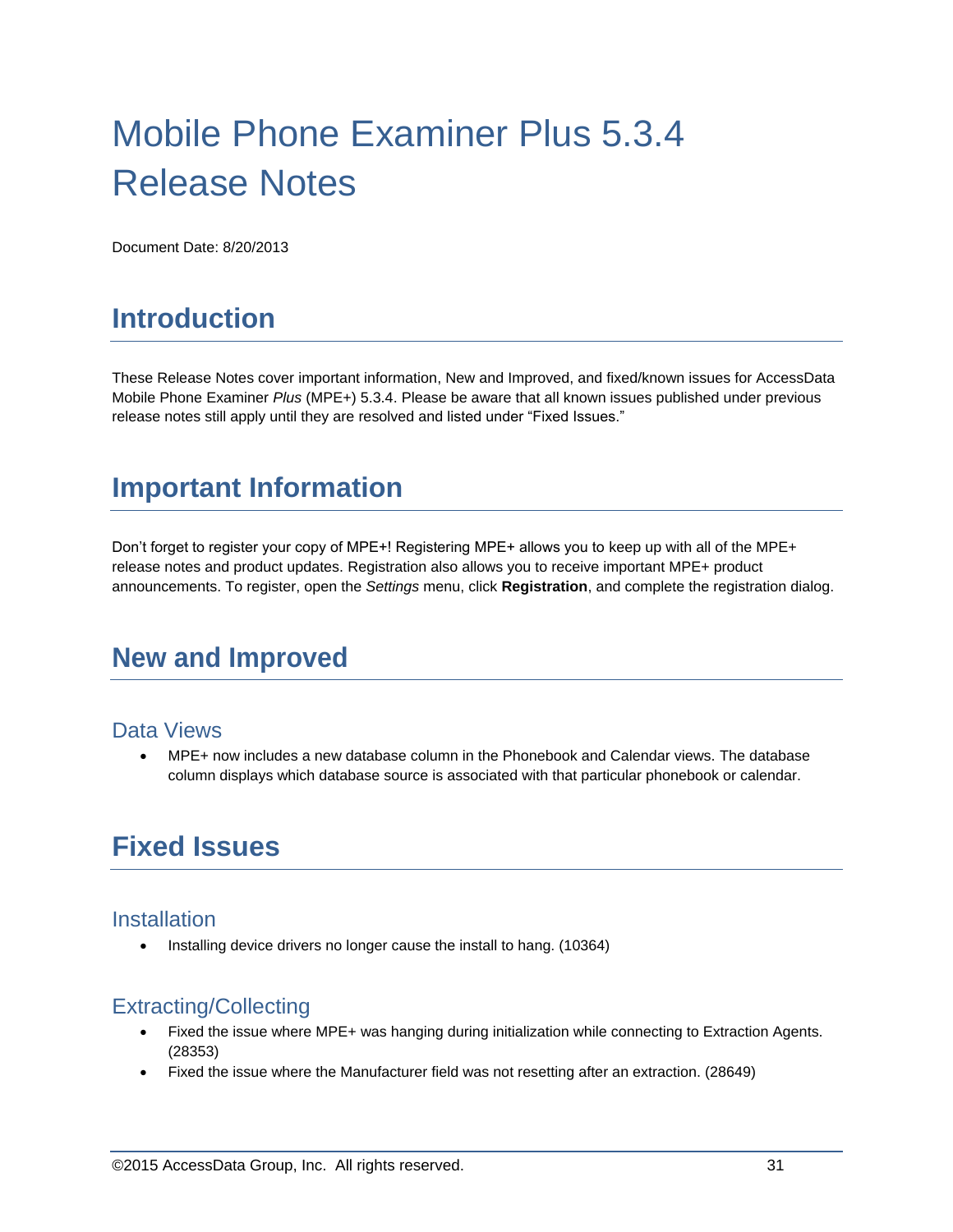## Encrypting/Decrypting

- Entering an incorrect certificate password (or entering no password) no longer displays an exception error when encrypting or decrypting an image. (26257)
- Importing an encrypted AD1 file now prompts you to enter the password for the file. (28727)

### **Reports**

Removed the black boxes that surrounded the Investigator Information. (28506)

#### **CSV**

- Fixed the issue where Additional Contacts information was missing from the CSV reports. (28602)
- Fixed the issue where all MMS and email items were displayed in the CSV reports regardless of which items were selected or deselected specifically for the report. (28605)

# **Known Issues**

- Manually parsing the IPD file on a BlackBerry does not display any PIN messages. (28472)
- IPD files parsed in a BlackBerry live extraction may contain less data than parsing the BlackBerry Desktop Manager backup of the same device. (23841)
- Some contacts are not being extracted from Android devices. (28557)
- The Find in File option is opening the File System Data View and not the file indicated in the Find in File search. (28696)
- Cancelling a SIM extraction still extracts and displays the device's information in the Data Views window. (28922)
- When deactivating All Alerts, MPE+ is not clearing the alert hits from the Parsed Deleted Data page. (28928)
- Opening an AMR file in the Natural Viewer displays the file in HTML. AMR files should open a media player in the Natural Viewer. (29014)
- In the Assert Select Destination Image Type View, the Close Window button (Red X) does not work. (28594)
- Reports: Break lines are separating Contact Additional Information when they should be separating the entire contact. (28551)

# **Comments?**

AccessData values feedback from customers. Please contact us at [support@accessdata.com](mailto:support@accessdata.com) or send documentation issues to documentation@accessdata.com.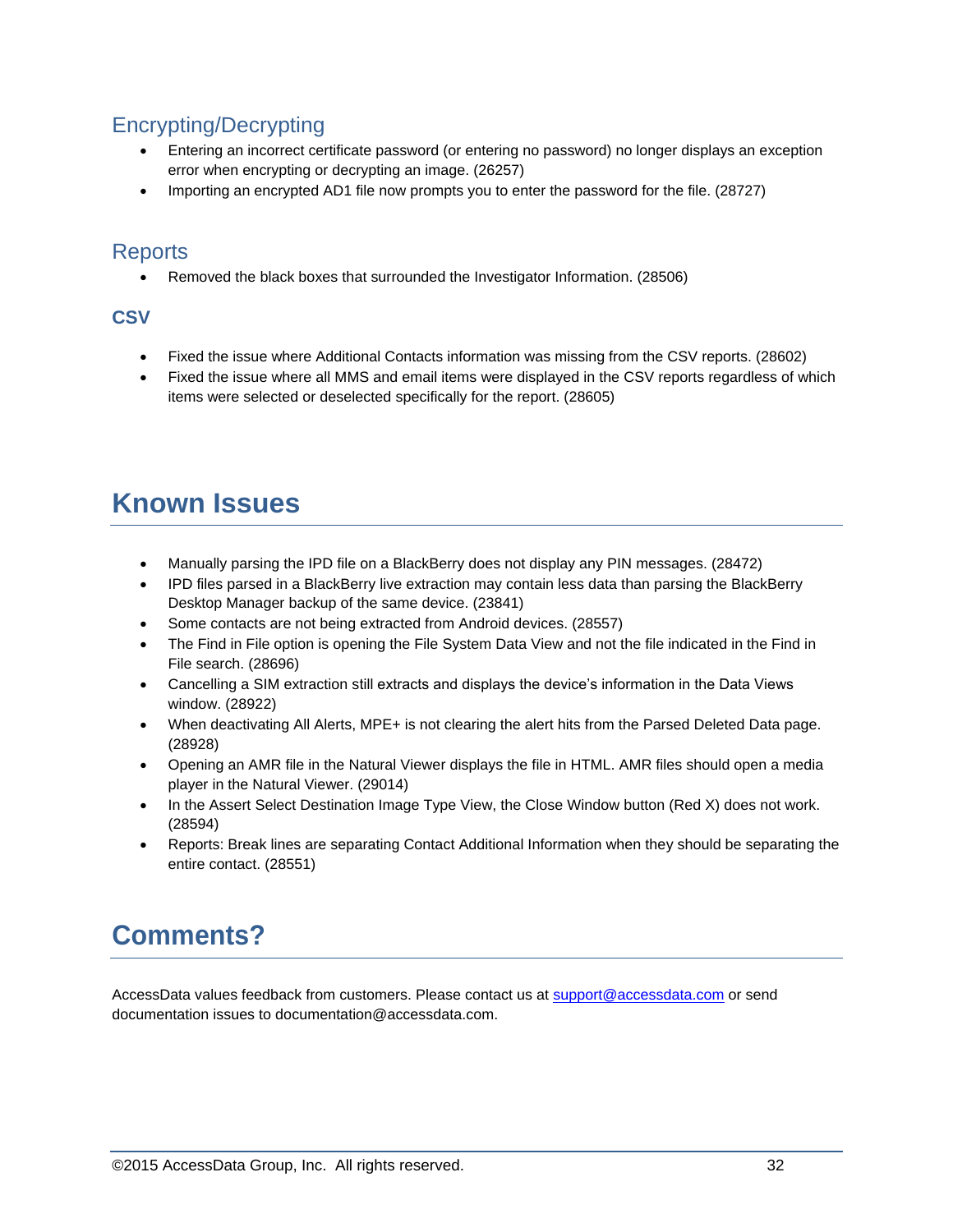# Mobile Phone Examiner Plus 5.3.3 Release Notes

Document Date: 7/16/2013

# **Introduction**

These Release Notes cover important information, New and Improved features, and fixed/known issues for AccessData Mobile Phone Examiner *Plus* (MPE+) 5.3.3. Please be aware that all known issues published under previous release notes still apply until they are resolved and listed under "Fixed Issues."

# **Important Information**

Don't forget to register your copy of MPE+! Registering MPE+ allows you to keep up with all of the MPE+ release notes and product updates. Registration also allows you to receive important MPE+ product announcements. To register, open the *Settings* menu, click **Registration**, and complete the registration dialog.

# **New and Improved**

## **Extraction**

- MediaTEK Android devices are now supported in MPE+ using the Android and Generic selection. (22899)
- You can now create an image from any available drive type in MPE+ using the Mass Storage option from the Devices group in the Main menu. This feature allows you to now create full physical images of media cards, hard drives, and any other mass storage device. (22695)

#### Import

- AccessData Encrypted images can now be analyzed from MPE+ using the **Import Image** function. (24597)
- This version of MPE+ allows you to import any AD1 file created by any AccessData product thus allowing you to parse, analyze, and recover data from any digital device. Prior releases of MPE+ only allowed the ability to import images created with MPE+. (23727)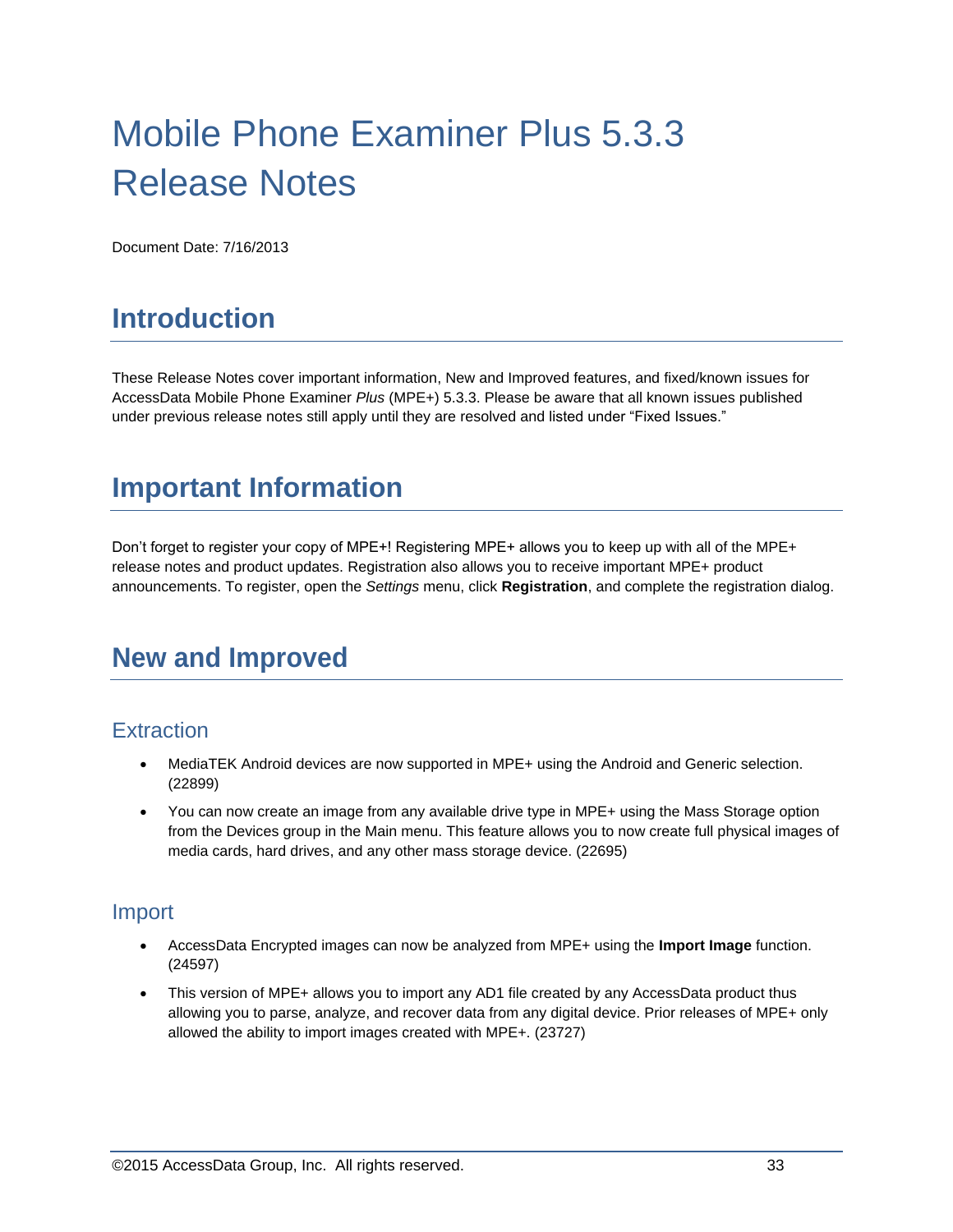### Parsing

 An update to MPE+'s automated Android parser now allows auto parsing of call history logs from Samsung Galaxy Devices when call logs are not stored in standard files. (23831)

### Data Views

- SMS messages from any device can now be displayed in "Conversation Mode". This mode displays data in the familiar threaded conversation view used in the Android and iOS environments. With MPE+'s *Conversation Mode*, it is easy to follow an SMS conversation by viewing the SMS data from any device. (26063)
- You can convert any text within the MPE+ natural view to its native Unicode format with a context menu toggle. To access the context menu, right-click in the natural view and select the Unicode type. (22895)
- When a physical image of a mass storage device is imported into MPE+, you are notified if folders and/or files are deleted. MPE+ displays deleted folders/files with a red "X" on the folder and/or file. MPE+ also dims folders that do not contain files. This allows you to quickly review data and bypass empty folders. (26334)

### Alerts

You can now run Alerts directly from the Alerts Manager with the new **Run Alerts** button located on the Alerts Manager page. (21060)

## Quick Links

Previously imported folders now display in the *Recent Files* section in *Quick Links* on the Home Menu. If a folder has been imported as evidence, you can now select that folder from *Quick Links* to re-import the evidence. (18049)

## Translated Version

Using the AccessData Language Selector, you can now switch MPE+ to use the following languages:

- French
- Brazilian Portuguese
- Russian
- Swedish
- Korean
- Turkish
- Spanish (International core)
- German
- Japanese
- **Dutch**
- Italian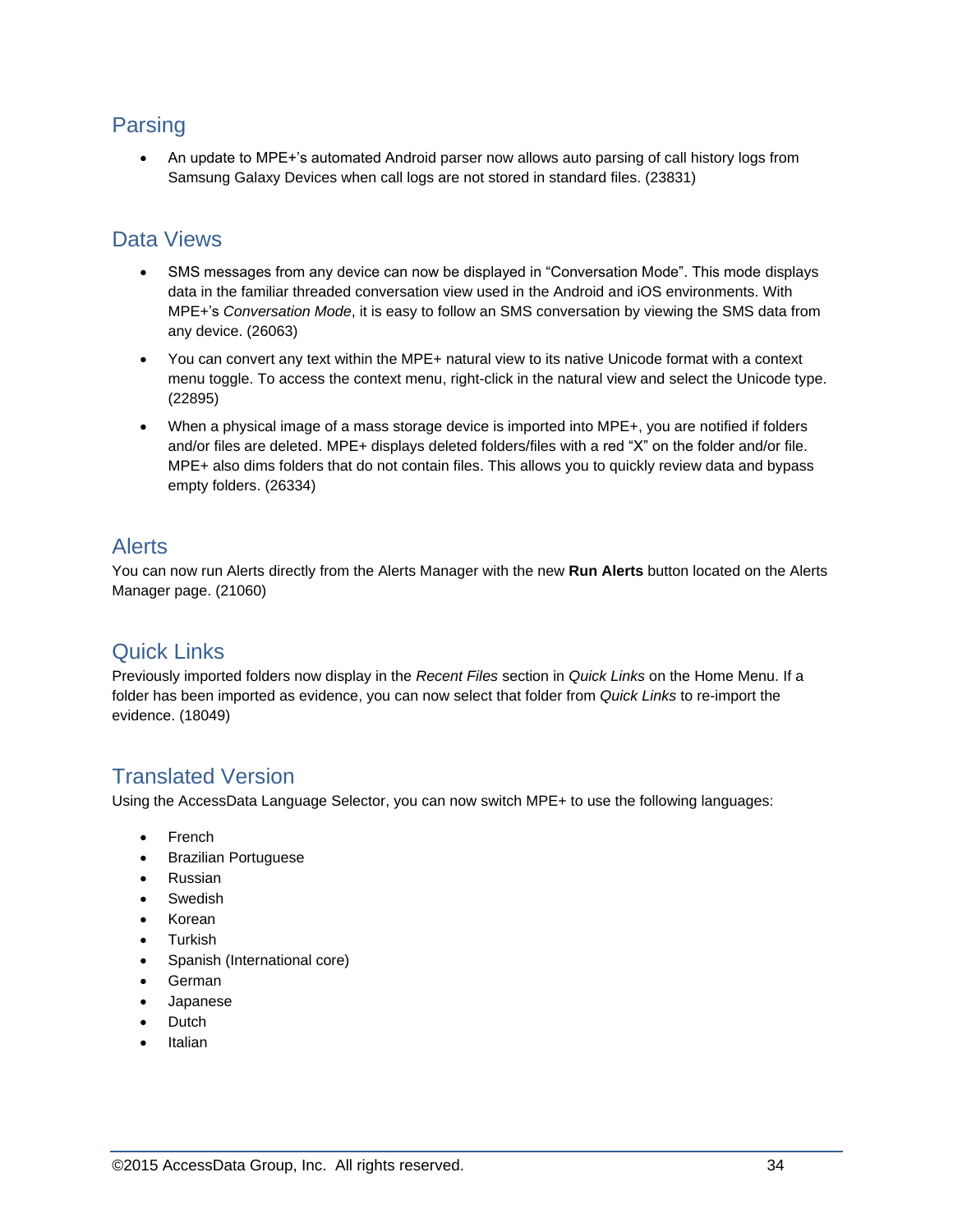# **Fixed Issues**

### **Installation**

- When installing on Windows XP, the installer no longer prompts to download .NET 2.0. (7428)
- The MTK drivers now install correctly on Windows XP and Windows 7, 32-Bit systems. (9100)
- Deselecting Windows Mobile Device Center now correctly skips installing the Mobile Device Center. (9782)
- On a new install, the **Internet Access Enabled** checkbox is checked by default in the Settings window. (24462)
- Installing a Samsung driver now displays the correct install percentage on the progress bar. (22736)
- Fixed the issue where MPE+ would not start after installation when Windows User Account Controls (UAC) was activated.

### **Licensing**

• The MPE+ Essentials license is now working for International users. (26601)

### **Drivers**

Added the missing ZTE Score X500 driver to ZTE Android driver pack. (13121)

# Extracting/Collecting

- MPE+ now clears the Hex Interpreter of previously imported Hex information on a new extract or import. (10159)
- When prompted for a password on a Blackberry, entering an incorrect password will prompt you to reenter the correct password. (17846)
- Fixed the "Unknown Error 1000" when connecting with:
	- o Samsung Galaxy Note II/SPH-L900 (23262)
		- o HTC Wildfire S (23598)
		- o Motorola i867 (25948)
- MPE+ now extracts all contacts on a Samsung Galaxy Y. (23868)

## Parsing

- Fixed the issue where you could not parse an encrypted iTunes Backup. (10244)
- MPE+ now displays all fields parsed from an iOS device. (10502)
- When using the Import Folder feature, the iOS parser no longer crashes MPE+. (12492)
- Fixed the issue where the User Directory Database was not found during a parse. (12607)
- MPE+ no longer creates columns for non-existent data and extracts the appropriate columns when parsing from an iOS device. (12800, 12801)
- The parser no longer interprets a "0" in the date field of the database to be "1/1/1970" in MPE+. (13325)
- Fixed the issue where auto-parsing for deleted items was not finding SMS and Call History data. (13565)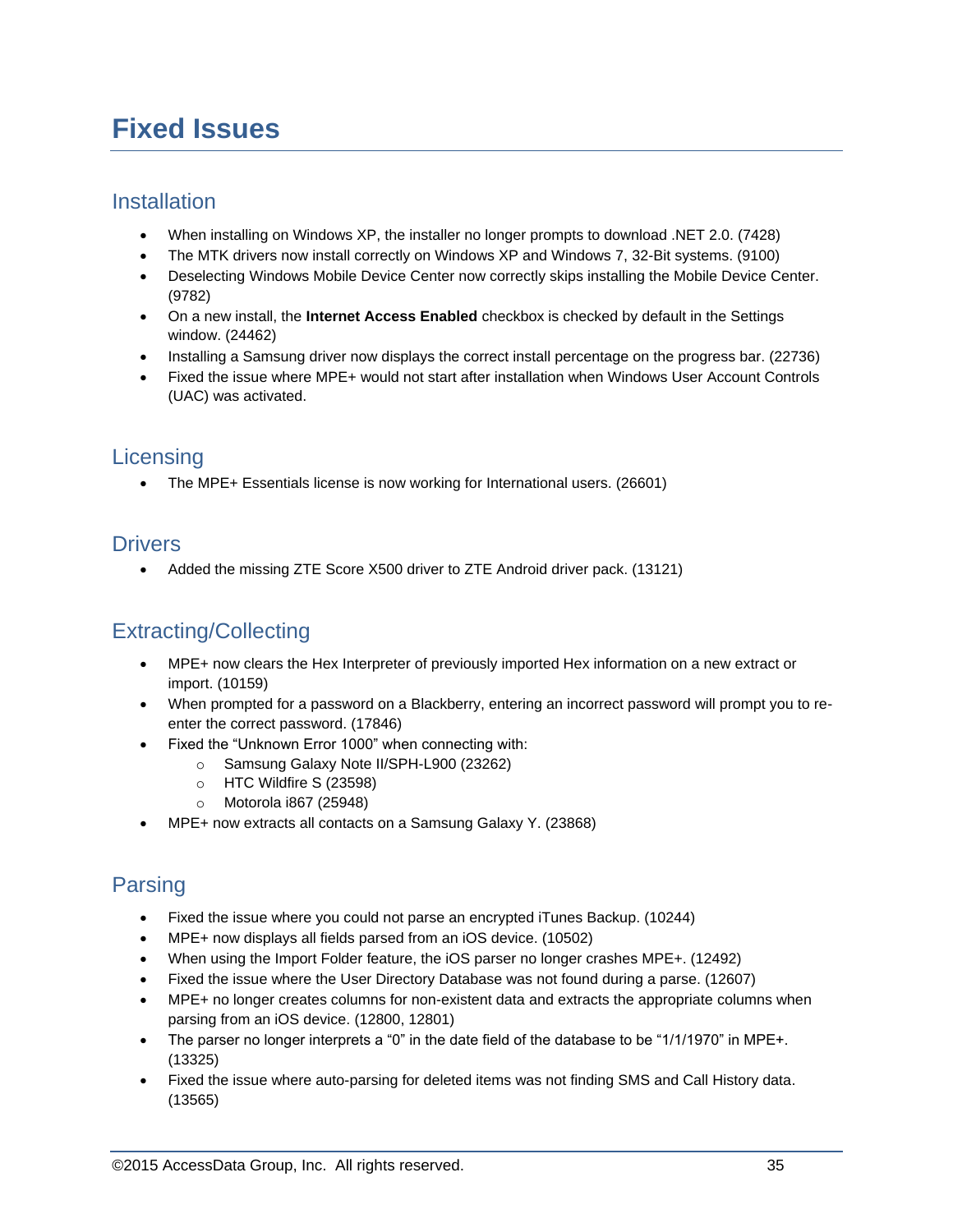- MPE+ no longer shuts down when attempting an iTunes Backup parse. (25128)
- Fixed the issue where parsing contacts failed on a Blackberry device. (21867)

#### Data Views

- Birthdays of contacts now display in the *mm/dd/yyyy* format. (10559)
- The *Call History* from an iOS device now displays the call's direction accurately. (13424)
- With the Natural Viewer, MPE+ now recognizes files by the file's header and not its extension. (14596)
- Added the "Nickname" field to Data View for Blackberry extractions. (21731)

### **Alerts**

 Enabling/Disabling **Auto Filtering** from the Alerts Manager Toolbar now saves the change and does not reset to the default on an exit. (24299)

#### **Reports**

- Fixed the issue where large reports never completed. (17201)
- Fixed the issue where the Path field was missing from the PDF report. (22200)
- Fixed the formatting problem with Freespace column headers. (22297)

#### **Quick Print**

- Fixed the issue where the header for bookmarks was labeled "URL's". (13770)
- Fixed the issue where instant messages and email cache path were missing. (14364, 14388)
- Fixed the issue where the Location Log Data was labeled "Corrected Text". (14401)
- Fixed the issue where PIN data was replaced with Calendar data. (14648)

#### **Quick Print CSV**

- Fixed various file names in the report to match the correct files. (14426)
- Created one column for "Text Typed" and removed "Corrected Text". (14430)
- Removed duplicate column headers that occurred with MMS, Phonebook, and Email data. (14604, 14617, 14656)

### **Tablet**

• The Tablet reporting feature is now working correctly. (18585)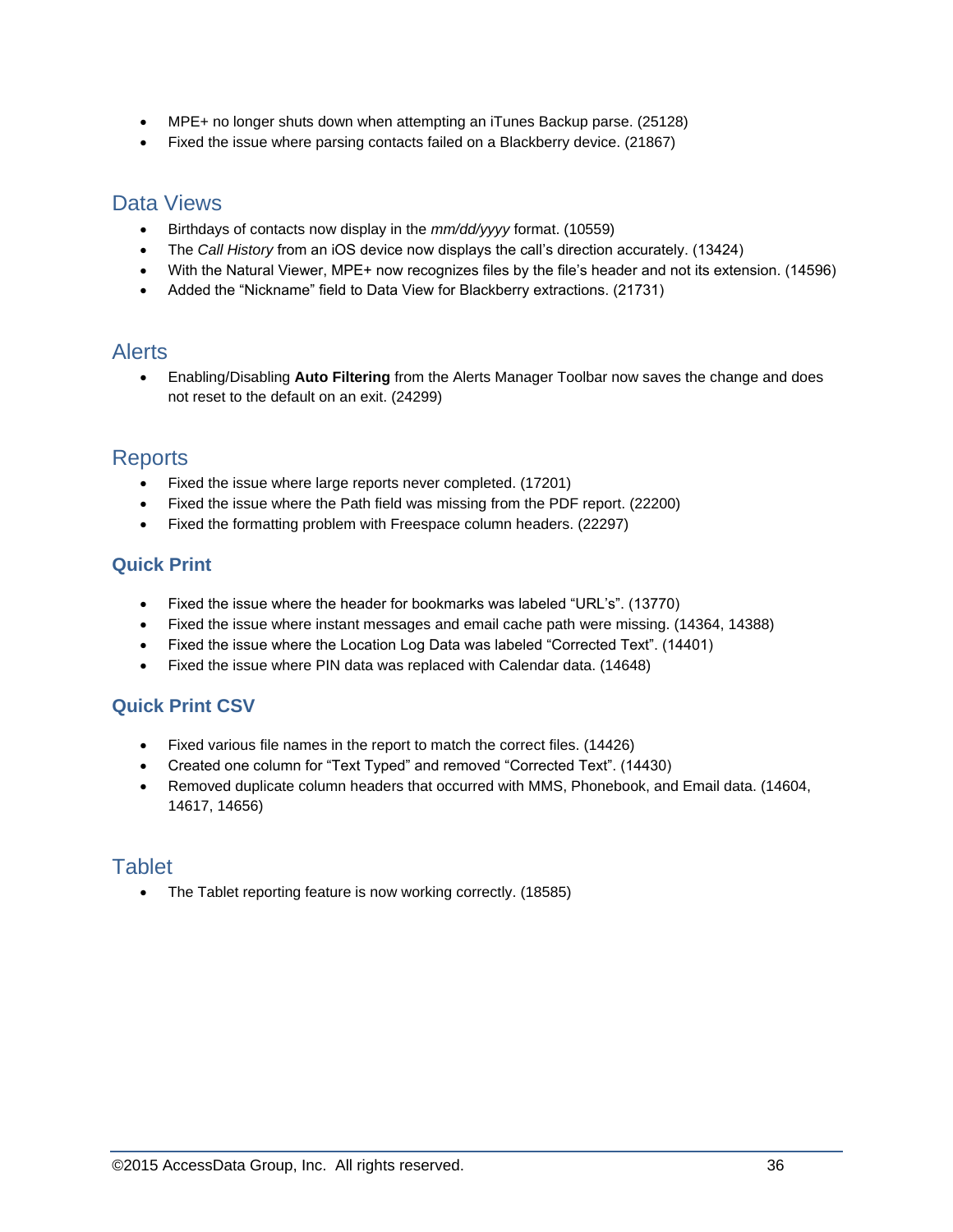# **Known Issues**

- Carving a large amount of data may cause the Data Carve process to hang. (14971)
- Extracting *Corrected Text* may not display any data in the **Data View > Corrected Text/Auto Text** window. (22441)
- Importing/exporting the same AD1 file results in a different MD5 hash results due to a sorting issue in MPE+. (25583)
- Entering the wrong password when creating an image using a certificate crashes MPE+. (26166)

# **Comments?**

AccessData values feedback from customers. Please contact us at [support@accessdata.com](mailto:support@accessdata.com) or send documentation issues to documentation@accessdata.com.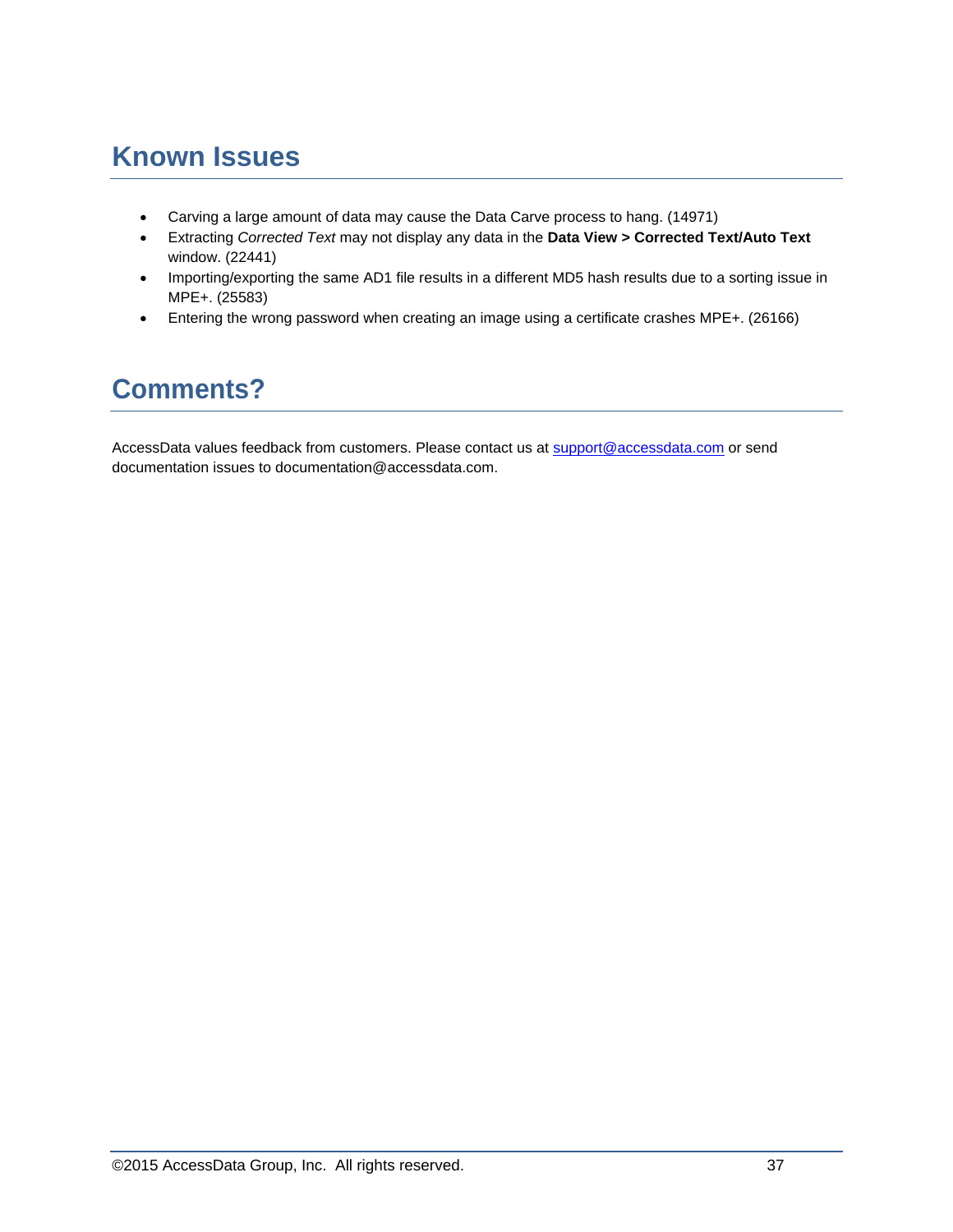# Mobile Phone Examiner Plus 5.3.2 Release Notes

Document Date: 5/31/2013

# **Introduction**

These Release Notes cover important information and fixed/known issues for AccessData Mobile Phone Examiner *Plus* (MPE+) 5.3.2. Please be aware that all known issues published under previous release notes still apply until they are resolved and listed under "Fixed Issues."

# **Important Information**

When Windows 8 Defender is updated to the latest definitions, Defender may quarantine some parts of MPE+ located in the *%appdata%\AccessData\dp* folder. These quarantines will block some Android extractions.

To avoid this issue, add the *%appdata%\accessdata* folder to the Windows Defender (or other antivirus program's) exception list.

# **New and Improved**

#### **Installation**

During the installation of device drivers, MPE+ now automates the process of driver installation and bypasses the need for user intervention. This will significantly increase the speed of MPE+'s installation process.

### **Extraction**

- You can now select RFS file types when selecting image types from the filtered file types.
- The Android agent now supports ADB 1.0.31 for physical extractions.

#### Viewer

You now have the option to change from the Natural viewer to the UTF8 Encoding viewer when viewing text files or files with unrecognized types. This allows you to easily switch between Unicode and UTF8 when reviewing content for these files.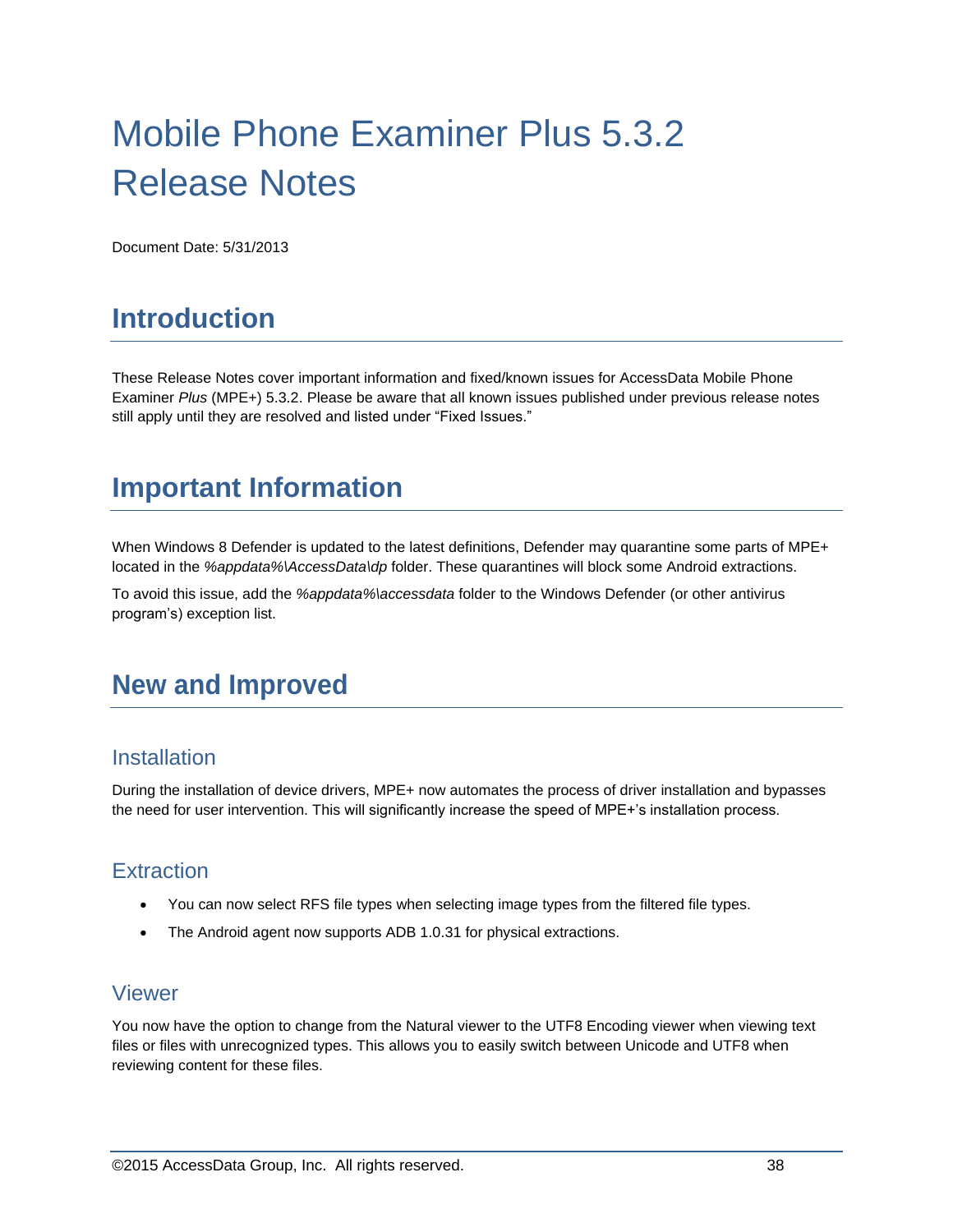# **Fixed Issues**

### General Administration

When closing MPE+ by clicking the Close button, you are now asked to verify the exit. (24146)

#### **Installation**

Nokia drivers are now being installed correctly through Driver Manager. (7270)

## Extracting/Collecting

- Fixed the issue where connecting to a Nokia generated the error, "No Family Found, Cannot Connect to Device." (23248)
- MPE+ now connects to the Nokia 1112b without issues. (23960)

# Parsing

- The iOS Parser now displays UTC times correctly. (23926)
- Fixed the issue where MPE+ crashed when parsing data from the BlackBerry 9350. (22649)
- MPE+ now correctly displays the email body when data is parsed from an Android OS 4.x device. (22892)

### **Reports**

- Fixed the reporting issue where phone numbers were missing from PDF reports. (13669)
- CSV reports once again output data as a table like in previous releases of MPE+. (21542)

# **Known Issues**

Windows 8 Defender may quarantine some parts of MPE, blocking some Android extractions.

**Workaround:** Add the %appdata%\accessdata folder to the Windows Defender exception list.

# **Comments?**

AccessData values feedback from customers. Please contact us at [support@accessdata.com](mailto:support@accessdata.com) or send documentation issues to documentation@accessdata.com.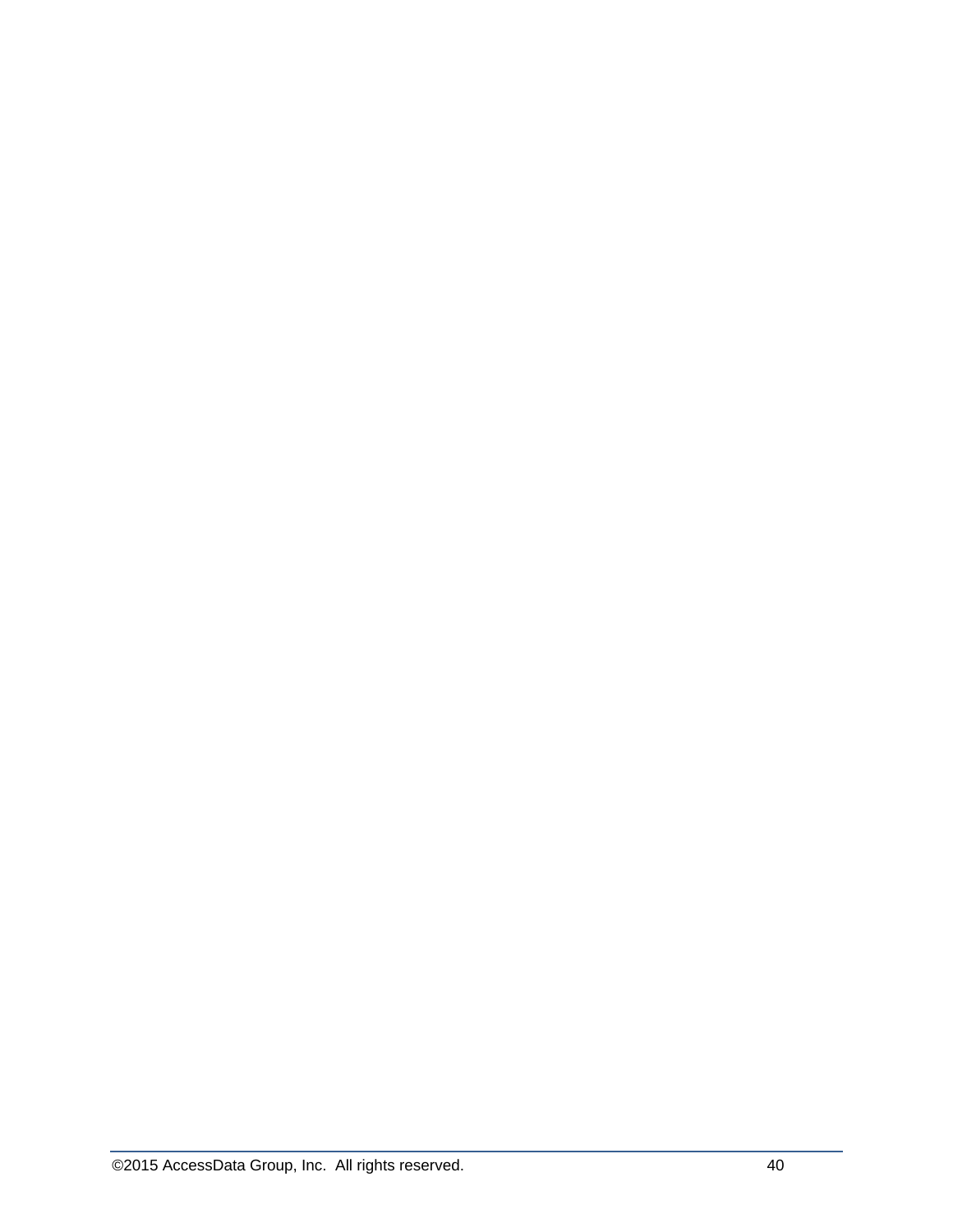# Mobile Phone Examiner Plus 5.3.1 Release Notes

Document Date: 5/6/2013

# **Introduction**

These Release Notes cover important information and fixed/known issues for AccessData Mobile Phone Examiner *Plus* (MPE+) 5.3.1. Please be aware that all known issues published under previous release notes still apply until they are resolved and listed under "Fixed Issues."

# **Important Information**

- Exporting to Excel with the right-click menu in MPE+ fails when using Excel 2007 and Internet Explorer 9. This problem is a documented compatibility issue between Excel 2007 and Internet Explorer 9 and not an MPE+ issue. There are two ways to correct this problem:
	- o Upgrade Microsoft Excel to version 2013.
	- o Revert Microsoft Internet Explorer to version 8. (To revert, uninstall Internet Explorer version 9 and restart your machine.) (21967)

# **Fixed Issues**

#### **Installation**

- MPE+ no longer crashes when trying to download all drivers at the same time as downloading a single driver. (19240)
- MPE+ now runs on non-English Windows installations. (21142)

#### Main

The Recent File list from the Home View now displays all items in the list. (18710)

#### Data Views

Updated icon for collapsed groups in the Data Views Ribbon. (20469)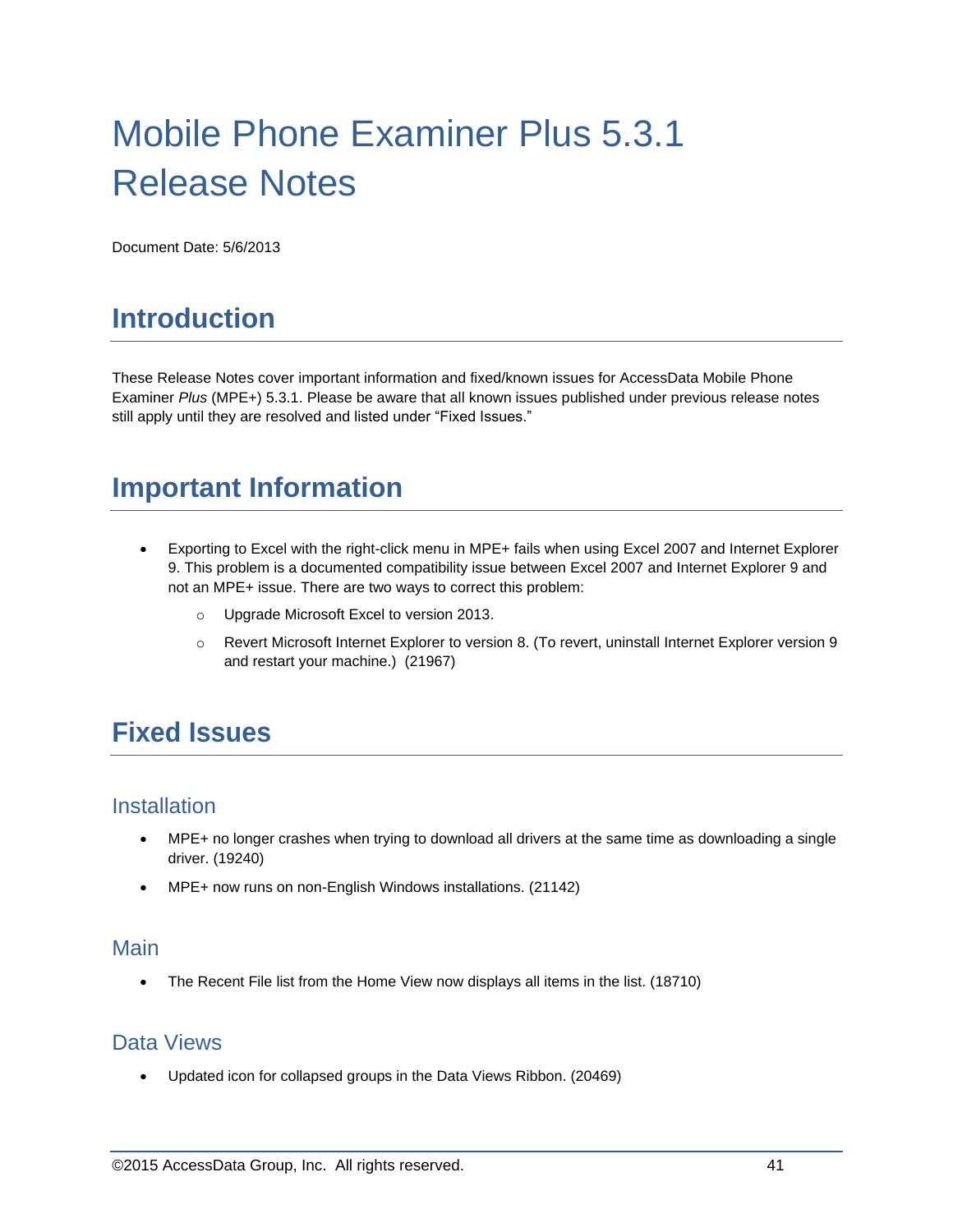# Extracting/Collecting

- The iOS parser now collects physical images even if there are images containing long file paths. (20885)
- Previously, MPE+ would not allow you accept the error "Device not in normal mode" when extracting an Apple device, and you were required to close MPE+. Clicking OK now performs the correct action. (21991)

# Parsing/Carving

- Images containing long file paths no longer stop the Android parser from parsing physical images. (21256)
- Parsing subsequent data no longer creates duplicates in the Application data view. (21316)
- MPE+ now parses International date/time formats correctly. (18510)

### **Review**

- Moving the Natural View Tab and saving the layout no longer leaves Natural View in Media Player Mode. (21045)
- Extracting and parsing a BlackBerry no longer loses columns in the Contacts data grid. (21864)

### Import/Export

- Fixed issue where parsed deleted data was lost when exported to an AD1 file. (21398)
- AD1 files now export with the correct file size. (21466)

## Reporting

- Deleted the blank page in the Media Section of reports. (20579)
- Corrected the font size in the Notes field. (21838)

# **Known Issues**

- The X-axis of the Social Analysis Bar Chart is unreadable if ALL contacts are selected simultaneously. (21176)
- The Natural Viewer does not support previewing PNG files. (18031)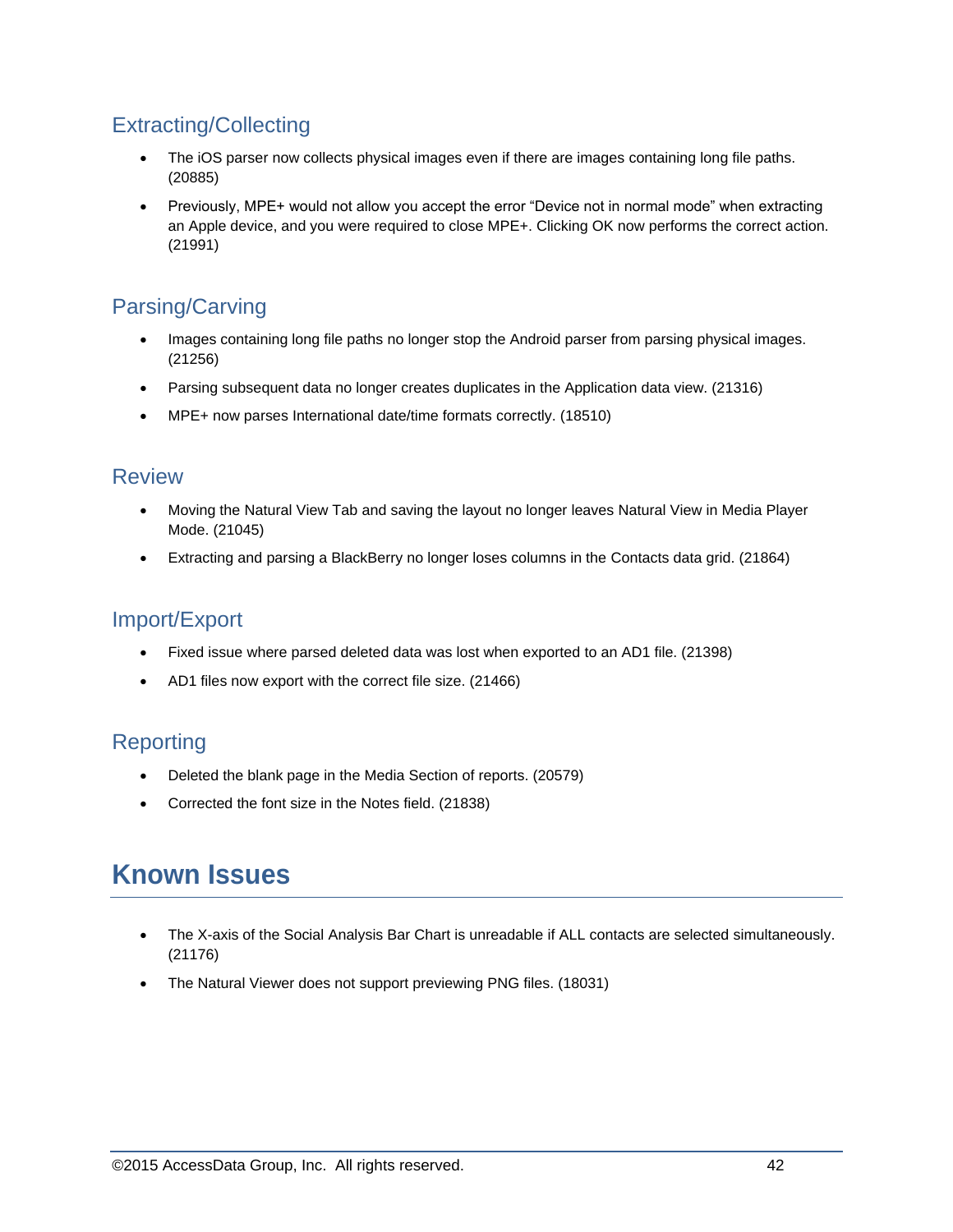# **Comments?**

AccessData values feedback from customers. Please contact us at [support@accessdata.com](mailto:support@accessdata.com) or send documentation issues to documentation@accessdata.com.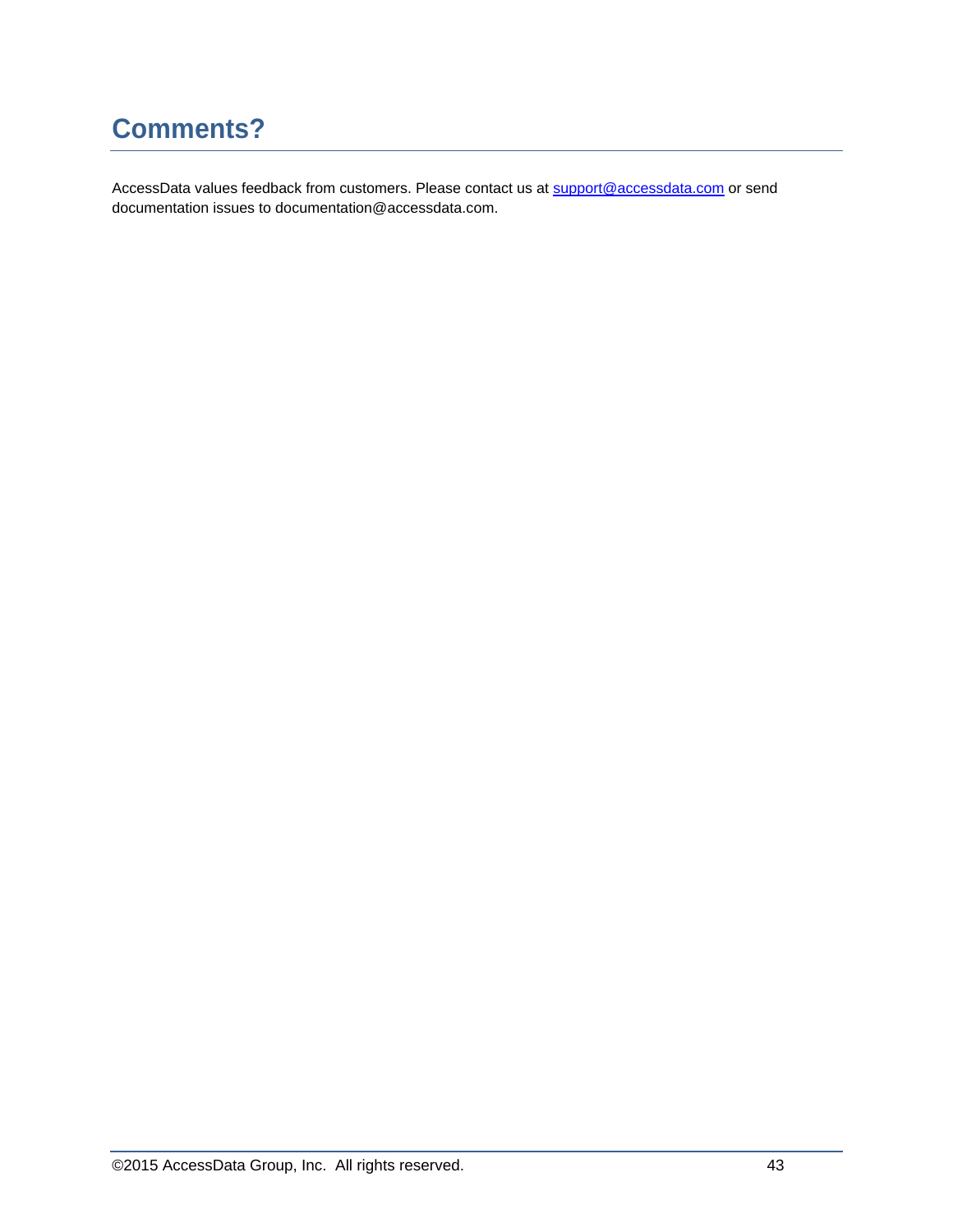# Mobile Phone Examiner Plus 5.3 Release **Notes**

# **Introduction**

These Release Notes cover important information, new features, and known and fixed issues for AccessData Mobile Phone Examiner *Plus* (MPE+) 5.3. Please be aware that all known issues published under previous release notes still apply until they are resolved and listed under "Fixed Issues."

# **New and Improved**

## General Administration

#### **Chinese MPE+ 5.3 Support**

MPE+ 5.3 now supports mobile devices containing Chinese flash chip sets using the MPE+ Talon Appliance. This support includes both physical and logical support. If you have a license that supports the Talon Appliance (purchased separately), MPE+ Talon will be available on the main toolbar. (14072)

#### **iOS 6.1 Support**

MPE+ now supports both the logical and physical extraction of iOS devices up to 6.1.3. Physical extraction is limited to devices up to and including the iPhone 4 and iPad 1. (15769)

#### **New Tools Tab**

The new Tools Tab better organizes the MPE+ front page and resides between the Main Tab and the Data Views tab. The Tools Tab displays the Parse User Data group, Global Searching, Additional Parsers, Forensic SIM/USIM, Alerts options, and the Alerts Manager. (16278)

## Extracting/Collecting

#### **Expanded Motorola Support**

MPE+ now supports collecting physical partitions from more Motorola devices, including Atrix HD, Photon Q, Razr M, and Razr I. MPE+, when the device has USB Debugging enabled, can automatically gain root privileges and extract the mobile device partitions. (14764)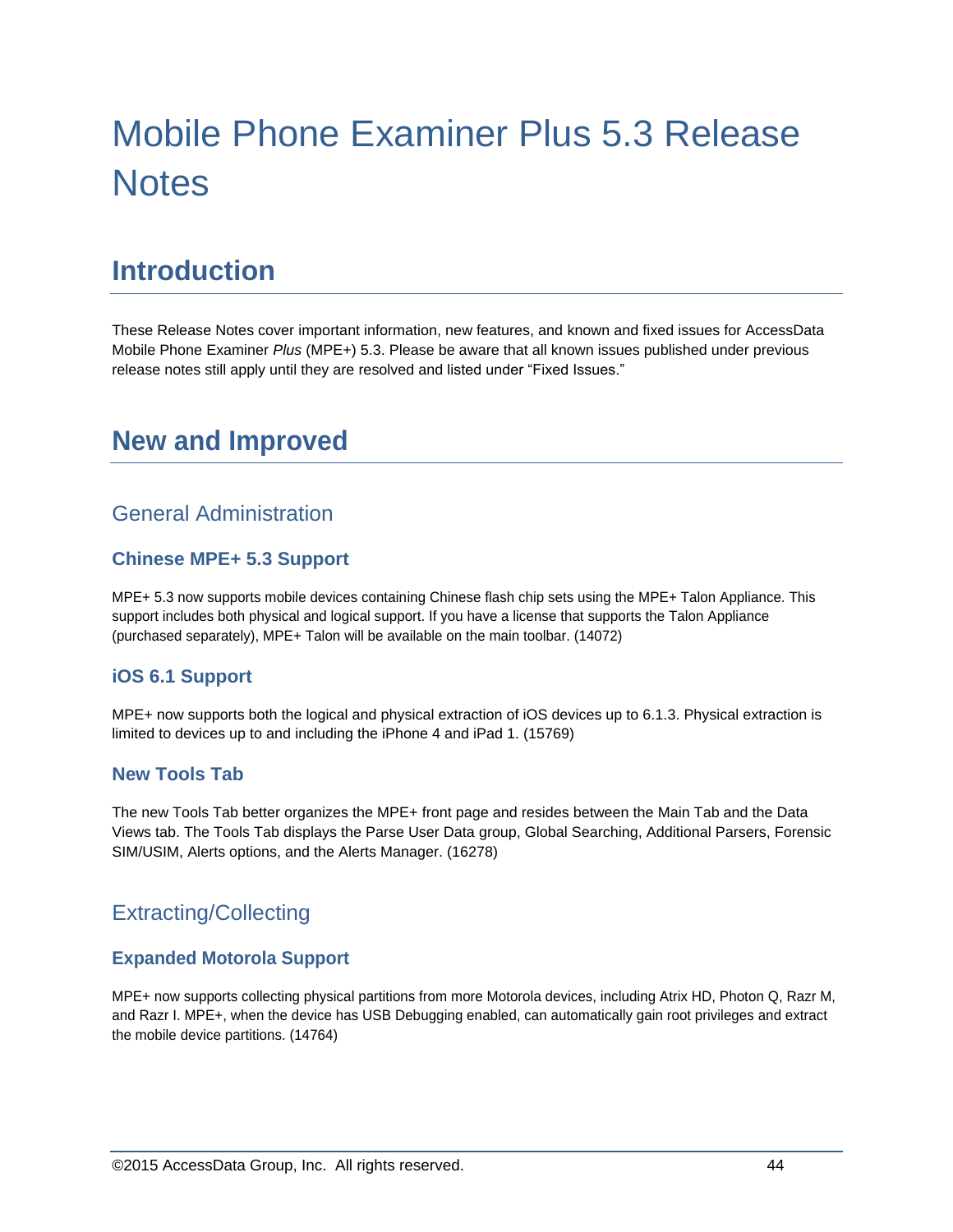#### **Chinese Device Support**

MPE+ in conjunction with MPE+ Talon (purchased separately) allows you to extract information from mobile devices containing Chinese embedded chips. Including but not limited to (12222):

- File system, if available
- Call history, if available
- Messages (SMS/MMS), if available
- Flash image
- Device Information (PIN codes, IMEI Number(s), Flash type)

Note: You can cancel data extraction at any time and view any errors during connection or extraction (or resetting) of the MPE+ Talon device in MPE+.

#### **Samsung SII and SIII Android Support**

MPE+ 5.3 has the ability to physically image both Samsung Galaxy Series II and III devices even if USB debugging is not enabled. This allows MPE+ to bypass any passcodes even if the device is protected with USB debugging in the OFF position. MPE+ provides an extraction wizard when extracting both Samsung Galaxy SII and SIII Android devices.

 To support the physical extraction of Samsung SII and SIII devices, you need to install Samsung Physical Support from the driver management page in MPE+. (10181)

#### **Blackberry Device Support**

MPE+ now allows you to simply select Blackberry and Generic for any Blackberry device. Past versions of MPE+ had Blackberry support based upon the model number.

#### **Blackberry BBB File Support**

MPE+ now supports the importing of Blackberry BBB (Blackberry Backup) files. Users can select the IPD/BBB button in the tools menu navigate to a BBB file and select to import. The user is presented with the capability screen where they can select the items to extract. (13470)

#### **Alerts**

The Alerts feature allows you to create keywords that MPE+ will use to flag and label extracted data that matches those keywords. Users can create alerts from within MPE+, import folders containing alerts, create a single alert file and import into the alerts and even export all the alerts into a folder to share with other MPE+ users. With Alerts:

- Information that is located when running alerts is given a tag. This tag is found in the Alerts column for each data type. The number of alerts for each row along with the alert that triggered the tag is given for each alert. (16256)
- Alerts can be run manually as well as be set to automatically run for every device extraction, import, and parse conducted in MPE+. This feature will allow the user to immediately be notified of alerts when parsing images, collecting from a device or running our built-in parsers.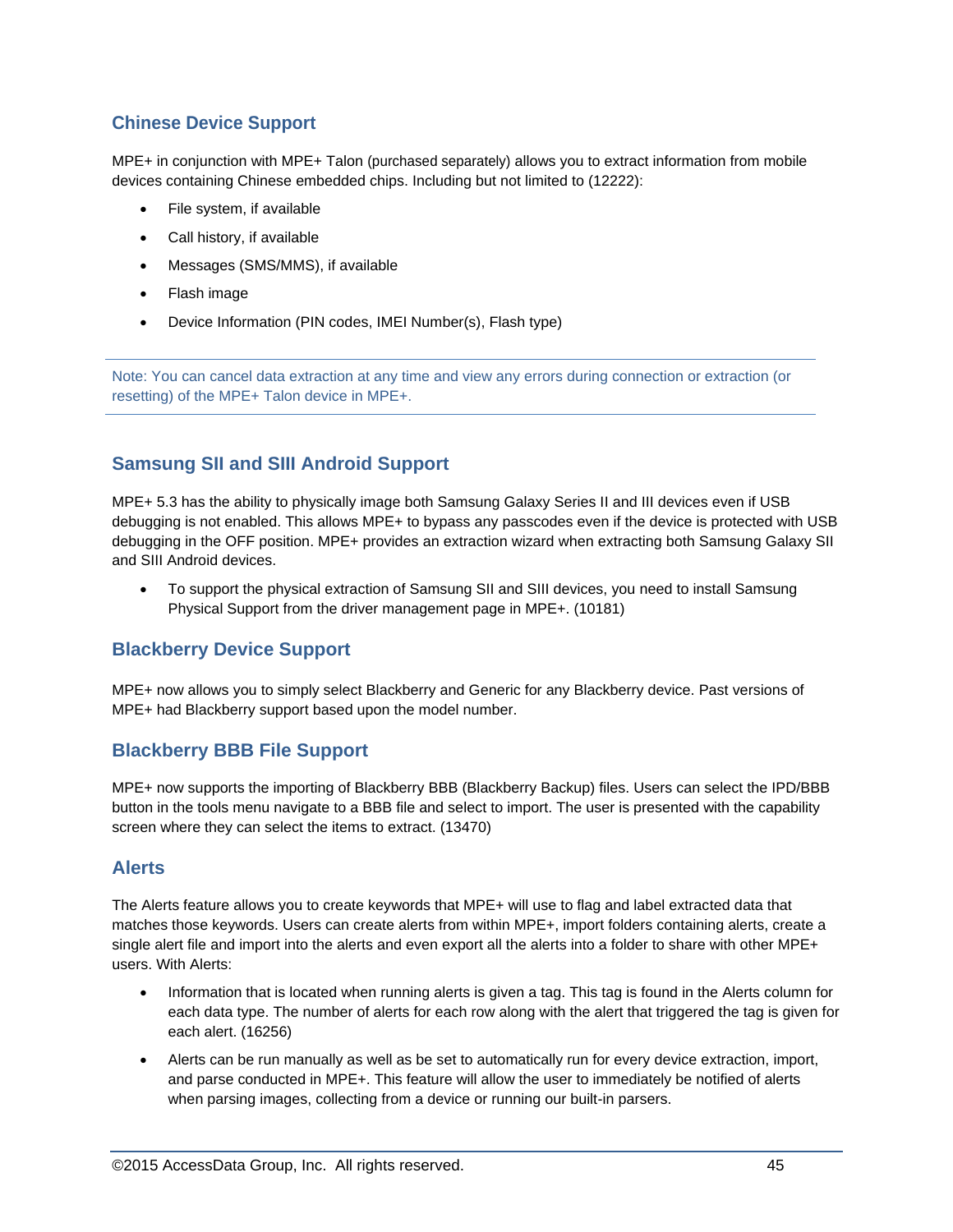- The number of alerts is represented on the toolbar for each data item where alerts are found.
- A yellow circle in the bottom right of the MPE+ interface displays when an Alert search is running, (16272)
- You have the option to activate or deactivate Alerts. (16251)
- You can have multiple Alerts selected to run on each data set.

#### **Alerts Manager View**

You can use the Alerts Manager View to manage filter dictionaries, import and export filter dictionaries, and then stylize the alert hits. (16232)

With the Alerts Manager, you can also:

- View specific Alerts and their associated settings and keywords
- Create an Alert
- Activate or deactivate your Alerts
- Delete a saved Alert
- Choose a background and/or a foreground color for any matched keywords
- Manage Alert keywords
- Cancel any pending changes at any time
- Export and/or import a group of Alerts to a file (\*.alertsSettings)
- Select a priority level for any loaded Alerts
- Select whether the active Alerts are automatically run when data is available

#### Review

#### **Natural Viewer**

When selecting a picture, you can view EXIF data in a tabbed view of the Natural Viewer for any image in the file system. (9440)

#### **Gallery Viewer**

The Gallery Viewer now displays item count information. (11229)

### Import/Export

#### **Progress Bar**

MPE+ 5.3 now displays a progress bar when importing and exporting AD1 files. (13464)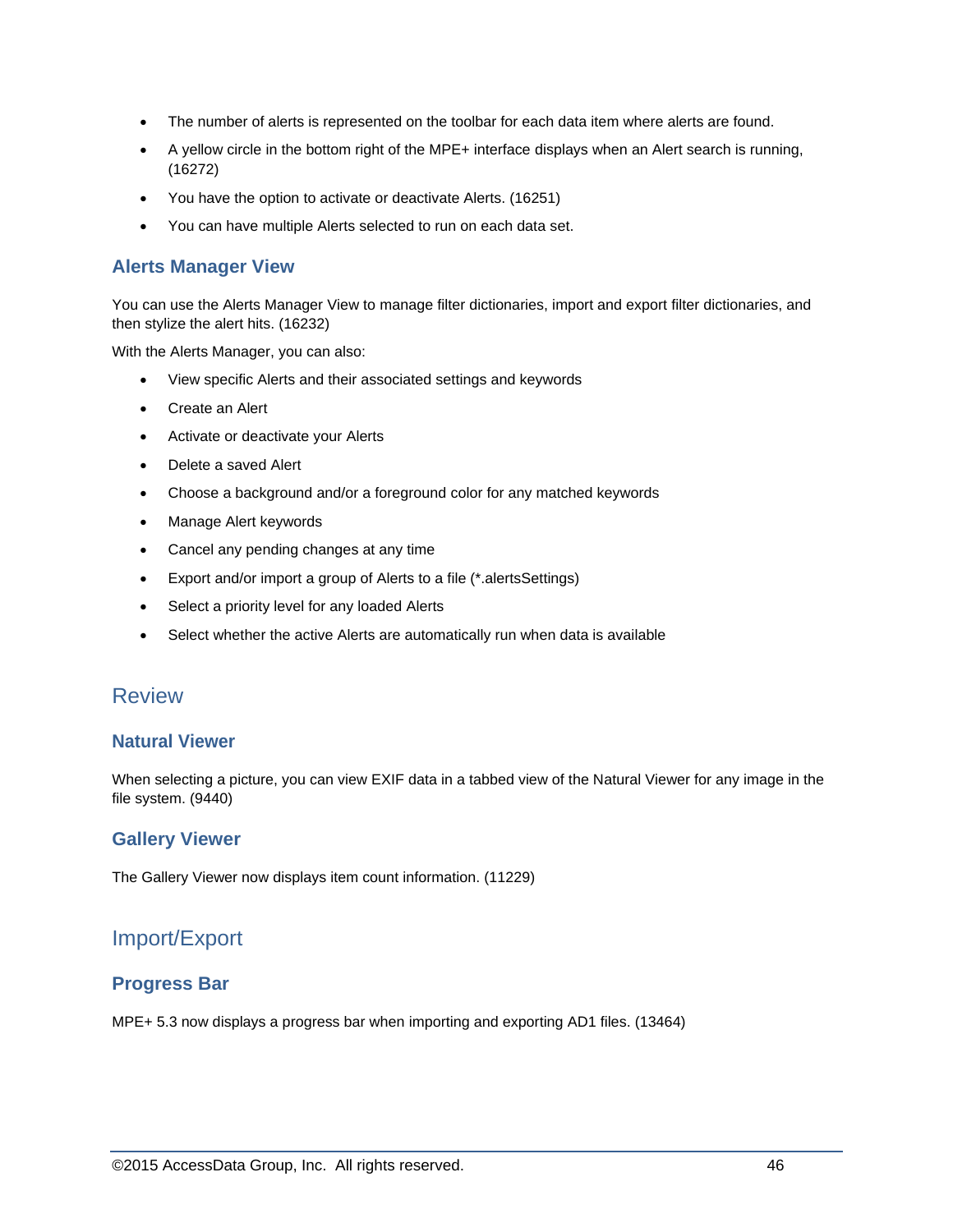# Reporting

#### **Preview**

MPE+ now utilizes an external preview function. From this pane, the user can:

- Preview the report
- Export to:
	- o HTML
	- o PDF
	- o RTF
	- o MHT
	- o XLS
	- o XLSX
	- o CSV
	- o TEXT
	- o Image File
- Email the report directly using the default email program in any of the above formats
- Find function
- Add Watermarks
- Zoom In and Out
- Change the orientation of the report

#### **Print**

Using the print button the user can immediately print the report to any local or network printer.

#### **Export**

Using the Export button and selecting a format the user can immediately export the selected data to a selected location. The user simply selects the format and then Export.

The data can be exported in the following formats:

- HTML
- PDF
- RTF
- MHT
- XLS
- XLSX
- CSV
- TEXT
- Image File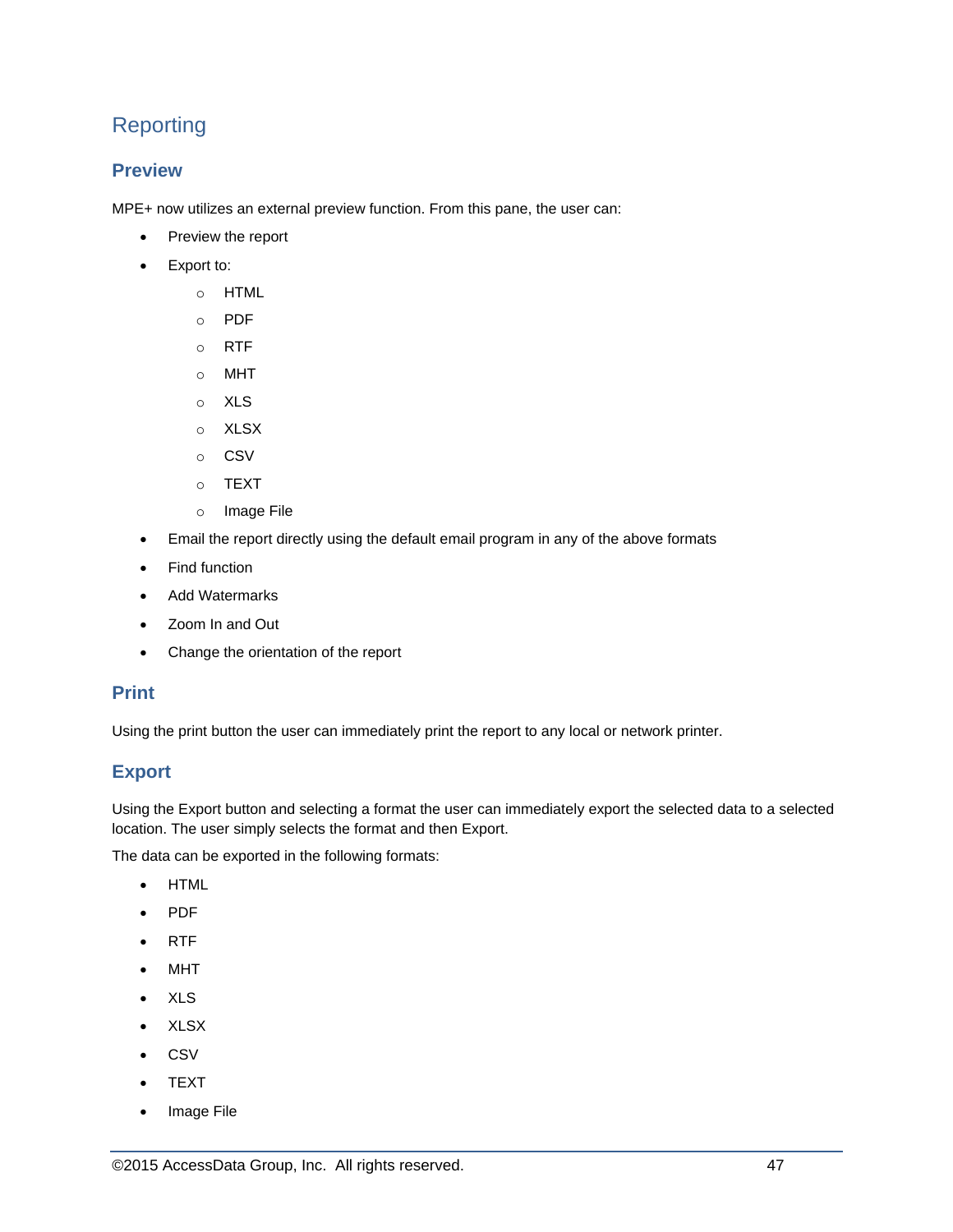# **Fixed Issues**

#### **Installation**

MPE prompts you to install the Windows Media Feature Pack if it is not already installed. (14028)

### Import/Export

- MPE+ no longer crashes on initialization when the Temp Cache Directory does not have read and write access. (17398)
- MPE will not import or export a file with zero bytes and displays an error if you try to import or export the zero byte file. (17056, 17058)
- Exporting maintains the file system, as well as the correct and complete AD1 file. (17317)

## Collecting Data

- *iOS Physical Acquisition Not Enabled* message displays correctly in Windows XP. (10564)
- MPE now warns you when trying to select a drive with no space for the MPE temp folder. (9699)

# **Known Issues**

#### **Installation**

 Deselecting Windows Mobile Device Center in the Mobile Phone Examiner Drivers installation (mobilephoneexaminerdrivers.exe) still installs the Windows Mobile Device Center. (9782)

### Alerts

- You can only cancel a new alert by clicking the **Remove** button or by exiting Alerts Manager. (17134)
- Alerts not being exported to their associated AD1 file. (19186)

### **Reports**

- RTF reports may cutoff text in the body field of the report item. (19268)
- Running MMS reports can hang MPE+. (20411)

### **Extracting**

MPE cannot connect to some Android devices for physical extraction. (16870)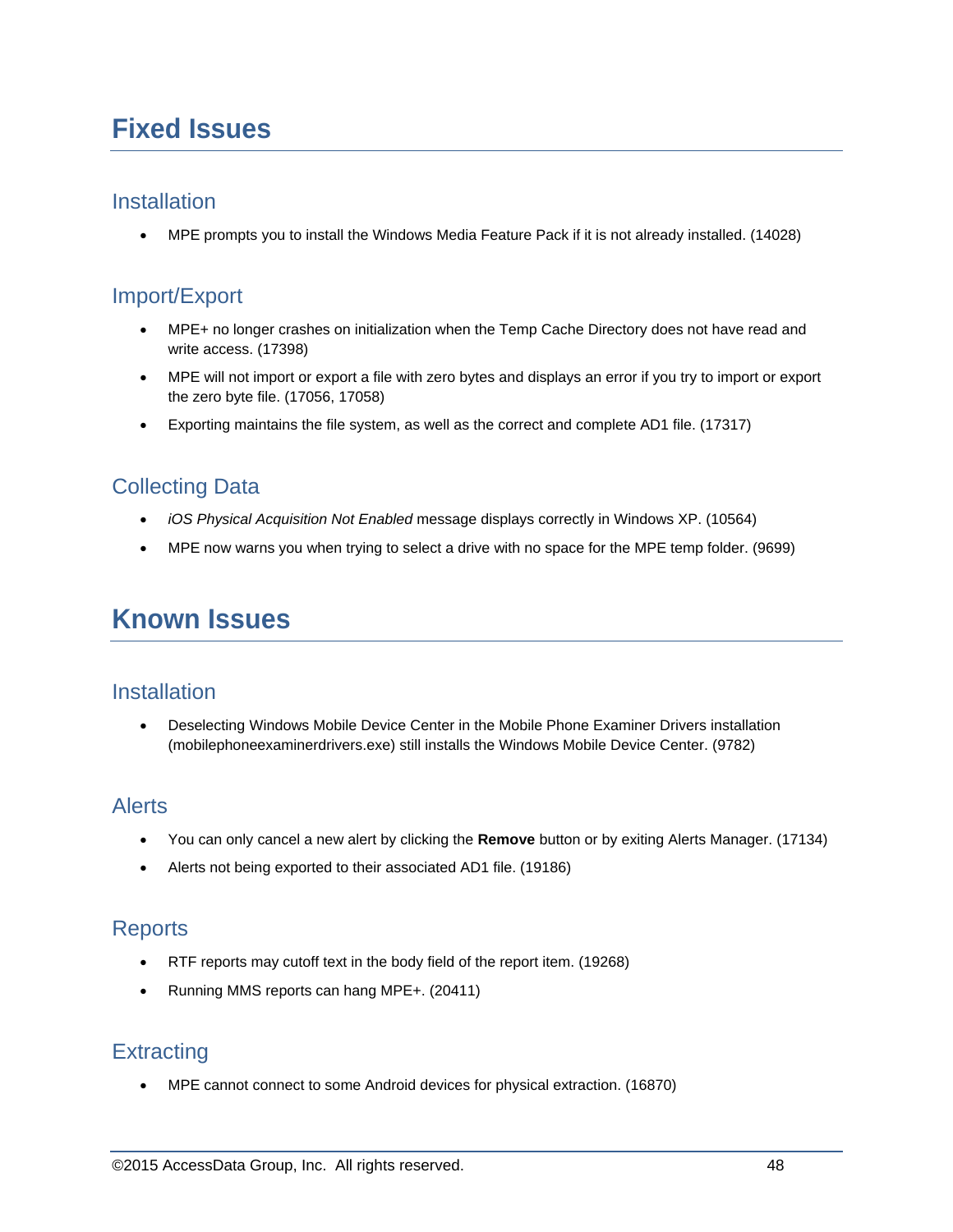- MPE creates a blank Device Info Data View for images when extracting and exporting to an AD1 file that does not contain Device Info. (18738)
- The cancel button on the Cap Selection dialog does not cancel the extraction. (17533)

# Parsing/Carving

- Using the Deleted Parser on an iTunes Backup can make MPE+ hang. (18953)
- Carving after an Android extraction does not complete. MPE displays the message "Processing Carved Files" but never completes the process. (18544)
- Unicode does not display correctly when parsed for the BlackBerry. (18957)
- Parsing User Data on an Android can crash MPE. (17141)

# **Comments?**

AccessData values feedback from customers. Please contact us at [support@accessdata.com](mailto:support@accessdata.com) or send documentation issues to documentation@accessdata.com.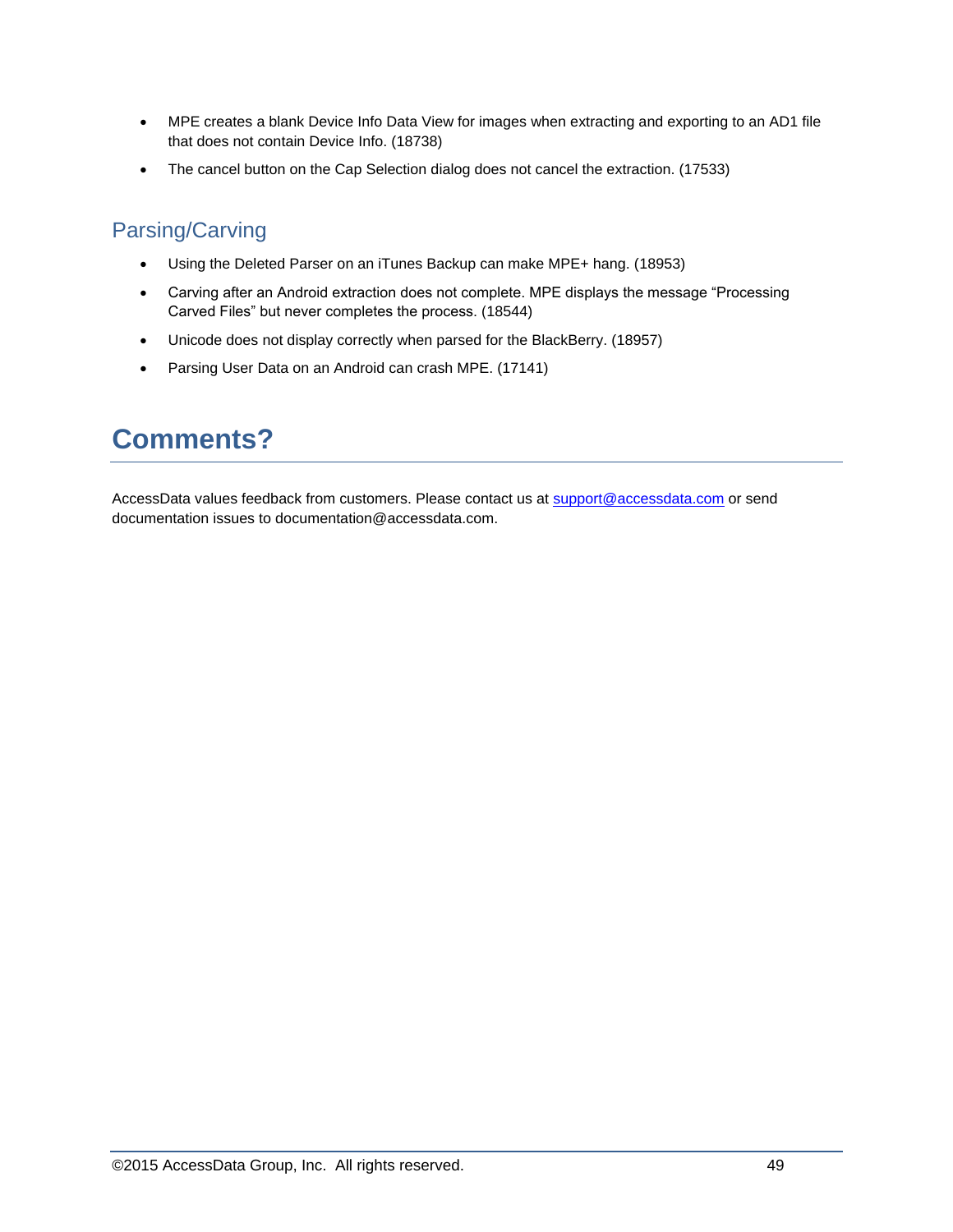# Mobile Phone Examiner Plus 5.2.1 Release **Notes**

# **Introduction**

These Release Notes cover important information, new features, and bug fixes for AccessData Mobile Phone Examiner *Plus* 5.2.1. Please be aware that all known issues published under previous release notes still apply until they are resolved and listed under "Fixed Issues."

# **New and Improved**

## iOS Support

- iOS 6 6.0.1 physical images are now supported.
- Updated logical support for iPhone 5 and the iPad mini is included.

### Language Support

- Chinese localization for MPE+ has been added.
- Unicode display and recovery is supported through the incorporated Freefile Parser.

### One Click Parsing

- Both iOS and Android Physical images obtained with MPE+ or other mobile forensic solutions can be parsed for critical user data with the click of a button. The ability to right click on the area of the file system containing the user also is still available. This user data available to parse with one click may include:
	- o Application Data
	- o Application List
	- o Contacts
	- o SMS
	- o MMS
	- o Call History
	- o Email
	- o Internet History
	- o Calendar
	- o Notes
	- o Bookmarks
	- o User Dictionary
	- o Web Kit
	- o Corrected Text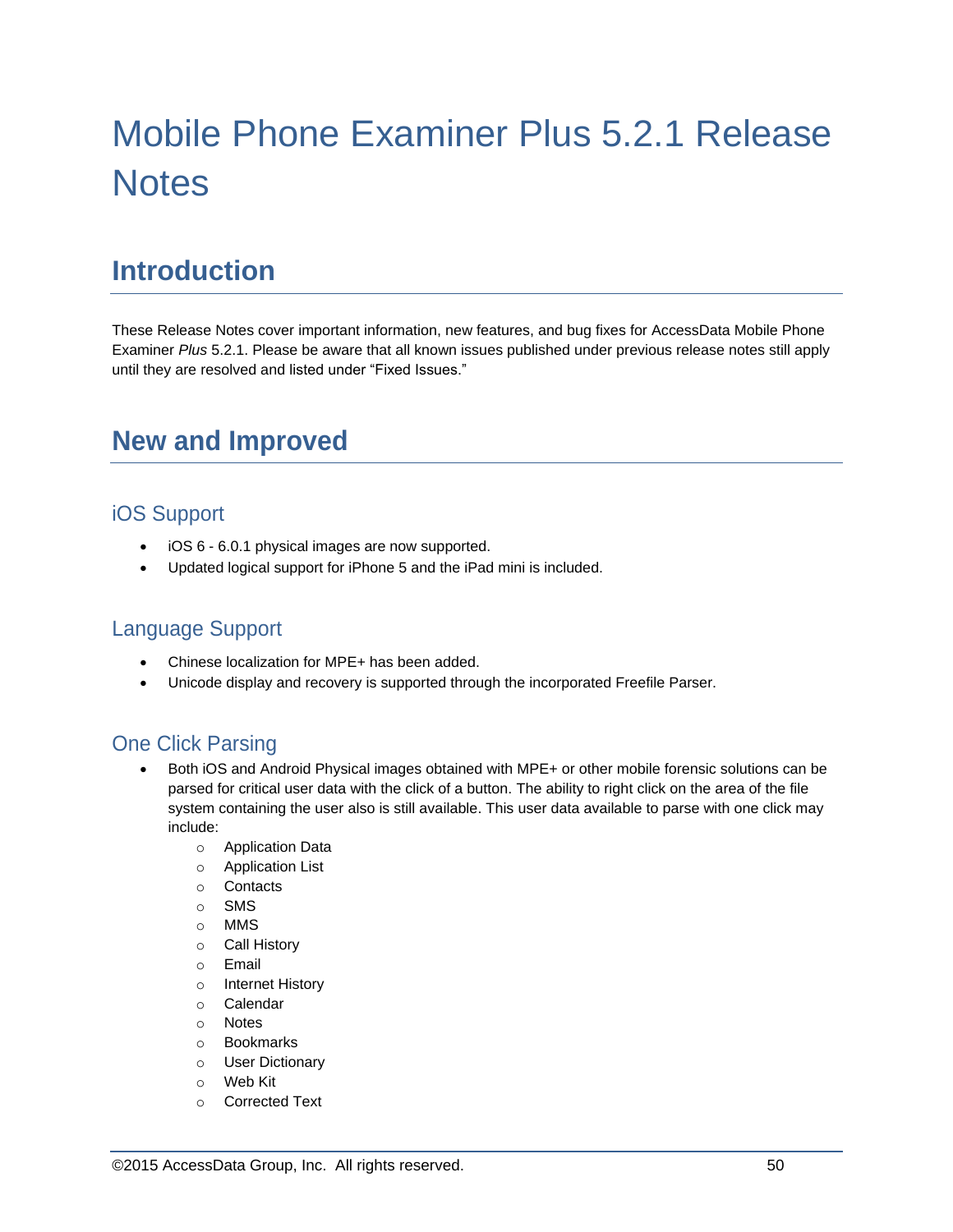- o Call Logs
- o And other files
- Both iOS and Android Physical images obtained with MPE+ or other mobile forensic solutions can be parsed for deleted call logs and SMS with the click of a button. Deleted data is immediately parsed from the file system and displayed in the parsed data area.

Note: All other user areas for deleted data can still be parsed with a simple right click using the Freefile parser.

# App Data View

New Application List for both the Android and iOS parsers automates the parsing of application data for certain applications. This data is available in the new App Data View. Applications that can be parsed include:

- Facebook
- LinkedIn
- Google Voice
- Skype
- Twitter
- WeChat
- QQ
- Osfoora (Twitter)

Note: All other applications for both Android and iOS are available in the filesystem for easy review using the incorporated SQLite Browser. The SQLite Browser is specifically designed for easy export of data in various formats.

# **Fixed Issues**

### **Installation**

 Fixed the issue where MPE+ tried to force the user to install .NET 4.5, even if .NET 4.5 was previously installed on the system. (13298)

## Collecting Data

- Fixed the issue where a second data carve on JPGs after an initial extraction did not yield correct results. (13800)
- Fixed the issue where Location data was not being parsed by the iOS parser. (13581)
- Fixed the issue where MPE+ would hang when trying to parse deleted data with the Deleted Parse Button. (14412) (14236)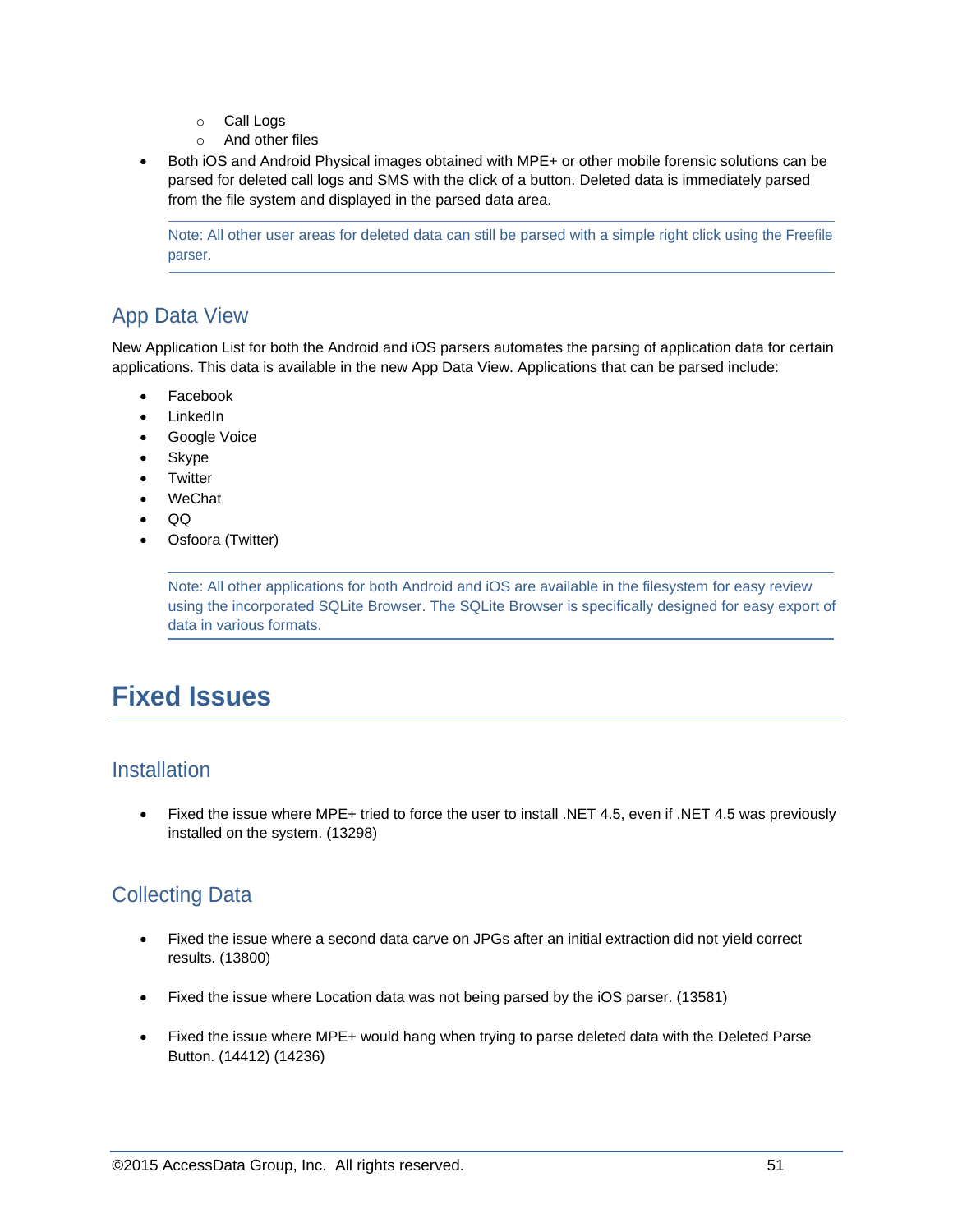### Data Views

- Fixed the issue where the App Data button shows that data had been parsed, but no data appeared in the Application Data tab. (13316)
- Fixed the issue where the Time Analysis view was not displaying the correct date and time stamp for SMS, MMS, and emails. (13577) (13939)

### **Reports**

- Fixed the issue where the Duration column was missing from reports created from calendar data. (14341)
- Fixed the issue where images of MMS attachments were not appearing in reports. (14345)

### **Tablet**

- Fixed the issue with the Tablet user interface where a User Dictionary would not display when parsed from an Apple Physical Image. (12870)
- In the MPE+ Tablet user interface, simplified the workflow for when a user parses a database for deleted data. (11190)
- Fixed the issue where on the MPE+ Tablet, the Call History was not populating with extracted data. (14280)

# **Known Issues**

- Apple Physical Device Files are not being copied to the dp>k folder. (10922)
- Prolific Cable driver is not available for the Windows 7 x64 platform. (14909)
- When viewing data in the App Data view, the left pane displaying folders is hidden. (13500) **Workaround**: Drag the right-hand edge of the pane to resize the window.

# **Comments?**

AccessData values feedback from customers. Please contact us at [support@accessdata.com](mailto:support@accessdata.com) or send documentation issues to documentation@accessdata.com.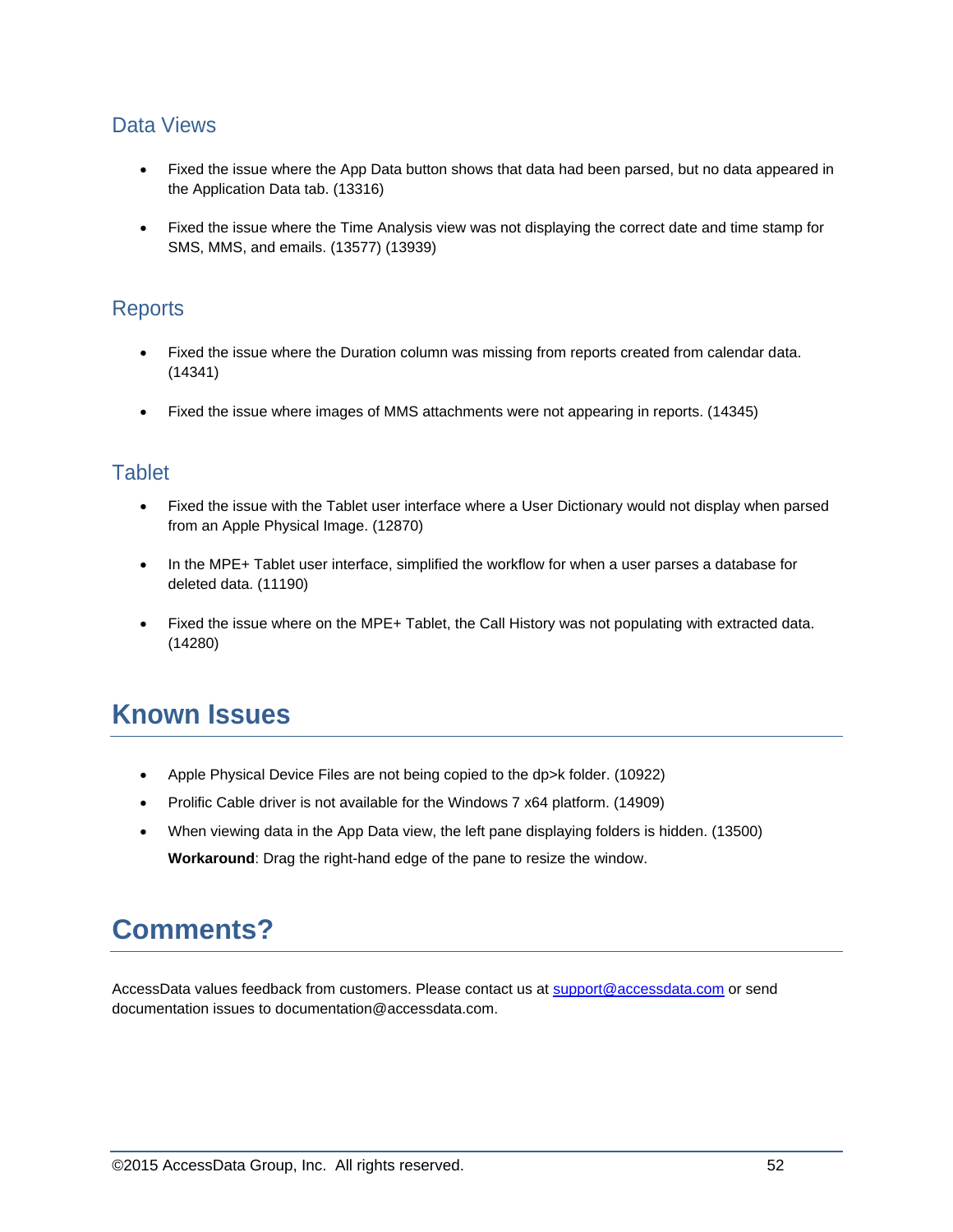# Mobile Phone Examiner Plus 5.2 Release **Notes**

# **Introduction**

These Release Notes cover important information, new features, and bug fixes for AccessData Mobile Phone Examiner *Plus* 5.2. Please be aware that all known issues published under previous release notes still apply until they are resolved and listed under "Fixed Issues."

# **Important Information**

This version of MPE+ requires Microsoft .NET 4.5. When installing MPE+ 5.2, the program prompts you to download .NET 4.5. Click yes to automatically download and install .NET 4.5.

# **New and Improved**

### iOS Support

- iOS 6 physical images are now supported.
- MPE+ now supports all iOS devices logically, including iPhone 5 and the iPad mini.

### Chinese Language Support

MPE+ 5.2 supports (Modern) Standard Chinese.

### One Click Parsing

- The user can now use the one click method to parse the iOS or Android device for user capabilities to include: Application Data, Contacts, SMS, MMS, Email, Call Logs, and more. The ability to right click on the area of the file system containing the user is also still available.
- MPE now allows the user to click the Deleted button on the toolbar and select SMS and/or Call History for the iOS and Android devices. Deleted data is immediately parsed from the file system and displayed in the parsed data area.

## App Data View

New App Data view displays data collected from social network applications QQ and WeChat.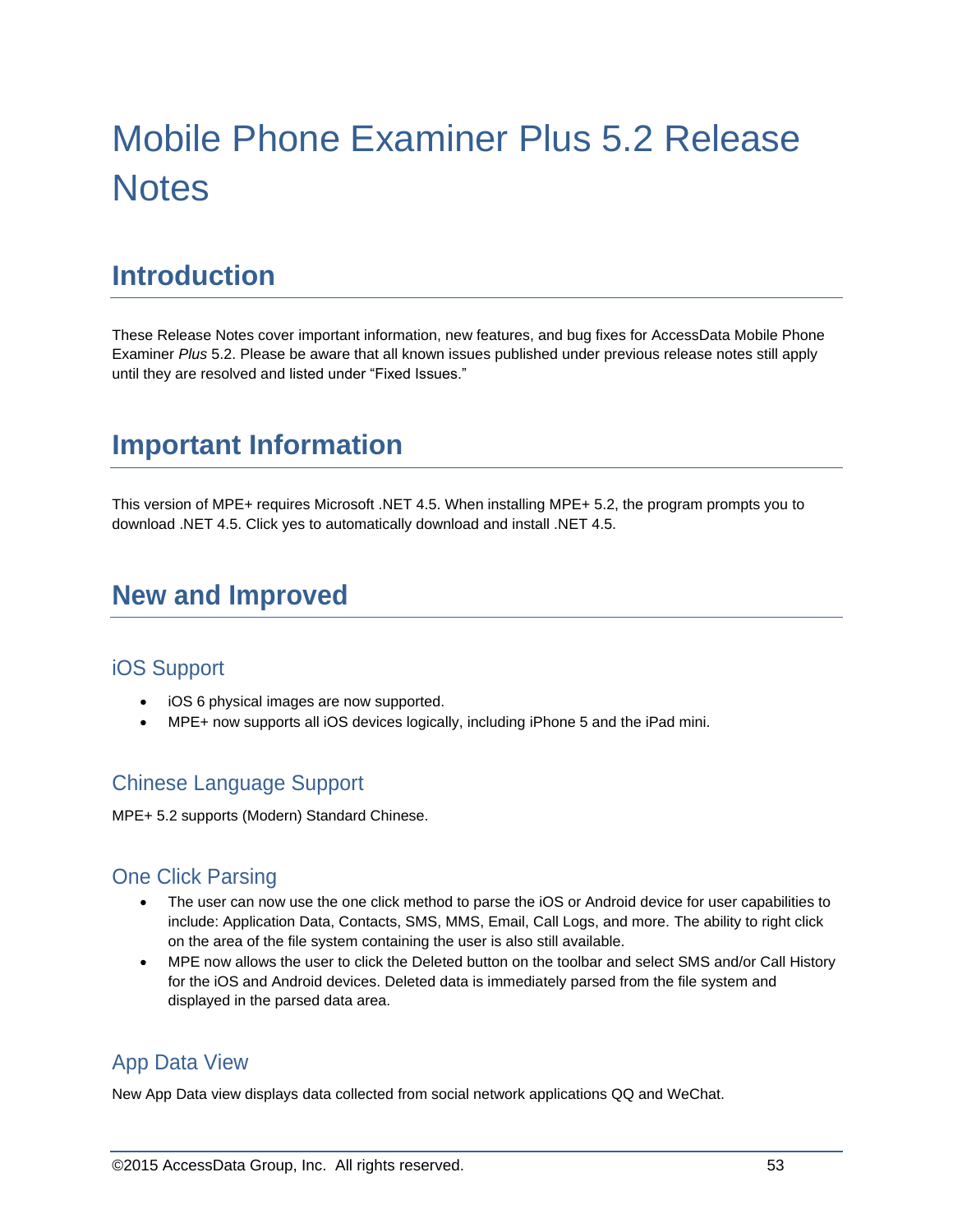# **Fixed Issues**

- Fixed the issue where updating MPE+ to a newer version would delete Apple Device Files, even if they are the correct files. (10872)
- Added a disclaimer to both the Physical Acquisition Files page and the Driver Support page, that states that you need an internet connection to download the drivers and files. (11266)
- Added a prompt informing the user that Apple Device Files are missing or incomplete. (10919)
- Fixed the issue where the error "Unable to extract the file system from the Apple device for parsing." was not displaying properly. (11610)
- Fixed the issue where errors were being thrown when installing firmware. (8324)
- Fixed the issue where deleting unused AD1 images after importing would fail. (10479)
- Fixed the issue where MPE+ would hang when trying to cancel out of a SIM extraction. (11958)
- Fixed the issue where Time Analysis was not displaying SIM data. (11951)
- The Flash Card prompt, when connecting to an Android device, has been updated to prompt users to set phones in the optimal mode for extraction. (13134)

# **Known Issues**

- In the MPE+ Investigator version, images of the selected supported phones will not display in the user interface. (11590)
- Data Carves will not complete or return results automatically for Nokia N900 or Nokia E7-00 phones. **Workaround:** Click a button on the Home ribbon to complete the carve process and view results. (10401)
- Apple Device Files are not copied to the persistent location. (11050)
- After installing .NET 4.5, MPE may hang due to network licensing.

**Workaround:** Restart MPE+. (13161)

# **Comments?**

AccessData values feedback from customers. Please contact us at [support@accessdata.com](mailto:support@accessdata.com) or send documentation issues to documentation@accessdata.com.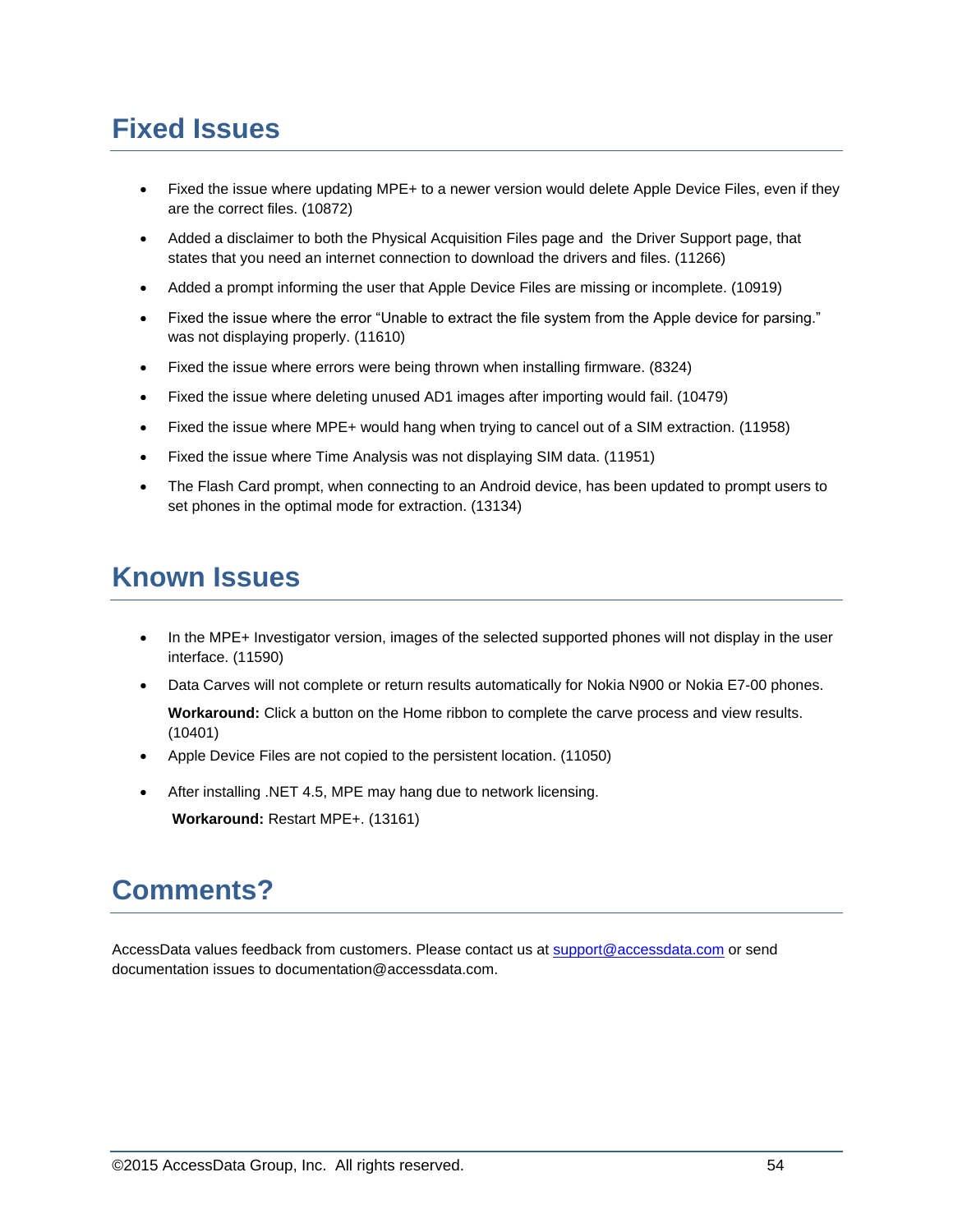# Mobile Phone Examiner Plus 5.1.2 Release **Notes**

# **Introduction**

These Release Notes cover important information, new features, and bug fixes for AccessData Mobile Phone Examiner *Plus* 5.1.2. Please be aware that all known issues published under previous release notes still apply until they are resolved and listed under "Fixed Issues."

# **Important Information**

Make sure Windows Media Player is installed before running MPE+ on Windows XP machines. (10342)

# **New and Improved**

## iOS Support

The following items are now supported for iOS:

- All devices running iOS 6x are supported for logical extraction. iTunes backup files from versions running iOS 2x and 3x are now supported.
- Verbose file system support for all versions of iOS. This includes application support, user data support, operating system support.
- New supported capabilities include: Application lists, Predictive Text, SMS/MMS/Message Read and Delivered Times, and Location files.
- Deleted data recovery for both SMS and Call Logs now show the date and time of the message in the message itself using the free file parser.

## MTK Support

The addition of 2000 MediaTek Chinese phones allows for the collection of phonebook, SMS, MMS, Calendar, Call Logs, and Media from selected devices.

### Driver Support

An additional page is added to the Home screen, called Physical Device Support. Both Samsung Physical Support Files and also iOS Physical Support Files are available for download and installation.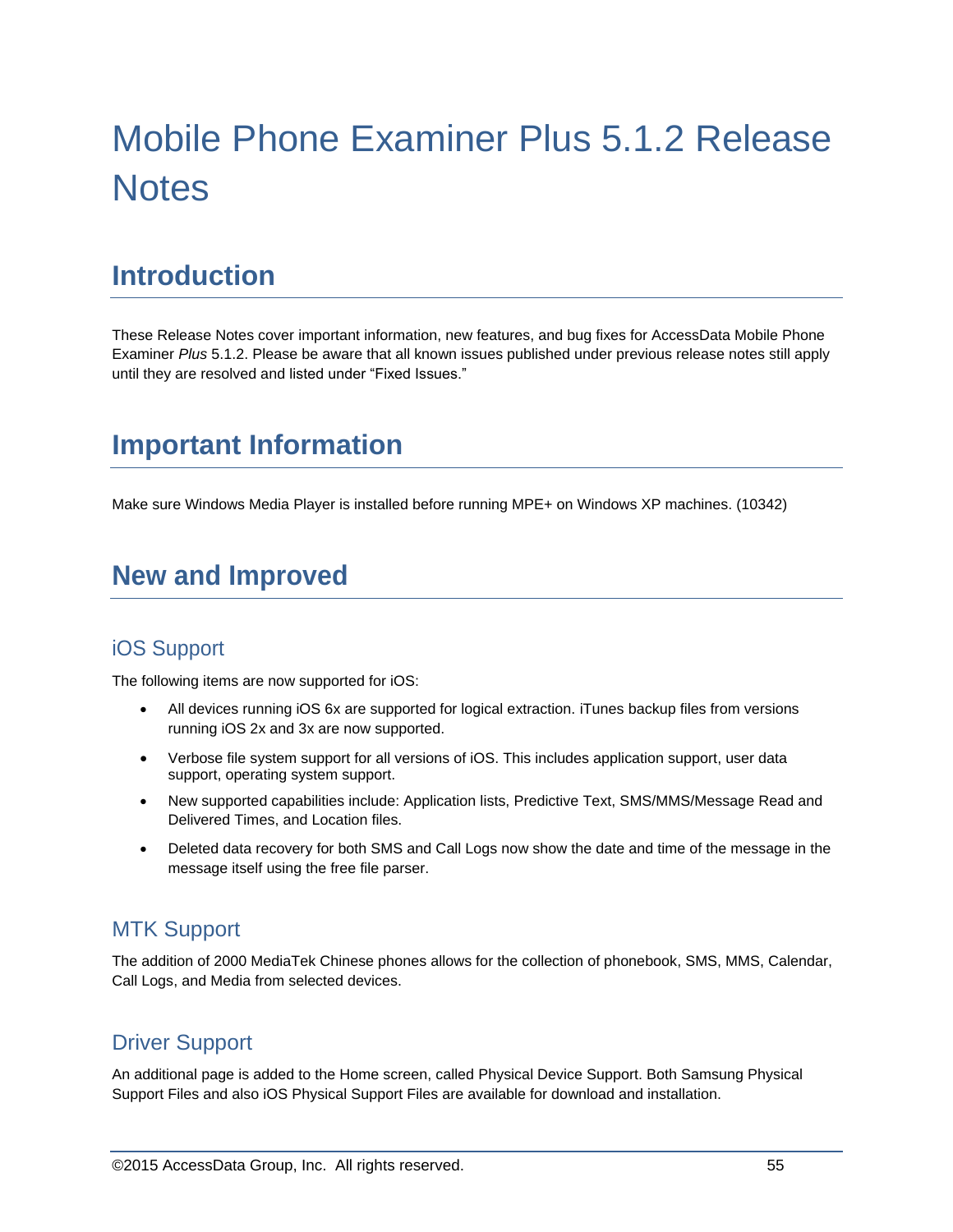### Unix Date on Hex Interpreter

The Hex Interpreter now supports Unix date conversion. This type of conversion is typical with both iOS and Android Devices. Users can now select the associated HEX values and have them immediately converted within the Hex Interpreter.

## PList Display without Extension

The Natural view now recognizes and displays binary Plist files from iOS devices, no matter the extension.

### File Offset for Data in Free File Parser

The offset addresses are now displayed in the Parsed Free Space Data View of MPE+. Users can now navigate to the actual offset of the parsed data to identify the exact location within the file itself.

# **Fixed Issues**

- Fixed the issue where attempting to parse a zero byte database file crashed MPE+. (3650)
- Fixed the issue where running an MPE+ offline installer resulted in an error. (8095)
- Fixed the issue where extraction failed for some Motorola phones while using a Windows 7 86-bit system or a Windows XP system. (8934)
- Fixed the issue where users couldn't download all the Android drivers in a group from the ClickOnce website. (9244)
- Updated driver packs in the offline Driver Installer. (9517) (9507)
- Fixed the issue where there was an incorrect naming convention when downloading All Firmware from the MPE+ ClickOnce website. (9487)
- Fixed the issue where the offline installer included the deprecated iTunes installer. (9504)
- Fixed the issue where the Supported Devices list in the Manage menu was not populating. (9700)
- Fixed the issue where importing an image after viewing a spoke chart caused MPE+ to hang. (9758)
- Fixed the issue where the Apple physical message box was hidden behind MPE+ splash screen during install. (9773)
- Fixed the issue where users were unable to add a second folder to the existing file system using the Import Folder feature. (9779, 9895)
- Fixed the issue where MPE+ initialization hung when downloading Apple Device files at the same time. (9809)
- Fixed the issue where unreadable characters where showing in the Natural view. (9894)
- Fixed the issue where running an initial data carve on Mediatek Chinese phones failed to yield any files. (10194)
- Fixed the issue where the Name, Display Name, and Origin data were missing from the quick report. (10285)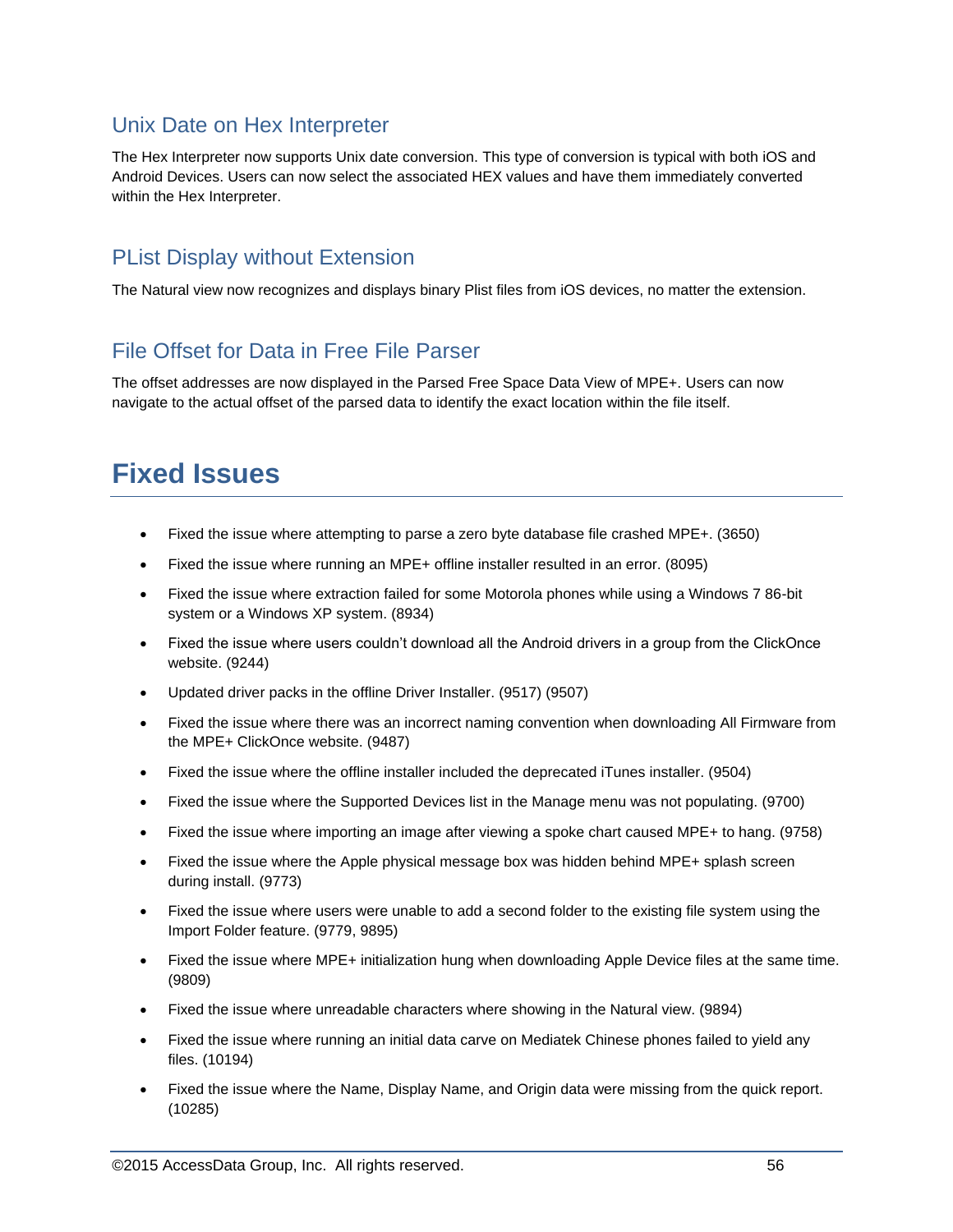- Fixed the issue where the Date Sent field was populated on Incoming Messages when it should be blank. (10511)
- Fixed the issue where the OK button was disabled in the iTunes Backup Password dialog upon subsequent extractions. (10560)
- Fixed the issue where the HEX viewer only displayed data for the first file selected, but not for subsequent files. (10596)
- Fixed the issue where the checked items on the Tablet did not appear in the report. (10653)
- Fixed the issue where the Select All feature for check boxes did not select all the check boxes. (8041)
- Fixed the issue where an error was thrown when installing MPE+ on the tablet. (9539)
- Fixed the issue where running the file parser more than once caused MPE+ to crash. (10600)
- Fixed the issue where leaving the text field blank when running the Find feature caused MPE+ to crash. (10663)
- Fixed the issue where map location names were not showing up in the reports. (10790)
- Fixed the issue where an error occurred during MPE+ initialization. (10797)

# **Known Issues**

- After installing Supplementary Drivers, you need to restart MPE+ before you can connect to a SIM using the SIM reader. (9897)
- Extracting from a Samsung SGH-E715 / SCH-A990 / SPH-A900 will cause the device to shut down and not restart to finish extraction. (10441)
- Extracting the SMS from the File System on an LG VX11000 will cause the system to hang. (10677)

# **Comments?**

AccessData values feedback from customers. Please contact us at support@accessdata.com, or send documentation issues to documentation@accessdata.com.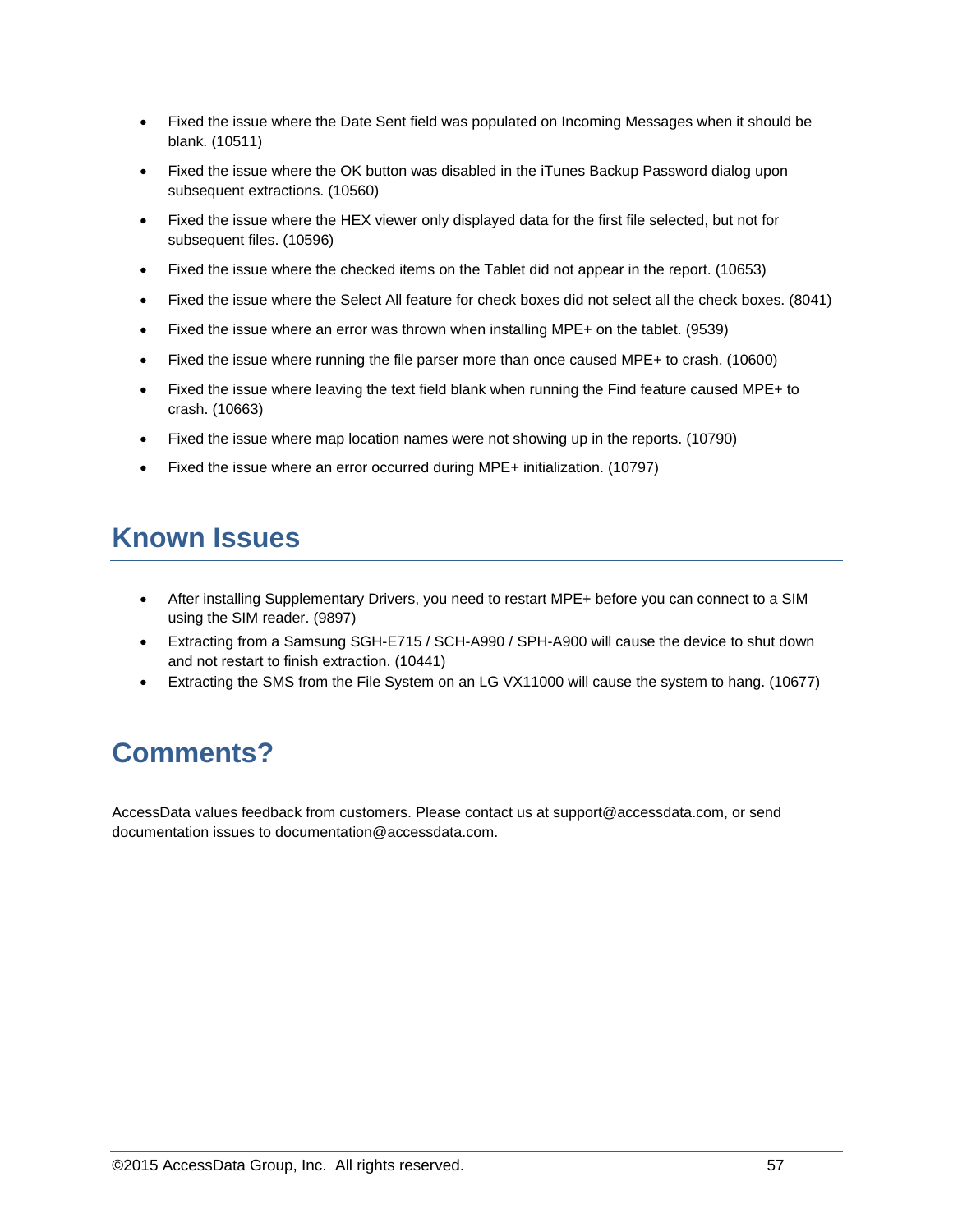# Mobile Phone Examiner Plus 5.1.1 Release **Notes**

# **Introduction**

These Release Notes cover important information, new features, and bug fixes for AccessData Mobile Phone Examiner *Plus* 5.1.1. Please be aware that all known issues published under previous release notes still apply until they are resolved and listed under "Fixed Issues."

# **New and Improved**

### Driver Installation

You now have direct control over driver installation. Drivers are no longer automatically installed with MPE+, thereby shortening the time it takes to install. Now, you can download driver packages and install them at will. There are two driver packages available to you:

- Operating System: Contains drivers organized by OS (Android, Legacy, Windows Mobile, and Blackberry).
- Manufacturer: Contains drivers organized by the phone manufacturer (Acer, Asus, etc.).

## Managing Drivers

You can now manage your drivers from the Home screen of MPE+. You can do the following from the Driver Management tab on the Home screen:

- Download drivers for specific devices or operating systems.
- Install drivers for specific devices or operating systems.
- Track what drivers have already been downloaded and installed (per user).

# **Fixed Issues**

- Fixed the driver issues with installing MCCI drivers for Sanyo phones. (63830)
- Fixed the issues with installing Sanyo, LG, Motorola and Samsung drivers. (63822)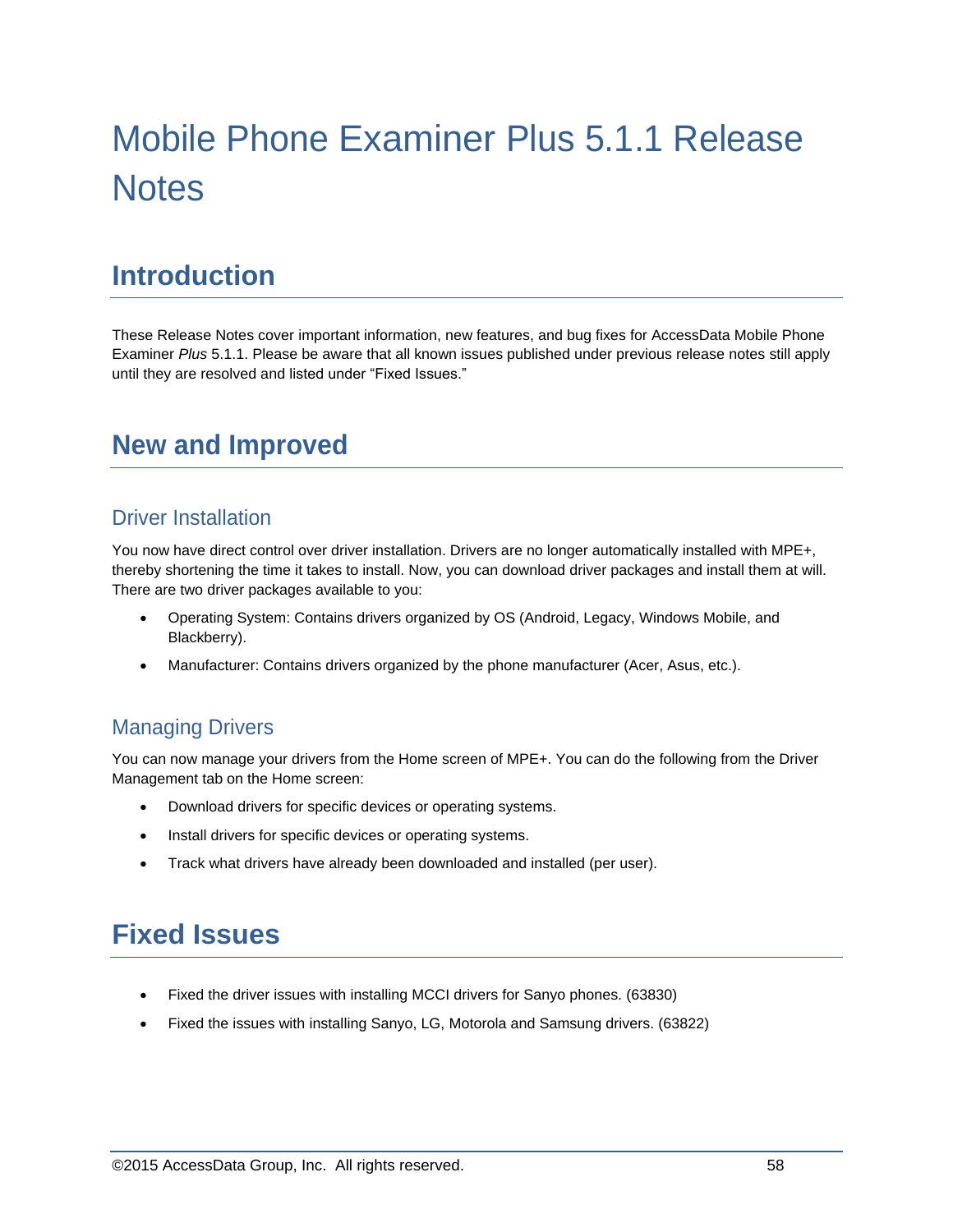# Mobile Phone Examiner Plus 5.1 Release **Notes**

# **Introduction**

These Release Notes cover important information, new features, and bug fixes for AccessData Mobile Phone Examiner *Plus* 5.1. Please be aware that all known issues published under previous release notes still apply until they are resolved and listed under "Fixed Issues."

# **New and Improved**

The following are new and improved features of MPE+ 5.1.

## Social Analyzer Chart Spoke Chart

Using the Social Analyzer chart, you can now visually represent multiple contacts usage on a cluster, or spoke chart. This allows you to quickly identify the highest volume to/from the mobile device owner for SMS, MMS, Calls, and Email.

## Performance Enhancements

The performance of MPE+ has been enhanced to run faster and more efficiently by mounting the imported image. This will allow for faster data carving and analysis.

### Support for DD8 Images

MPE+ now allows for the mounting of physical images from the most current iOS file systems.

### New iOS Data

You are now able to collect the following data from iOS files:

- Location Logs
- **Dictionary**
- Auto Text
- Application List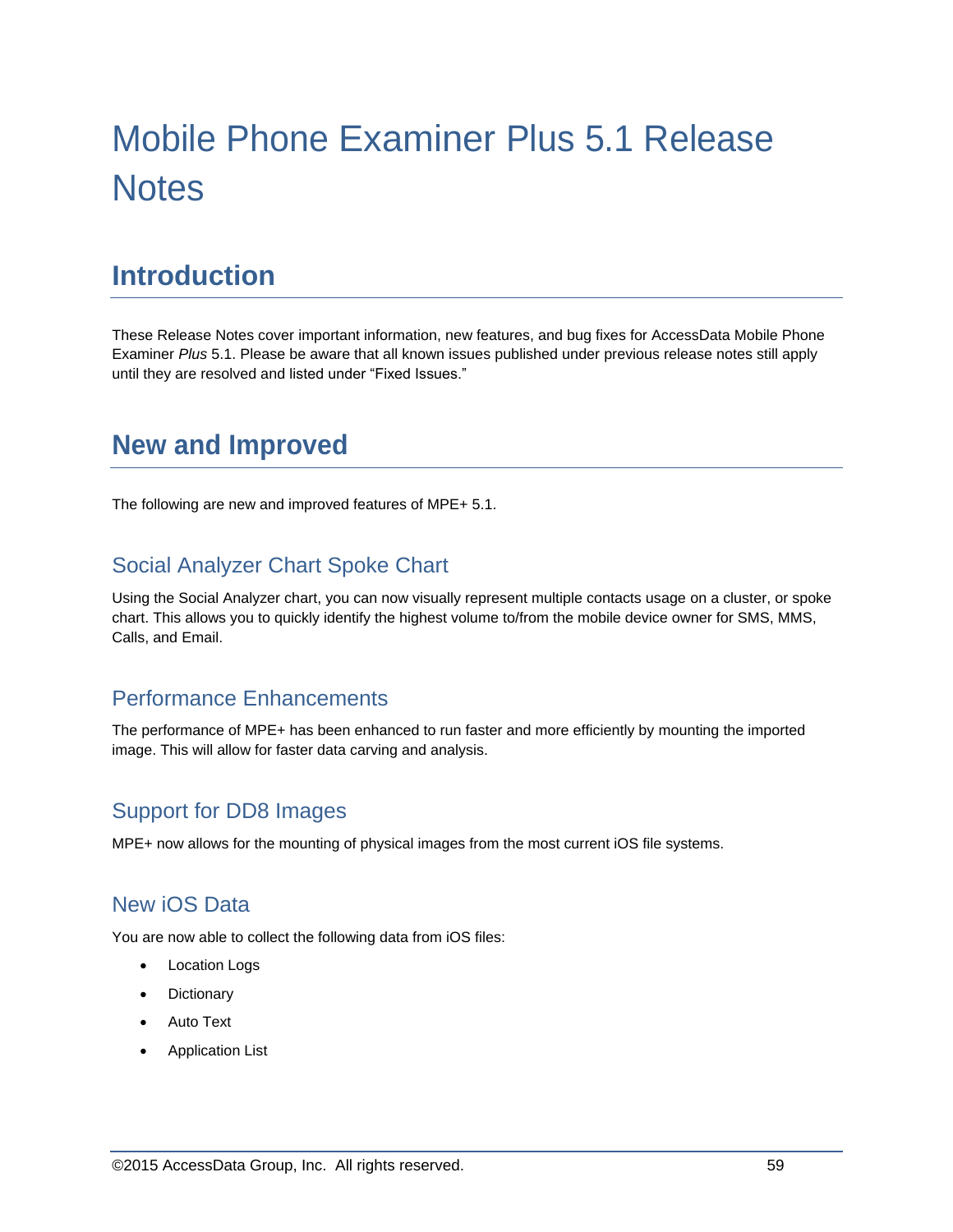# Image Mounting

You can now mount any image as a drive letter, read only via the MPE+ interface. This will allow you to scan the image for malware, utilize third party tools, and navigate the image from Windows Explorer.

# **Fixed Issues**

- Fixed the issue where some File System files were not viewable in natural view on the tablet, but they were visible on the desktop application. (67720)
- Fixed the issue where the iOS was unable to data carve images with multiple partitions. (67596)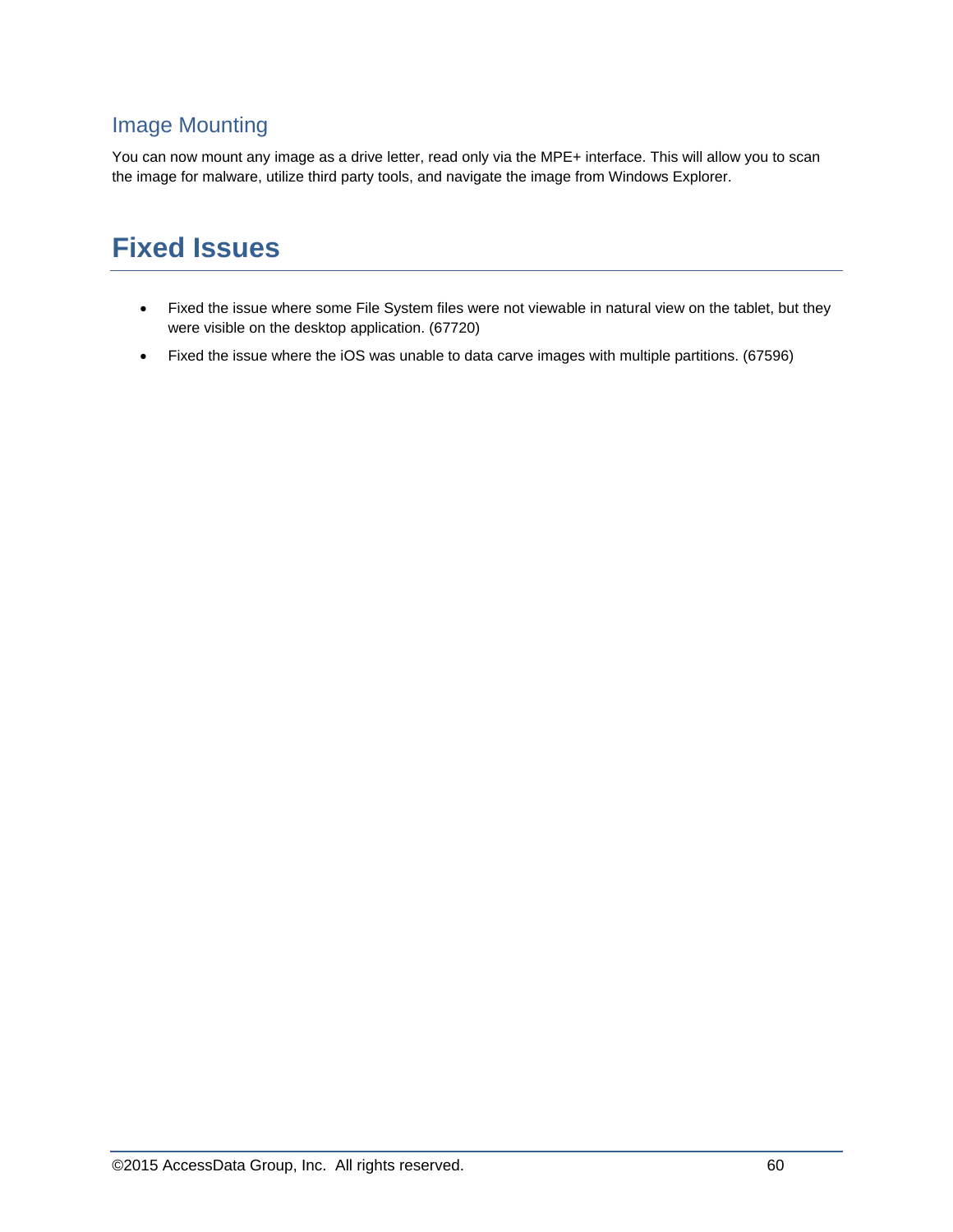# Mobile Phone Examiner Plus 5.0 Release **Notes**

# **Introduction**

These Release Notes cover important information, new features, and bug fixes for AccessData Mobile Phone Examiner *Plus* 5.0. Please be aware that all known issues published under previous release notes still apply until they are resolved and listed under "Fixed Issues."

# **New and Improved**

The following items have been enhanced:

## Physical Imaging of Samsung Galaxy Series

You can now capture physical images of all Samsung Galaxy Series II Android devices that utilize the Gingerbread version 2.3.5 operating system. These devices can be:

- Gesture/Pattern Locked
- USB Debugging OFF and have USB Debugging turned off. This will bypass password protection and conduct full partition imaging.

### New Graphical Interface

The new graphical interface allows for a more intuitive mobile device collection which includes:

- Larger buttons
- Home "Launch Area" which includes links to:
	- o User Guide
	- o Contacts
	- o RSS Feeds for MPE+ Support Videos
	- o Recent Collections and Quick Links
	- o Training and Product web interface
- Main Ribbon: Contains all of the tools you need to bring phone data into MPE+
- Data Views Ribbon: Contains all the tools you need to review phone data in MPE+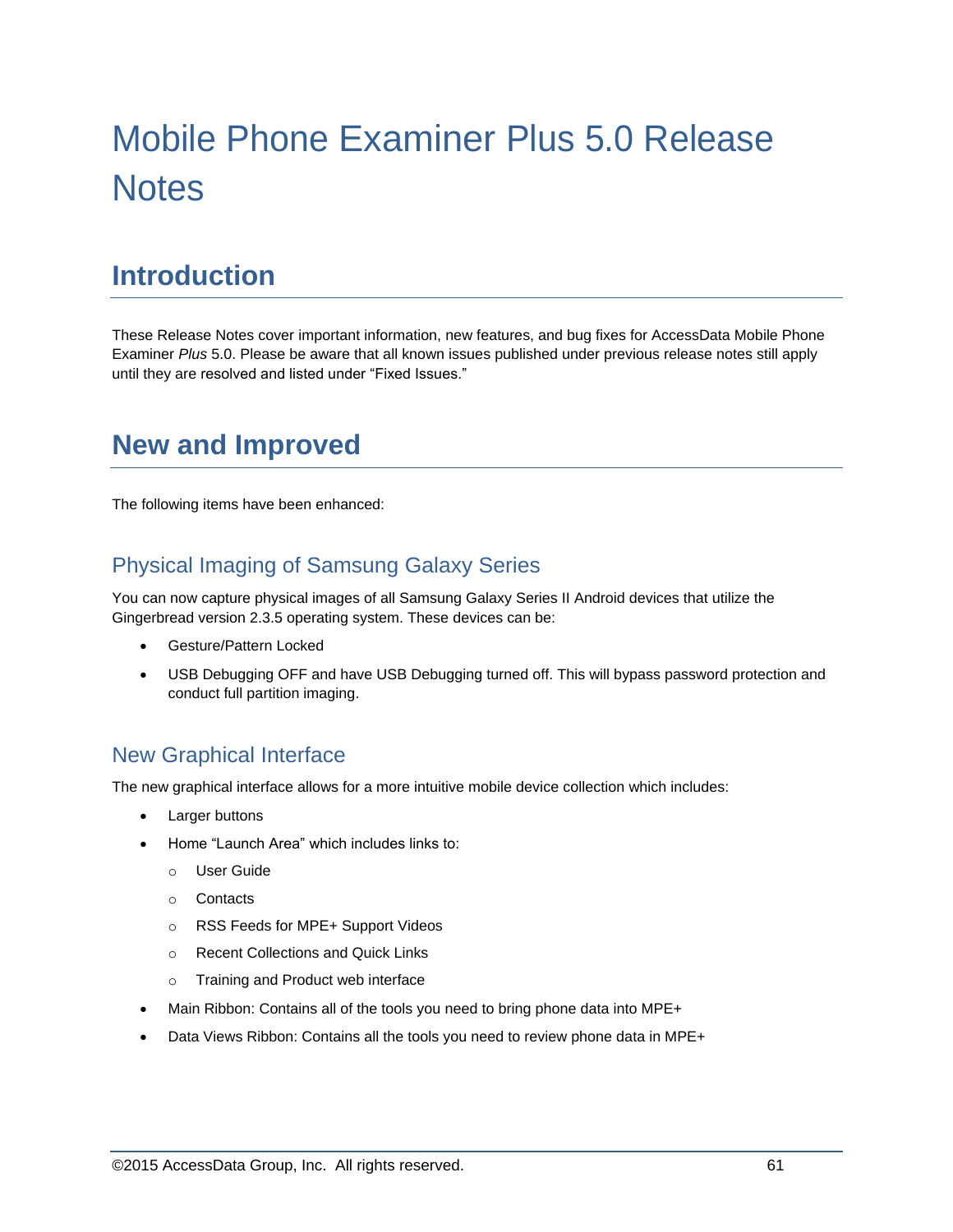# Filtering by Column

You can now filter by any column in the Data Views using the following criteria:

- By Data
- By Values like Contains/Is equal to and more

### Gallery View

You can use Gallery View to view all the images in the data view at once. Gallery View is available in the following data views:

- File System: Display all images in selected folder
- Carved Data: Displays all images
- Media View: Shows all images extracted

## SQLite Explorer and PLIST Viewer

Using the file system navigation, you can click on any PLIST file and view the contents in the natural viewer. The information can be quickly exported in several different formats.

Also, you can right-click on a SQLite database file and select the custom SQLite Explorer. You now have the ability to traverse entire database files and export the contents after viewing in the natural viewer. You now have the following abilities:

- Ability to now view data in both binary and standard PLIST files in CHTML
- Ability to view tables within SQLite databases in CHTML
- Ability to export the viewed data in several formats, including Microsoft Excel

# Carve for Deleted Data in All SQLite Databases

You can now carve all SQLite database files from iOS and Android devices to recover deleted data. Using our file system navigator, simply right-click on any SQLite database and select to parse the free file area; all parsed SQLite databases are then displayed for review.

### Data Visualization for Graphical Data Representation

MPE+ now includes visualization that allows you to graphically view phone data in the following mediums:

- Timeline Viewer: Allows you to visualize SMS, EMAIL, MMS and Call Logs for individual contacts or entire contact lists located on the mobile device. This includes the following graphical representations:
	- o Pie chart and/or bar chart showing percentages of each category
	- o Selection of date ranges
	- o Display of selected date range data
	- o Selection of selected date range for reporting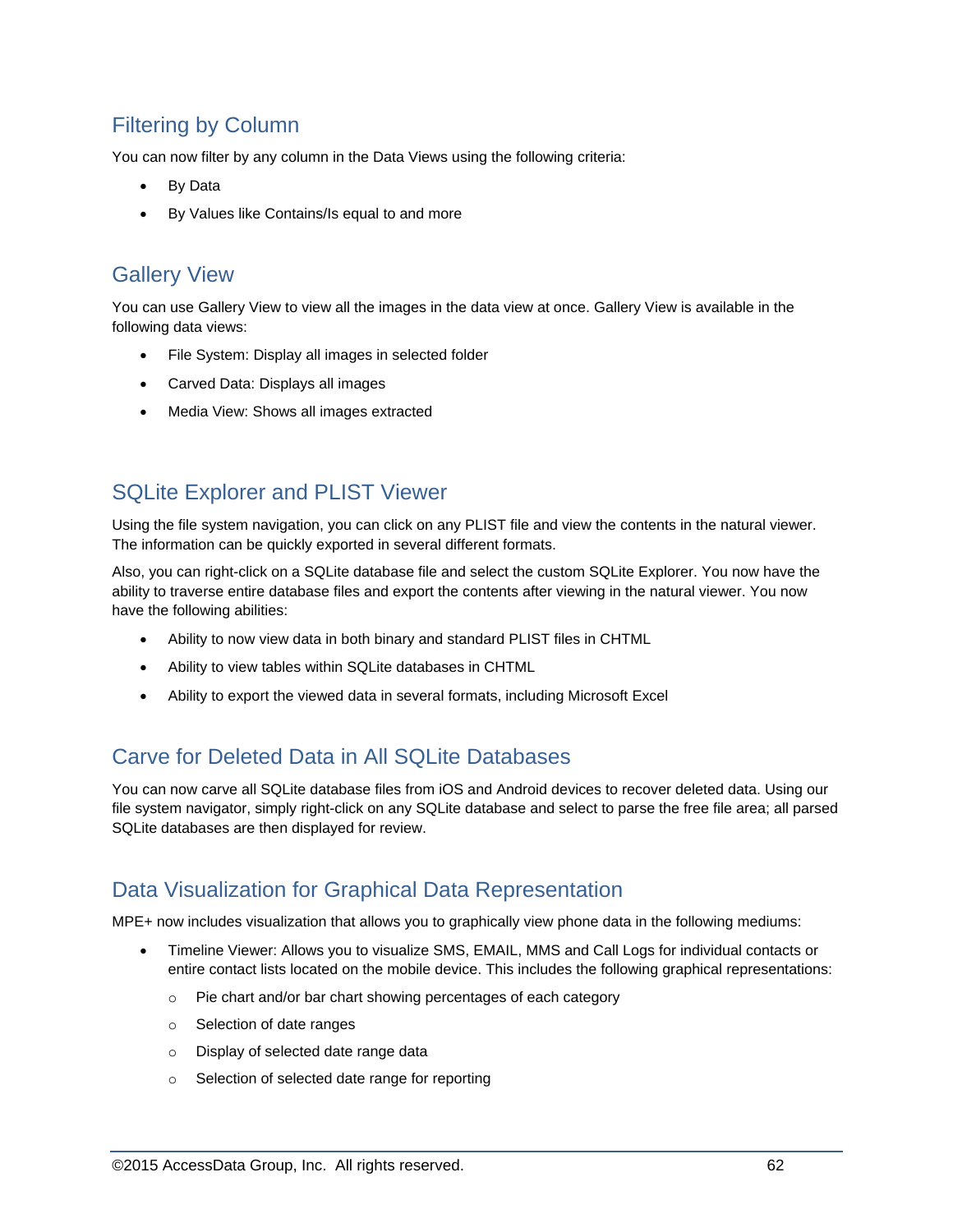- Social Analyzer: Allows you to visualize SMS, EMAIL, MMS and Call Logs for selected contacts or a series of contains; comparing each with all selected. This includes the following graphical representations:
	- o Graph for each communication type of selected contacts
	- o Selection of specific communication types to visually represent
	- o Display of selected communication types in reportable grid

### Additional Mobile Device Support

MPE+ now supports 1300 additional, unique phone profiles including:

- Chinese MediaTek (MTK) phones
- Android
- Windows Mobile
- Blackberry
- LG, Nokia Series 30/40, Samsung, Motorola, ZTE, Sony Ericsson and others.

## iTunes Backup Browser

You can now import folders, identify backups within a mounted image or import compressed files containing an iTunes backup. This feature uses the mounted image to point to the iTunes folder in the mounted image. Both encrypted and non-encrypted backups are supported. Data identified is then parsed into the MPE+ graphical interface.

### Hex Interpreter

You can now highlight bytes to display common mobile phone date/time formats in the Hex Interpreter.

# Exporting Files from the File System

You now have the ability to export files and folders directly from the mobile device file system. You can now select a folder or individual file and export the contents by a simple right-click to a user defined location.

## Customizing MPE+

- MPE+ Themes: You can now alter the MPE+ color scheme and select one of many default themes to customize the look of MPE+.
- Customizing Layouts: You can now customize the panes in MPE to meet your workflow. Then, you can save your layout for future use.
- Data Carving Capacity: You can now set the number of concurrent carvers that you want to run at once. If your machine has a higher CPU, you can set it to run more concurrent carvers at once.